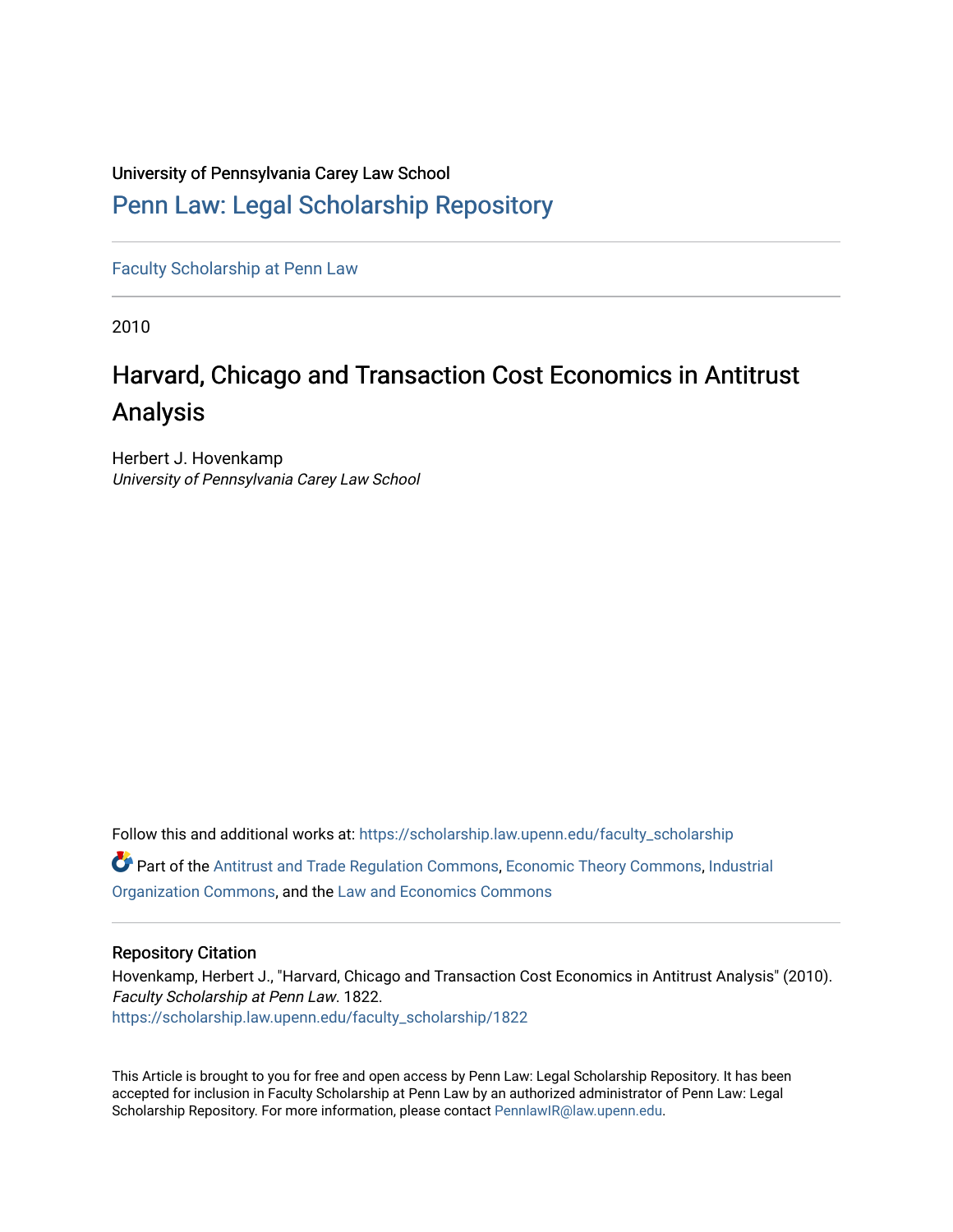# **Harvard, Chicago, and Transaction Cost Economics**

#### **in Antitrust Analysis**

Herbert Hovenkamp<sup>\*</sup>

#### **I. Introduction**

This article offers some thoughts about the present place of transaction cost economics (TCE) in antitrust law, focusing particularly on contract arrangements involving vertically related firms or complementary products. At this writing, thirty-five years have passed since Oliver E. Williamson published *Markets and Hierarchies:*  Analysis and Antitrust Implications.<sup>1</sup> At that time vertical price and nonprice restraints as well as tying were unlawful per se. $2$  While not per se unlawful, both exclusive dealing and vertical mergers were treated much more harshly than they are now, and so was vertical integration by dominant firms. $3$  TCE analysis of these practices lay largely in the future, but it was destined to develop a line of thinking that avoided the extreme positions of the two reigning schools of antitrust policy.

At one extreme was the "structural" school, which drew its impetus from a number of sources, including the passage of the Clayton Act in 1914 and the expansion of section 7 of that statute in 1950 to cover vertical mergers.<sup>4</sup> At its origins lay the

<sup>\*</sup>Ben V. & Dorothy Willie Professor of Law, University of Iowa.

Thanks to Erik Hovenkamp for reading a draft.

<sup>&</sup>lt;sup>1</sup> OLIVER E. WILLIAMSON, MARKETS AND HIERARCHIES: ANALYSIS AND ANTITRUST IMPLICATIONS (1975). One of Williamson's best pieces on the use of transaction cost economics in antitrust was actually published a year earlier. Oliver E. Williamson, *The Economics of Antitrust: Transaction Cost Considerations*, 122 U. PA. L. REV. 1439 (1974).

<sup>&</sup>lt;sup>2</sup> Dr. Miles Med. Co. v. John D. Park & Sons Co., 220 U.S. 373 (1911) (RPM unlawful per se), *overruled by* Leegin Creative Leather Prods., Inc. v. PSKS, Inc., 551 U.S. 877 (2007) (RPM to be governed by rule of reason); Albrecht v. Herald Co., 390 U.S. 145 (1968) (maximum RPM unlawful per se), *overruled by* State Oil Co. v. Khan, 522 U.S. 3 (1997) (maximum RPM brought under rule of reason); United States v. Arnold, Schwinn & Co., 388 U.S. 365 (1967) (vertical nonprice restraints unlawful per se), *overruled by* Cont'l T.V. v. GTE Sylvania, Inc., 433 U.S. 366 (1977) (vertical nonprice restraints governed by rule of reason); Times-Picayune Publ'g. Co. v. United States, 345 U.S. 594 (1953) (stating per se rule for tying arrangements in the presence of tying market power); Jefferson Parish Hosp. Dist. v. Hyde, 466 U.S. 2 (1984) (dicta reaffirming per se tying rule).

<sup>&</sup>lt;sup>3</sup> Standard Oil Co. (Cal.) v. United States, 337 U.S. 293 (1949) (condemning exclusive dealing under harsh test); Brown Shoe Co. v. United States, 370 U.S. 294 (1962) (condemning vertical merger on modest market shares). On vertical integration de novo, see United States v. Am. Tobacco Co., 221 U.S. 106 (1911) (condemning vertical integration into collateral goods such as foil used in manufacturing tobacco products); United States v. Yellow Cab, 332 U.S. 218 (1947) (reversing dismissal of complaint challenging cab manufacturer's acquisition of operating licenses); United States v. Paramount Pictures, 334 U.S. 131 (1948) (same; vertical integration from motion picture production into distribution).

<sup>4</sup> 15 U.S.C. § 18 (2006); Cellar–Kefauver Act of 1950, Pub. L. No. 81-899, 64 Stat. 1225. On the amendments, see Derek C. Bok, *Section 7 of the Clayton Act and the Merging of Law and Economics*, 74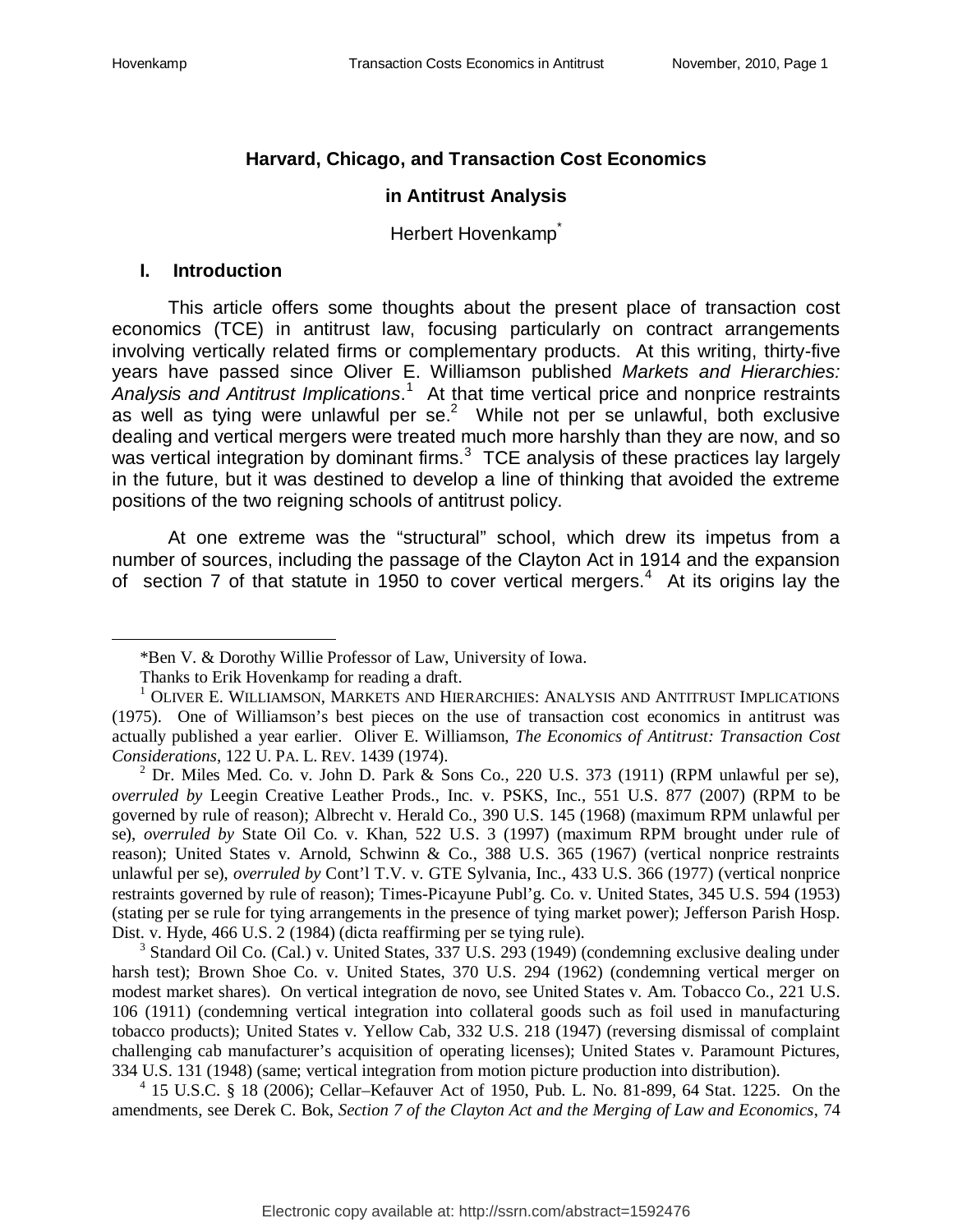Great Depression and the rise of monopolistic competition theory in the early thirties,<sup>5</sup> which in different ways undermined our confidence that markets for manufactured, product-differentiated goods would perform competitively. The industrial organization theory of the structural school developed the structure-conduct-performance (S-C-P) paradigm, which saw firm structure as the principal determinant of anticompetitive behavior and poor economic performance.<sup>6</sup> Under the model, structure entailed conduct of a certain kind, and the conduct entailed poor performance. As a result conduct dropped out as a variable of interest and one could reason directly from structure to performance.

The promoters of the S-C-P paradigm tended to believe that monopoly power was widespread, as were the opportunities for its exercise.<sup>7</sup> Building on a neoclassical model in which sellers placed their goods on the market and purchasers bought them mainly in single-shot transactions, they were suspicious of any type of "irregularity" or deviation from common law contract models for distribution, generally seeing these as instances of monopolistic conduct. This animosity showed up in competition policy in various ways. One was discomfort with product differentiation and the blunting of competition that was commonly thought to attend it. $8$  Another was elevated suspicion about both ownership vertical integration and vertical contractual practices such as tying, exclusive dealing, resale price maintenance or related restraints. Antitrust policy became hostile toward all of them. At its core lay the "leverage" theory, which feared that a monopolist could easily "exploit[] his dominant position in one market to expand his empire into the next."<sup>9</sup>

Much, although certainly not all, of this theory originated in the Harvard economics department.<sup>10</sup> Further, while structuralism is sometimes associated with a Harvard school of antitrust, Harvard's own economists and antitrust scholars abandoned most of it more than thirty years ago, prior to the time that TCE became well

HARV. L. REV. 226, 234–36 (1960); Herbert Hovenkamp, *Derek Bok and the Merger of Law and Economics*, 21 U. MICH. J.L. REFORM 515, 516 (1988).

 $5$  EDWARD CHAMBERLIN, THE THEORY OF MONOPOLISTIC COMPETITION (1933).

<sup>6</sup> See Herbert Hovenkamp, *The Neal Report and the Crisis in Antitrust*, 5 COMPETITION POL'Y INT'L 217 (2009).

7 *See, e.g.*, CARL KAYSEN & DONALD F. TURNER, ANTITRUST POLICY: AN ECONOMIC AND LEGAL ANALYSIS (1959); JOE S. BAIN, INDUSTRIAL ORGANIZATION (1959); JOE S. BAIN, BARRIERS TO NEW COMPETITION: THEIR CHARACTER AND CONSEQUENCES IN MANUFACTURING INDUSTRIES (1956).

8 See Herbert Hovenkamp, *The Law of Vertical Integration and the Business Firm: 1880–1960*, 95 IOWA L. REV. 863, 911 (2010) (describing increasing ambivalence about product differentiation). *See, e.g.*, CHAMBERLIN, *supra* note 5, at123 (product differentiation as leading to excessive vertical integration); BAIN, BARRIERS, *supra* note 7, at 142–43, 212 (1956) (product differentiation as barrier to entry).

Eastman Kodak Co. v. Image Tech. Servs., Inc., 504 U.S. 451, 479 n.29 (1992) (quoting Times-Picayune Publ'g Co. v. United States, 345 U.S. 594, 611 (1953), which in turn was paraphrasing United States v. Griffith, 334 U.S. 100, 108 (1948) ("When the buying power of the entire circuit is used to negotiate films for his competitive as well as his closed towns, he is using monopoly power to expand his empire.")).

<sup>10</sup> *See* Herbert Hovenkamp, *United States Competition Policy in Crisis: 1890–1955*, 94 MINN. L. REV. 311 (2009).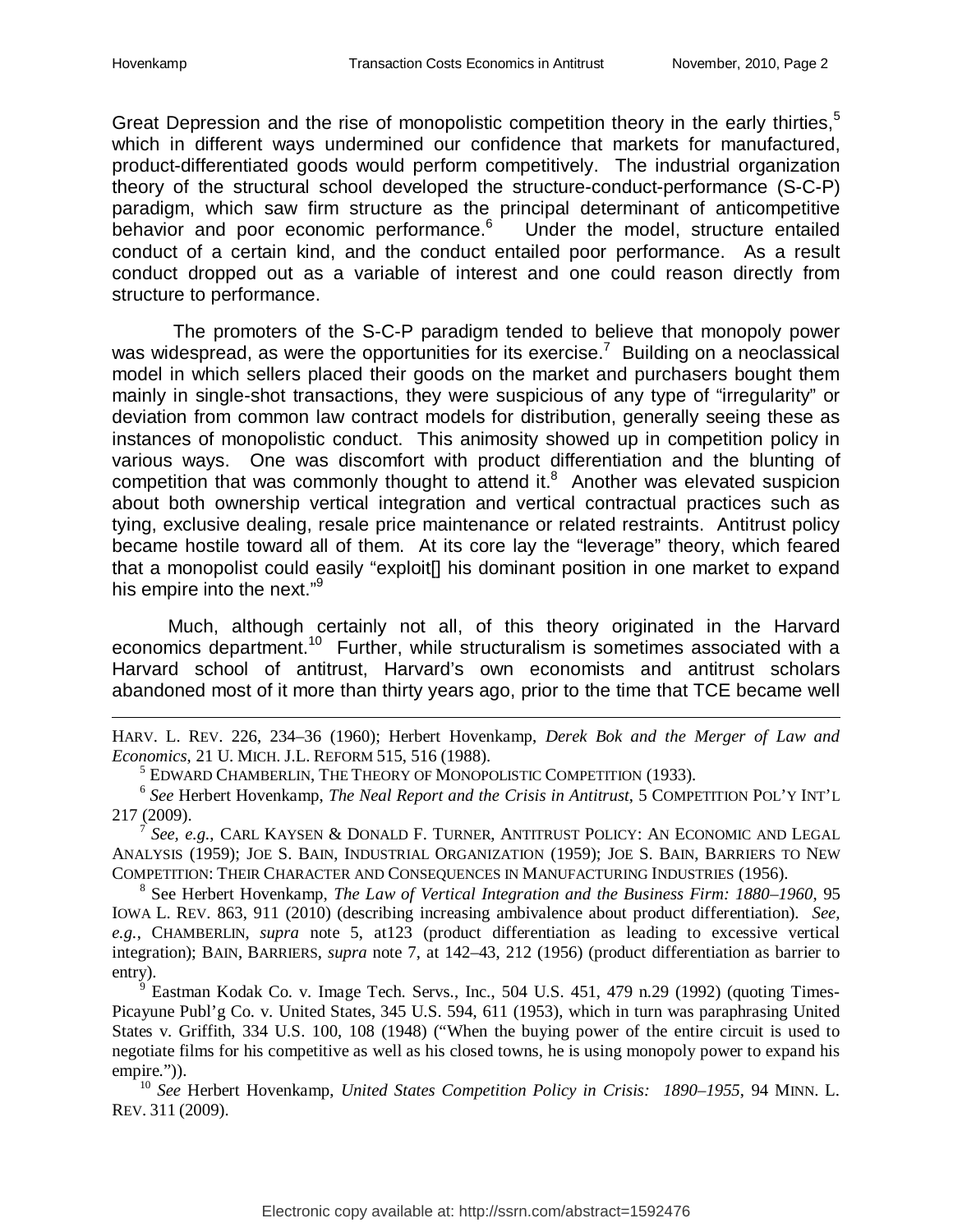established in the economics literature.<sup>11</sup> The leverage theory itself never dominated Harvard industrial organization theory or competition policy. Rather the concern was foreclosure, or the idea that firms could use pricing, vertical restrictions or intellectual property (IP) licensing practices to exclude rivals from otherwise profitable markets.<sup>12</sup>

At the other extreme was the Chicago school position, whose theory of vertical integration began with the collapse of the "leverage" theory in the 1950s,  $13$  and developed into a more general argument that vertical ownership and contract integration should be lawful per se, with perhaps an exception for practices shown to facilitate horizontal collusion.<sup>14</sup> As did the Harvard school, the Chicago school tended to see the economic landscape in terms of competition and monopoly. They saw far fewer situations where monopoly could be created or maintained for long periods, however, and they disputed the notion that a monopolist in one market could readily leverage its monopoly position into related markets.<sup>15</sup>

The critique of the leverage theory showed that in a basic tying situation a firm with market power and the ability to charge prices above cost could not increase its overcharge by tying or other forms of vertical integration. To the contrary, in the case of successive or complementary firms with market power, combining two products or process stages into a single firm would actually increase output and reduce price by eliminating double marginalization.<sup>16</sup> The dominant Chicago view about tying established in the critique of leveraging was that it was a form of price discrimination, which permitted a monopolist to extract more profits but also typically increased output.<sup>17</sup> As a result there was no reason based on economic welfare grounds for condemning ties.

Since the 1970s both the old Harvard and the traditional Chicago positions have moved from opposite directions toward the center, partly as a result of the influence of transaction cost analysis. Today their differences on many issues are not all that considerable. In 1978, only three years after *Markets and Hierarchies* was published, Areeda and Turner produced the first three volumes of the *Antitrust Law* treatise, whose

l

<sup>&</sup>lt;sup>11</sup> *See infra* text accompanying notes 18–28. One exception is Einer Elhauge, who favors bringing back the leverage theory of tying. *See, e.g.*, Einer Elhauge, *Tying, Bundled Discounts, and the Death of the Single Monopoly Profit Theory*, 123 HARV. L. REV. 397 (2009).

<sup>12</sup> *See* Hovenkamp, *United States Competition Policy*, *supra* note 10, at 362–67. On foreclosure, see *infra* text accompanying notes 139–47.

<sup>13</sup> *See, e.g.*, Ward Bowman, Jr., *Tying Arrangements and the Leverage Problem*, 67 YALE L.J. 19 (1957).

 $14$  These views were consolidated and popularized by ROBERT H. BORK, THE ANTITRUST PARADOX: A POLICY AT WAR WITH ITSELF (1978); *see also* Richard A. Posner, *The Next Step in the Antitrust Treatment of Restricted Distribution: Per Se Legality*, 48 U. CHI. L. REV. 6 (1981); RICHARD A. POSNER, ANTITRUST LAW: AN ECONOMIC APPROACH (1976).

<sup>15</sup>*See, e.g.*, Richard A. Posner, *The Chicago School of Antitrust Analysis*, 127 U. PA. L. REV. 925 (1979).

<sup>16</sup> *See, e.g.*, Joseph Spengler, *Vertical Integration and Antitrust Policy*, 58 J. POL. ECON. 347 (1950); *see also infra* text accompanying notes 74–75.

<sup>17</sup>Bowman, *supra* note 13.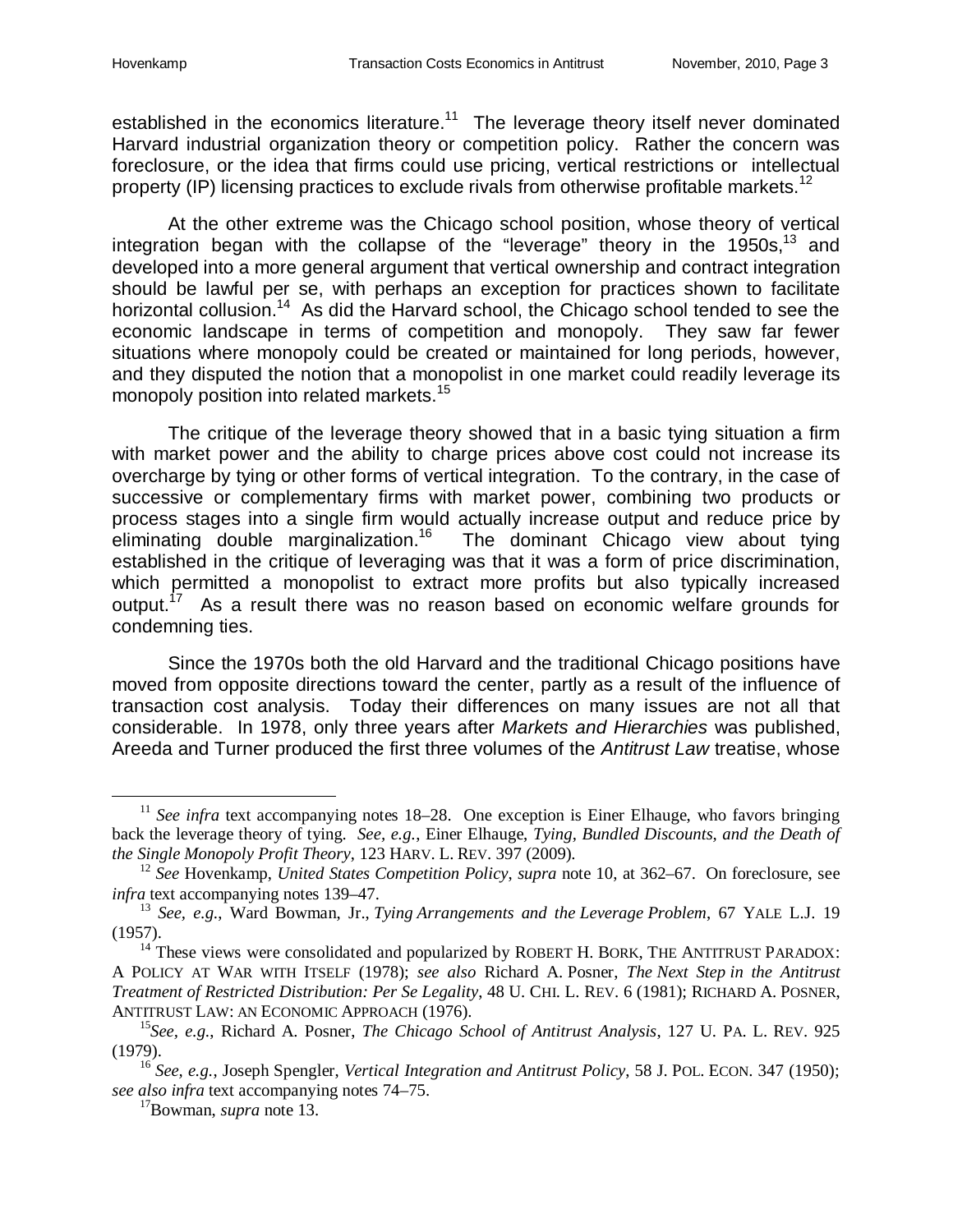second volume entirely repudiated the leverage theory,<sup>18</sup> and whose third volume very substantially repudiated the structuralist position on vertical integration.<sup>19</sup> The recommendations offered by Areeda and Turner were starkly different from those offered by Turner and Carl Kaysen two decades earlier in *Antitrust Policy*, indicating that Turner himself had undergone a remarkable conversion experience.<sup>20</sup>

The *Antitrust Law* treatise originated at Harvard Law School in the 1970s with the work of Phillip E. Areeda and Donald F. Turner. *Antitrust Law* is fundamentally a resource for antitrust lawyers and legal scholars. It is not a work of economics, and it has never explicitly embraced any particular economic "school." At no time in its history could it be identified with the old Harvard school, which was closely associated with the structure-conduct-performance paradigm in industrial organization, and it has consistently opposed applications of the leverage theory.<sup>21</sup> Nor has it ever explicitly embraced the Chicago school. The *Antitrust Law* treatise is in fact something of an economics scavenger, picking and choosing among economics' diverse theories for doctrine that is both theoretically defensible and administratively useful. Its economics reflects the fact that both the Harvard and Chicago schools have moderated their views toward the center. To a significant extent it has embraced transaction cost analysis of such things as vertical restraints, tying, exclusive dealing, exclusionary practices by dominant firms, mergers, joint ventures, and enforcement costs. In sum, it has taken advantage of the fact that transaction cost analysis does two things at the same time. First, unlike the traditional leverage or "hostility" theory, it rejects the notion that the practices in the list are inherently suspicious. Most of the time they are beneficial because they reduce either production or transaction costs. At the same time, it also rejects many assumptions about costless and instantaneous entry, easy resource mobility, and limitlessly rational market participants that characterized the neoclassical price theory approach to antitrust and have been attributed to Chicago school antitrust analysis.

On tying and leverage, Areeda and Turner's 1978 volumes completely accepted the Chicago school critique of the leverage doctrine. They concluded that a firm with market power in a tying product could charge an above-market price for a tied product only by making a corresponding reduction in the tying product's price. Otherwise a rational person would not purchase. $22$  As a result, they concluded, the purchaser of the tied-up package "was not injured" by an overcharge. Indeed, the authors somewhat optimistically opined that the Supreme Court, given its recent decision in *Fortner II*, was

 $\overline{a}$ <sup>18</sup> 2 PHILLIP AREEDA & DONALD F. TURNER, ANTITRUST LAW: AN ANALYSIS OF ANTITRUST PRINCIPLES AND THEIR APPLICATION **[347a, b (1978).** 

<sup>19</sup> *See* 3 *id.*, ch. 7D.

<sup>20</sup> *See* KAYSEN & TURNER, *supra* note 7 (advocating harsh rules for tying, exclusive dealing, and vertical mergers). *See* Walter Adams & James W. Brock, *Areeda/Turner on Antitrust: A Hobson's Choice*, 41 ANTITRUST BULL. 735 (1996).

<sup>21</sup> *See* Hovenkamp, *supra* note 10.

<sup>22</sup> *See* 2 AREEDA & TURNER, *supra* note 18, ¶ 347, at 251 ("[U]nless the benefit equaled or exceeded the increment, a rational person in the plaintiff's position would not have entered into the arrangement at all.").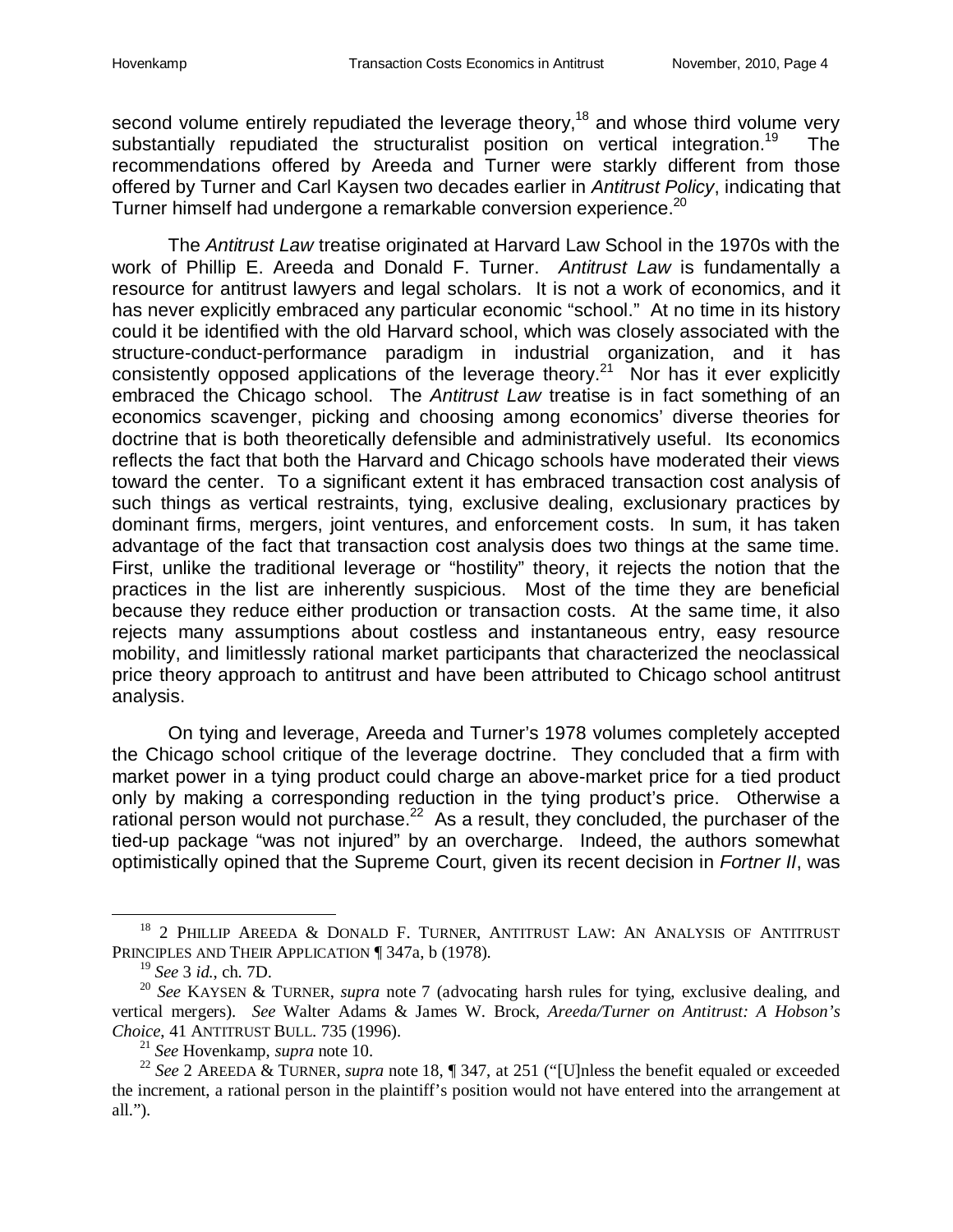on the verge of recognizing that fact. $23$  In the same discussion Areeda and Turner acknowledged that a principal use of variable proportion ties, as in franchises, is price discrimination. Once again they rejected leveraging and argued that such ties are nothing more than substitutes for a royalty based on sales for use of the franchisor's "name and methods."<sup>24</sup> In this case "[t]he defendant was certainly entitled to charge a franchise fee, and the plaintiff's voluntary entry into the . . . business demonstrated that the incremental charge for the tied item was what the plaintiffs were willing to pay for the franchise."<sup>25</sup> Areeda and Turner then concluded:

Now there is one ground on which the plaintiff might claim that he was injured by the tie. In cases like *Chicken Delight*, <sup>26</sup> the tie facilitates price discrimination. By requiring the franchisee to pay an incremental price on some product whose use varies in proportion to his business, the franchisor collects more from the more successful franchisee than from the less successful—just as is customarily and lawfully done through a franchise fee based on the franchisee's gross (or net) revenues."<sup>27</sup>

They concluded, however, that even the successful franchisee forced to pay more for the franchise as a result of a price discrimination tie suffers no antitrust injury. A franchisee fee based on revenues would clearly have been lawful and would have caused no greater harm.<sup>28</sup>

Speaking more generally of vertical integration by the monopolist, Areeda and Turner largely repudiated a half-century of hostility toward vertical integration in the structuralist economic literature, concluding:

- "Without substantial market power at any one production or distribution stage, vertical integration lacks antitrust significance. It is either competitively neutral or affirmatively desirable because it promotes efficiency."<sup>29</sup>
- On leveraging: "There is a maximum monopoly profit to be earned from the eventual sale of an end product . . . . Unless there are diseconomies of integration, monopolization of a second stage would not ordinarily lead to higher prices or lower output . . . . Vertical integration by a monopolist can lead to lower prices, higher output, and other economic benefits where the

<sup>&</sup>lt;sup>23</sup>*Id.* at 252 ("The Supreme Court may thus be ready to recognize, when it focuses on the question, that such plaintiffs as Fortner have not suffered injury," speaking of the Supreme Court's two decisions in *Fortner Enters. v. U.S. Steel Corp*., 394 U.S. 495 (1969), and 429 U.S. 610 (1977)). The *Fortner* cases involved tying of expensive homes with below market rate financing.

<sup>&</sup>lt;sup>24</sup>2 AREEDA & TURNER, *supra* note 18, ¶ 347, at 253. [HH: can you leave date in here? Point is that this was stated in the original edition, not the current edition]

<sup>25</sup> *Id.*

<sup>&</sup>lt;sup>26</sup> Siegel v. Chicken Delight, Inc., 448 F.2d 43 (9th Cir. 1971) (condemning a franchise tie of common consumable goods by a nonmonopolist without requiring any showing of market power other than the franchisor's trademarks).

<sup>27</sup> 2 AREEDA & TURNER, *supra* note 18, ¶ 347, at 253–54.

<sup>28</sup> *Id.* ¶ 347, at 254.

<sup>29</sup> 3 AREEDA & TURNER, *supra* note 18, ¶ 724, at 195.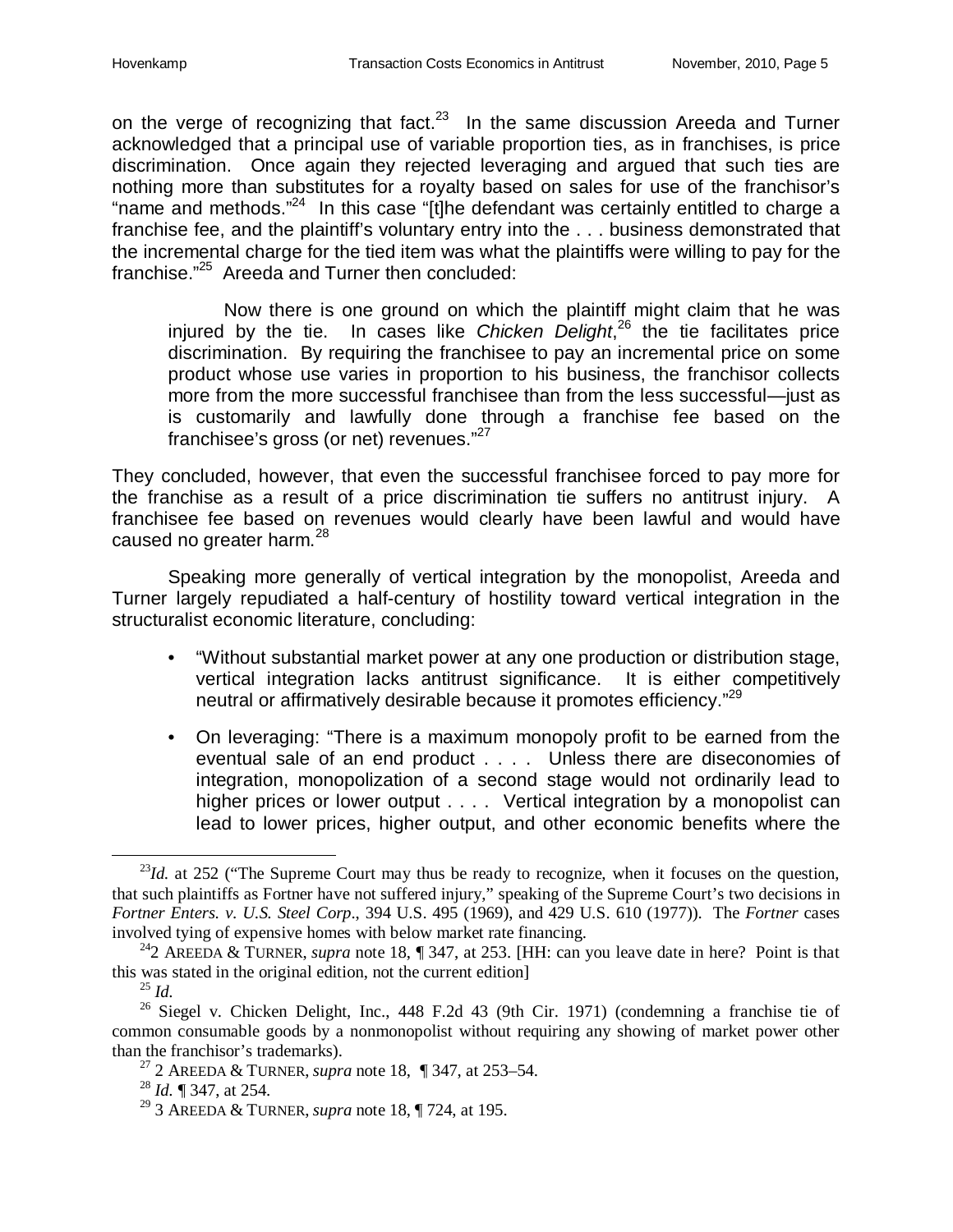second stage had previously been monopolized or otherwise characterized by non-competitive performance."<sup>30</sup>

• On double marginalization,  $31$  Areeda and Turner recognized that "[i]ntegration of two successive monopolies can lead to a higher output and a lower endproduct price."<sup>32</sup> Further, if successive monopolists were able to agree with each other they could reach the joint maximizing level, resulting in lower prices and higher output. In Coasean fashion they concluded that upon recognizing double marginalization, "rational successive monopolists would treat themselves as a unit in order to set that end-product price and output that maximize aggregate profit . . . ." Further, when such an agreement was impossible, "forward integration into what was previously a monopoly or oligopoly stage is likely to improve matters."<sup>33</sup>

Additionally, in both the original and current editions the *Antitrust Law* treatise has opposed the recognition of a Sherman Act section 2 "monopoly leveraging" offense, involving the use of monopoly power in one market to leverage a competitive advantage in a second market. $34$ 

Perhaps Areeda's and Turner's greatest sensitivity to transaction costs lay in their attempt to formulate antitrust rules so as to reduce administrative and error costs. For example, they repeatedly argued that antitrust lacks the machinery to consider long run problems or engage in fine theoretical analysis. Thus, for example, they argued for the average variable cost test in predatory pricing, $35$  a proposal that Williamson later faulted for creating a "defendant's paradise"<sup>36</sup> and that the Chicago school's Richard A. Posner has characterized as "toothless."<sup>37</sup> In subsequent years the *Antitrust Law* treatise increasingly embraced transaction cost analysis in ad hoc fashion, noticeably in its analysis of vertical integration by the monopolist, vertical and conglomerate mergers, vertical price and nonprice restraints, tying, exclusive dealing, joint ventures and IP licensing. $38$ 

Robert Bork's *Antitrust Paradox*, which was published the same year as Areeda's and Turner's original volumes, clung to a more orthodox Chicago position. Bork cited Williamson's work several times, although on merger efficiencies rather than transaction

<sup>30</sup> *Id.* ¶ 724, at 198; *see also id.* ¶ 725b at 199 (against leveraging; "[n]o 'double' monopoly profit").

<sup>&</sup>lt;sup>31</sup> For an explanation, see *infra* text accompanying notes 74–75 and accompanying figure.

<sup>32</sup> 3 AREEDA & TURNER, *supra* note 18, ¶ 725c, at 200-201..

<sup>33</sup> *Id.*

<sup>34</sup> In the original edition, see*id.*, ¶626d-g, at 79-83; In the current edition, see ¶652 at 130-142 (3d ed. 2008).

<sup>35</sup> 3 *id.,* ch. 3C.

<sup>36</sup> Oliver E. Williamson, *Predatory Pricing: A Strategic and Welfare Analysis*, 87 YALE L.J. 284, 305 (1977).

 $37$  RICHARD A. POSNER, ANTITRUST LAW 217-23 (2d ed. 2001).

<sup>38</sup> *See* PHILLIP E. AREEDA & HERBERT HOVENKAMP, ANTITRUST LAW ch. 7D (vertical integration by monopolist), ch. 16 (vertical price and nonprice restraints), ch. 17 (tying), ch. 18 (exclusive dealing), chs. 19–22 (horizontal agreements; licensing practices; joint ventures) (2d & 3d eds. 2004–2010).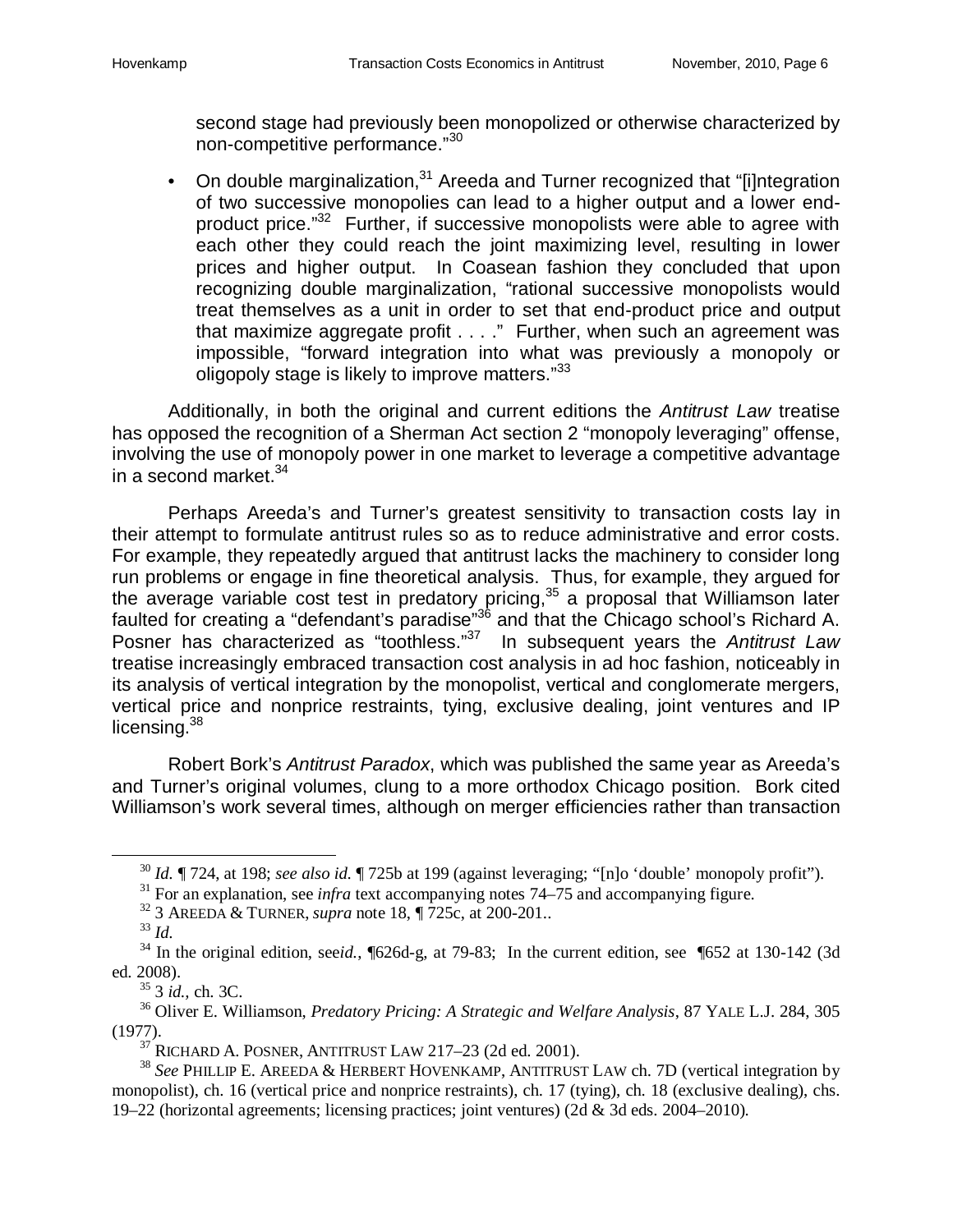cost economics.<sup>39</sup> Nevertheless, certain positions that we instinctively associate with the Chicago school, such as Lester Telser's free rider explanation for resale price maintenance (RPM), are in fact a form of transaction cost analysis. While Telser did not explicitly rely on Coase, his well-known essay on RPM is about the costs of alternative mechanisms for provision of retailer services. For example, Telser concluded that a firm would choose self-distribution or distribution through independent agents depending on the relative costs of doing so. $40$  Further, he argued, in the absence of RPM retailers would offer differing levels of service depending on their own individual cost and demand functions. The manufacturer might try to use contract provisions to require optimal dealer services, but monitoring and enforcement costs would make these unattractive.<sup>41</sup> As a result, RPM was often the best solution, permitting dealers to compete with each other in service provision until their costs rose to the maintained price.<sup>42</sup> Further, this investment in RPM performed a consumer education function that, at the margin, was a substitute for direct national advertising to consumers.<sup>43</sup> These were distinctively transaction cost arguments, as Oliver Williamson himself would later recognize.<sup>44</sup>

Interestingly, Bork's chapter on vertical restraints and RPM<sup>45</sup> says almost nothing about transactions costs and makes very brief mention of free-rider problems.<sup>46</sup> which by that time had a well-established Chicago School literature. He concluded, largely from an analysis of market power and the severely limited opportunities for expanding it by vertical contracting, that "every vertical restraint should be completely lawful."<sup>47</sup> Of course one must not forget that Ronald Coase, who must be considered the grandparent of TCE if Williamson is the parent, himself spent the greater part of his career at the University of Chicago. Bork did not cite him. For Bork, monopoly is what it is, cannot be expanded contractually, and is readily dissipated by new entry.

To say that the rise of transaction cost economics is solely responsible for the realignment of antitrust policy that has occurred since the 1970s is certainly an exaggeration. However, TCE has helped antitrust develop a new "center," which has influenced both the case law and the academic literature in ways that are difficult to exaggerate. TCE's powerful analytic tools function simultaneously as a critique of both

 $\overline{a}$ 

<sup>47</sup> *Id.* at 288.

<sup>39</sup> *See* BORK, *supra* note 14, at 107–12 (merger efficiencies); at 123–25 (efficiencies as an antitrust defense generally); at 127–32 (same, focusing on mergers); at 179, 196, 219 (same).

<sup>40</sup> *See* Lester Telser, *Why Should Manufacturers Want Fair Trade?*, 3 J.L. & ECON. 86, 87 (1960).

<sup>&</sup>lt;sup>41</sup> *Id.* at 94 ("[I]t is easier to police violations of minimum prices than to survey retailers to see that they do indeed provide the special services.").

<sup>42</sup> *Id.* at 90.

<sup>43</sup> *Id.* at 94–95.

<sup>44</sup>See Oliver E. Williamson, *Assessing Vertical Market Restrictions: Antitrust Ramifications of the Transaction Cost Approach*, 127 U. PA. L. REV. 953, 959 n.26, 983 & n.101 (1979) (disputing Posner's memory of the *Schwinn* litigation and recognizing Telser's free rider argument as a transaction cost approach).

<sup>45</sup>BORK, *supra* note 14, at 280–98.

<sup>&</sup>lt;sup>46</sup> *Id.* at 290. Bork does mention free rider problems again in an appendix on market division and price fixing. *Id.* at 430–31, 435.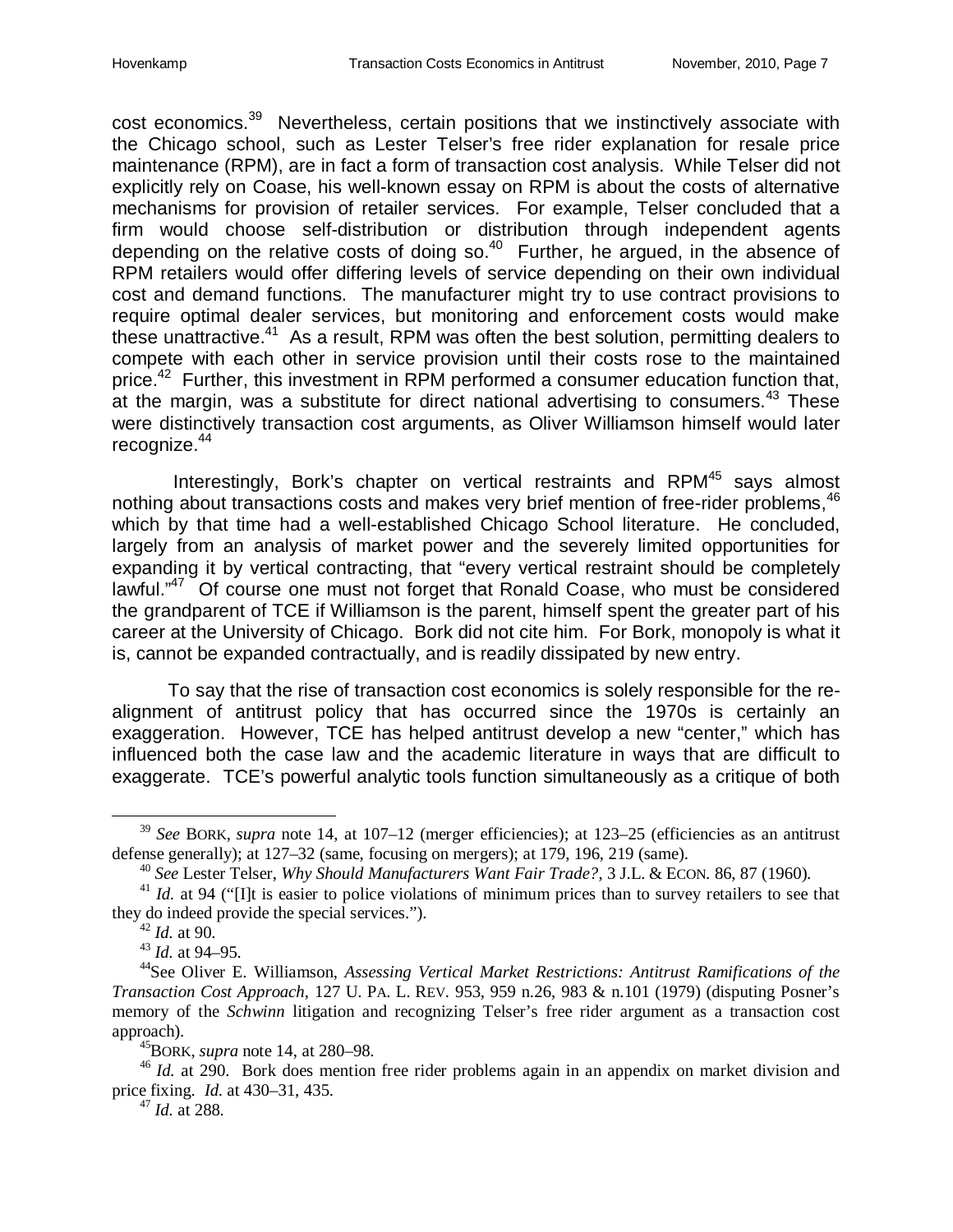the leverage theory and the belief that pricing and vertical practices are virtually never anticompetitive. The result has been to position antitrust analysis somewhere in the middle, although somewhat closer to the Chicago "benign" position than to the inherent hostility position reflected by structuralism and the traditional leverage theory.

#### **II. Antitrust, Markets, and TCE**

Antitrust policy must make reasonable assumptions about both the goals of business firms and their capabilities. We generally assume that business firms organize their activities so as to maximize their value, which they can do both by economizing, or reducing costs, and also by obtaining profits from sales at prices in excess of cost. Today we largely accept Coase's position that a firm's structure is determined by its continuous comparison of the costs and benefits of internal production against those of market procurement. Perhaps departing from Coase, however, sensible antitrust policy recognizes that both advantageous contracting and monopoly can be profitable to a firm, and it can be expected to pursue both when they are available. Nevertheless, the opportunities for economizing are many, while those for monopoly are relatively few.

Further, firms always make decisions from the perspective of their present position, which necessarily includes the consequences of decisions made in the past. The movement of resources from the current position is costly, and one of these costs is that of relying on the market. One of the first choices firms must make is whether to use internal production or external procurement for a particular input or process. Economizing on this decision requires selection of the alternative that will produce the greatest marginal value, and the aggregation of these decisions will determine the firm's boundaries. The boundary of the firm lies along the line where the marginal cost of internal production and that of market procurement are in equipoise.<sup>48</sup>

Remaining business must be conducted by reaching agreements with others. When products and distribution are specialized, many of a firm's contractual arrangements with others must necessarily be of long term and somewhat open ended, in the sense that they do not anticipate every conceivable circumstance. As a general matter, product differentiation specializes firms at all levels and this has two effects. First, it tends to make firms larger vertically, because the cost of internal production is relatively lower and the cost of market procurement relatively higher. Secondly, insofar as a firm uses external procurement its contractual relationships become more durable and more complex because the parties must often make substantial commitments to the technologies and product designs of their trading partners.<sup>49</sup> For all such agreements, however, the firm assumes that trading partners are rational maximizers of their own value and will exploit every value-creating opportunity that the market presents. While all participants are rational, they do not have perfect information and they almost always know more about themselves than about others. A rational firm anticipates that, to the

<sup>48</sup> *See* Ronald H. Coase, *The Nature of the Firm*, 4 ECONOMICA (n.s.) 386 (1937); Herbert Hovenkamp, *Coase, Institutonalism, and the Origins of Law and Economics*, 85 IND. L.J. (forthcoming 2010), *available at* http://papers.ssrn.com/sol3/papers.cfm?abstract\_id=1538279.

<sup>49</sup> OLIVER E. WILLIAMSON, THE MECHANISMS OF GOVERNANCE 66, 93–119 (1996).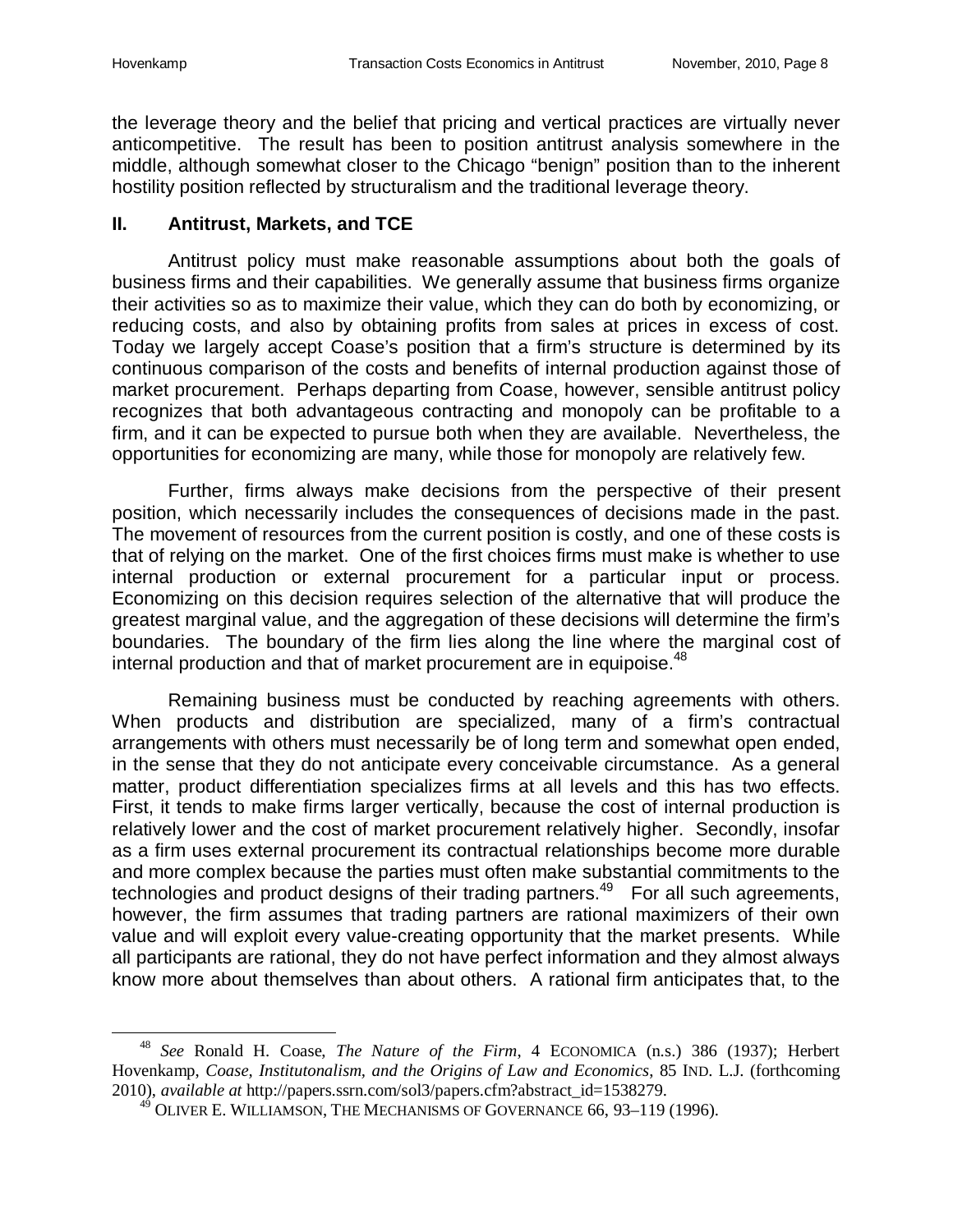extent uncertainty exists, everyone in the market will try to use new situations to their own advantage, itself included.

Finally, and significantly, one of the many costs of resource movement is the administrative cost of the cumbersome and imperfect machinery antitrust uses to analyze and deter anticompetitive practices. To the extent that the goal of competition policy is to increase wealth, administrative costs may counsel that certain practices be left unchallenged because the gains from enforcement will not exceed losses when enforcement costs themselves, including error costs, are included.<sup>50</sup>

This framework generally produces antitrust rules that are far more benign than the old "hostility" tradition, but somewhat more aggressive than the Chicago school promoted. Most importantly, while transaction costs and other resource movement costs provide benign explanations for many practices that the hostility tradition condemned, they can occasionally have the opposite effect. For example, transaction costs can create entry barriers or make other forms of market movement sticky and thus increase both the possibility and duration of monopoly. In a well functioning market a manufacturer and its dealers will bargain to the maximizing position, which is also the position that benefits consumers. In the real world, however, transaction costs may enable dealer cartels or powerful individual dealers to impose restraints that are competitively suboptimal for both the manufacturer and consumers. In that case, antitrust has a role to play.<sup>51</sup>

One important conceptual tool for antitrust analysis is what might be called a "Coasean," as opposed to neoclassical, market. Williamson has repeatedly noted that the fundamental unit of analysis in TCE is the transaction: "The transaction is the basic unit of analysis, whereas orthodoxy [neoclassicism] is concerned with composite goods and services."<sup>52</sup> While that is true, it assumes away the critical question of *who* transacts with *whom*. A distinctive feature of TCE is that it does not assume that each trader has a range of trading partners that is coextensive with the product and geographic market at issue. Rather, transactions occur in a setting that limits the range of trading partners depending on knowledge, previous investment or technological commitment, and past history. This limited range in turn affects the types of contracts that the partners make with one another. In sum, the question of who can trade is at least as important as the question of the terms of trading.

Ronald Coase's famous essay, *The Problem of Social Cost*, examined economic relationships in very small markets.<sup>53</sup> The best-known example in that article is the bargaining that occurred between Sturges and Bridgman, a physician and confectioner

<sup>50</sup> *See* HERBERT HOVENKAMP, THE ANTITRUST ENTERPRISE: PRINCIPLE AND EXECUTION 54–56 (2005).

<sup>51</sup> *See infra* text accompanying notes 84–90.

<sup>52</sup> WILLIAMSON, *supra* note 49, at 6; *see also id.* at 26, 45, 235; OLIVER E. WILLIAMSON, THE ECONOMIC INSTITUTIONS OF CAPITALISM 15–42 (1985).

<sup>53</sup> Ronald H. Coase, *The Problem of Social Cost*, 3 J.L. & ECON. 1 (1960); *see* Herbert Hovenkamp, *Coasean Markets*, 29 EUR. J.L. & ECON. (forthcoming 2010), *available at* http://papers.ssrn.com/sol3/papers.cfm?abstract\_id=1580059.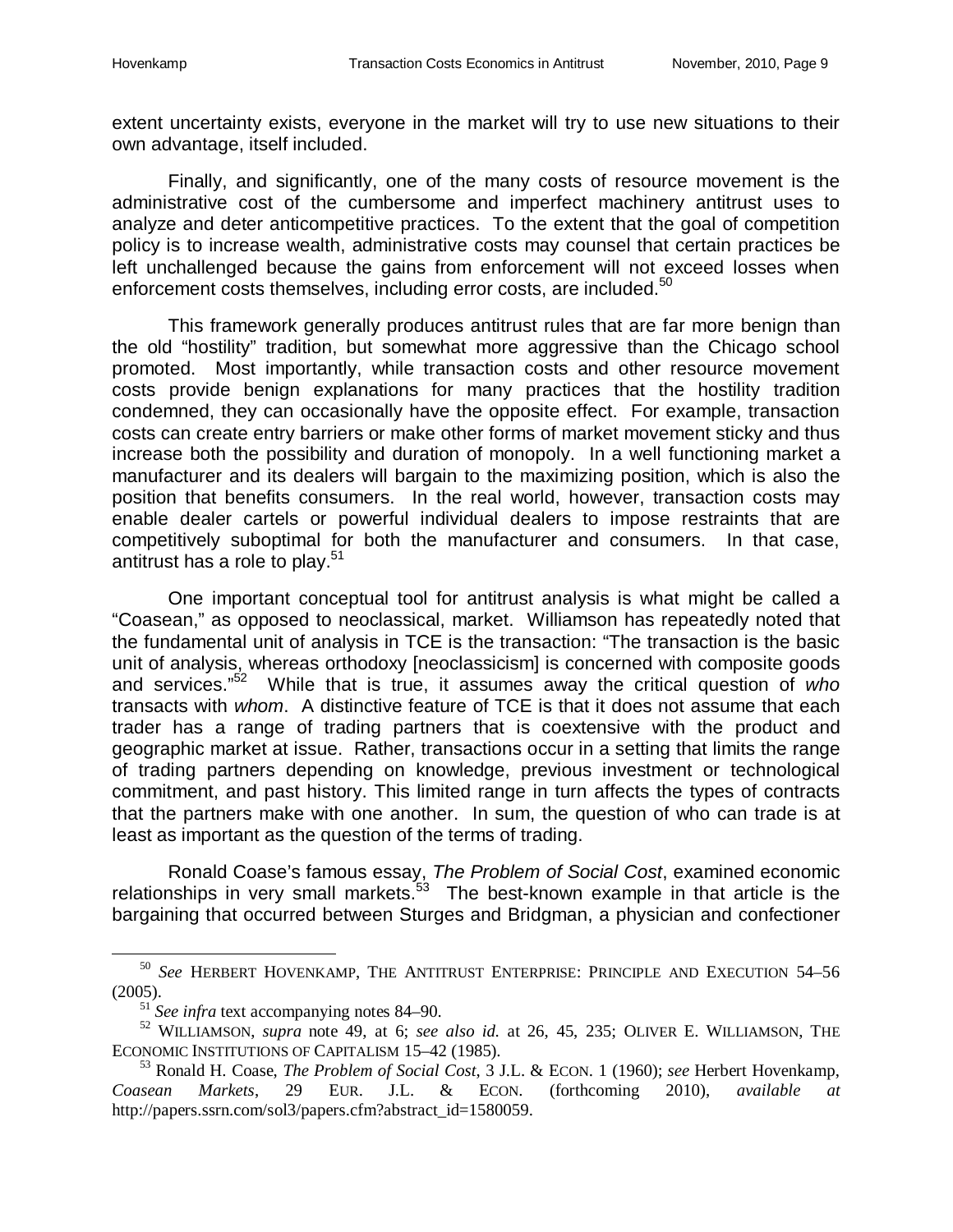who were the parties to a now-famous common law nuisance suit.<sup>54</sup> The two owned adjacent businesses connected by a party wall in the same building. Physician Sturges complained that when Bridgman operated his mechanical mortar and pestle the thumping noise made it impossible for Bridgman to practice medicine—in particular, to use his stethoscope.<sup>55</sup> Bridgman brought a successful nuisance action against Sturges, but Coase used the case as a vehicle to explain that the common law of nuisance is not about wrongdoers, but rather about inconsistent uses and the assignment of legal rules to decide which one should be favored. Coase famously argued that in the absence of transaction costs the parties would reach a bargain that was both efficient, in the sense that it maximized the parties' joint wealth, and invariant to the underlying legal rule. This latter statement meant that if the parties were able to bargain their way to a settlement, the more valuable use would survive whether or not the law deemed it a nuisance. By contrast, if transaction costs were sufficiently high, the choice of the initial legal rule might be the one that prevailed even if it were not the most efficient. In sum, transaction costs are what give the common law legal system its relevance.

None of this exercise had much to do with antitrust. However, Coase did identify a rather special and very small market for purposes of economic analysis. At the time *Sturges v. Bridgman* was decided London undoubtedly contained hundreds if not thousands of physicians and at least as many confectioners. Further, there were certainly thousands of locations from which the two trades could be practiced. Nevertheless, the relationship between Sturges and Bridgman was unquestionably a "market" in which the two were forced to bargain with one another. This market existed by virtue of previous commitments. Sturges and Bridgman had locked themselves into a situation from which extraction was costly. If either Sturges or Bridgman could costlessly have relocated to another location that was equally satisfactory in every way then no dispute would ever have gone to court. These "Coasean markets" are in fact a form of bilateral monopoly.

At the most general level, the use of transaction cost economics in antitrust is an exercise in examining conduct by reference to Coasean markets, while power is assessed by reference to neoclassical markets. Indeed, for Williamson market power becomes the defining characteristic and a strong prerequisite for anticompetitive vertical arrangements.<sup>56</sup> Analyzing business firm conduct in a Coasean market is important for understanding its rationales and the full range of possible effects, but analyzing it in relation to the larger neoclassical market is essential to determining whether the conduct poses a threat to the economy generally. As long as antitrust policy has kept these two kinds of markets distinct, transaction cost analysis has provided a powerful tool for antitrust analysis. Occasionally, as in the 1992 *Kodak* decision,<sup>57</sup> the courts have confused one type of market with the other and sent antitrust policy off in the wrong direction.

<sup>54</sup> Sturges vs. Bridgman, LR 11 Ch. D. 852 (1879).

<sup>55</sup> *See* A.W. Brian Simpson, Coase v. Pigou *Reexamined*, 25 J. LEGAL STUD. 53 (1996).

<sup>56</sup> WILLIAMSON, *supra* note 49, at 287–95.

<sup>57</sup> Eastman Kodak Co. v. Image Tech. Servs., 504 U.S. 451 (1992).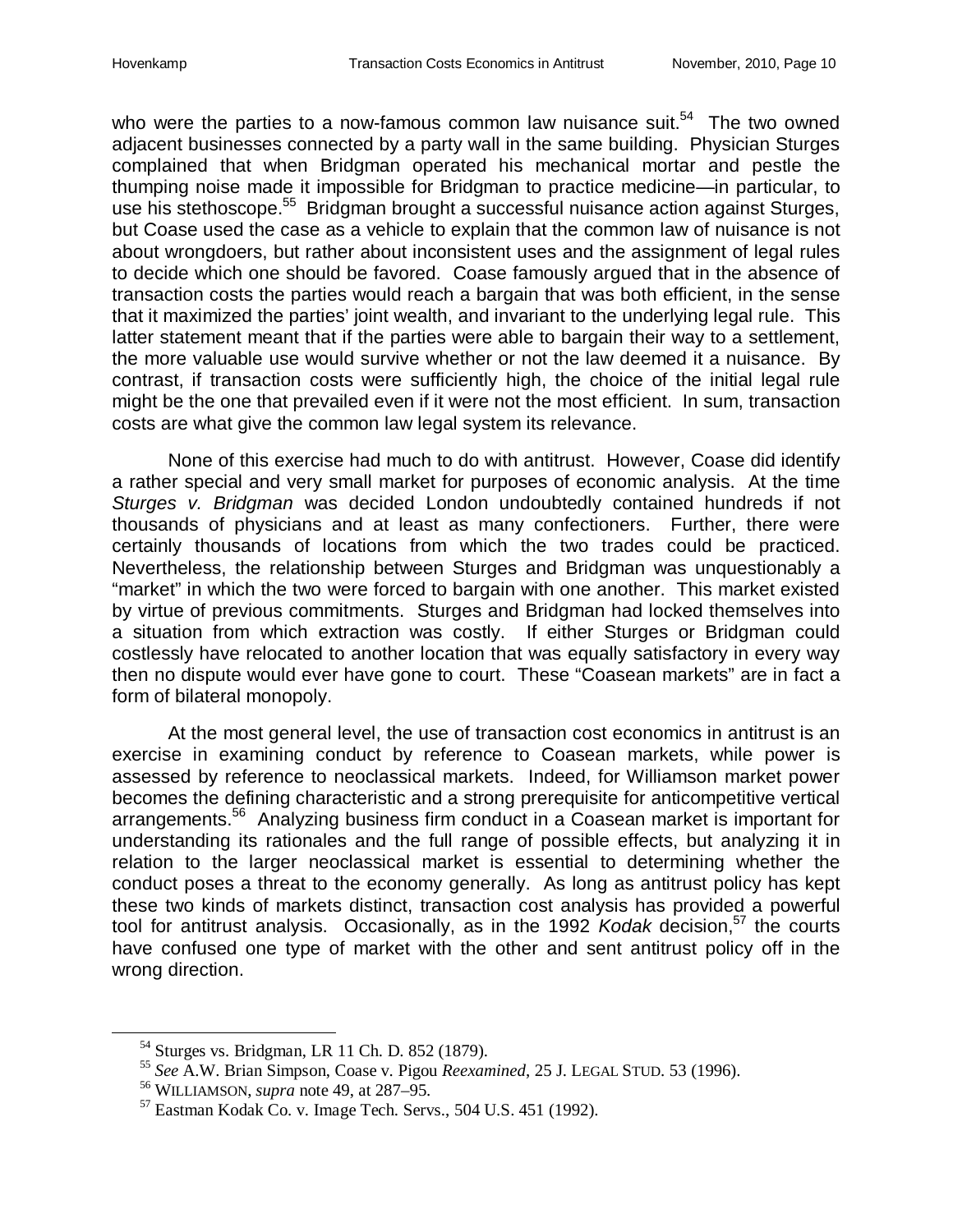#### **III. Coasean Markets and the Boundaries of Firms**

Antitrust's central behavioral concern is with business firm structure and business firm conduct that threaten to reduce marketwide output. Coasean markets are interesting from an antitrust perspective because Coasean markets have precisely the same boundaries as Coasean firms. In his 1937 essay, *The Nature of the Firm,* Coase argued that the costs of using the market determine the boundaries of the firm.<sup>58</sup> Or, to say it differently, internal production and external procurement both impose costs, although the costs differ. A firm intent on maximizing its value chooses internal production right up to the point that the marginal cost of producing internally equals the marginal cost of external procurement, and vice versa.<sup>59</sup> The firm's boundaries are defined by the line at which the two are in equipoise. Precisely the same thing is true of Sturges and Bridgman, the physician and confectioner in Coase's example.<sup>60</sup> They maximize value by bargaining with each other up to the point that the marginal value of reaching a bargain equals the marginal value of moving away.

Transaction cost economics builds on this insight, which simultaneously tells us not only what a firm's boundaries will be, but also who are likely to be its bargaining partners in outside markets and what those bargains will look like. For example, an exclusivity provision in a contract permits a firm to retain some of the control and disciplinary advantages of internal production, while sharing investment costs and risk. When analyzed in this way a wide variety of practices, including but not limited to exclusive dealing, tying, loyalty discounts, and price and dealer placement restrictions, are nothing more than devices for permitting Coasean markets to behave more like firms.

Coase's *Nature of the Firm* applied transaction cost analysis to determine when a firm uses internal coordination or the external market in order to procure certain inputs or distribution. However, that article tended to treat the market itself as a kind of "black box," in the sense that the only relevant decision was whether to make or to buy. By contrast, *The Problem of Social Cost* focused on the problem of how bargaining results are achieved. The subsequent work of Williamson and others discerned that the array of market choices are in fact incredibly diverse, ranging from simple one-shot "classical" contracts to long-term relational contracts capable of specifying everything that internal managers could specify. *The Problem of Social Cost* also assumed that firms' previous commitments determine the range of bargaining partners and the kinds of bargains that will maximize joint value. Sturges and Bridgman are not forced to bargain with each other because of the particular goods and services that they produce; those are sold in competitive markets by hundreds of firms. Rather, they are locked together by asset specificity—the fact that each has invested in a particular business at a particular location, making extraction more costly than reaching a deal. The relation between Sturges and Bridgman was the same as the relationship that existed between General Motors and Fisher Body Works when the two were independent firms. They were

<sup>58</sup> Coase, *supra* note 48.

<sup>59</sup> *See* Hovenkamp, *supra* note 53.

<sup>60</sup> *See supra* text accompanying notes 54–55.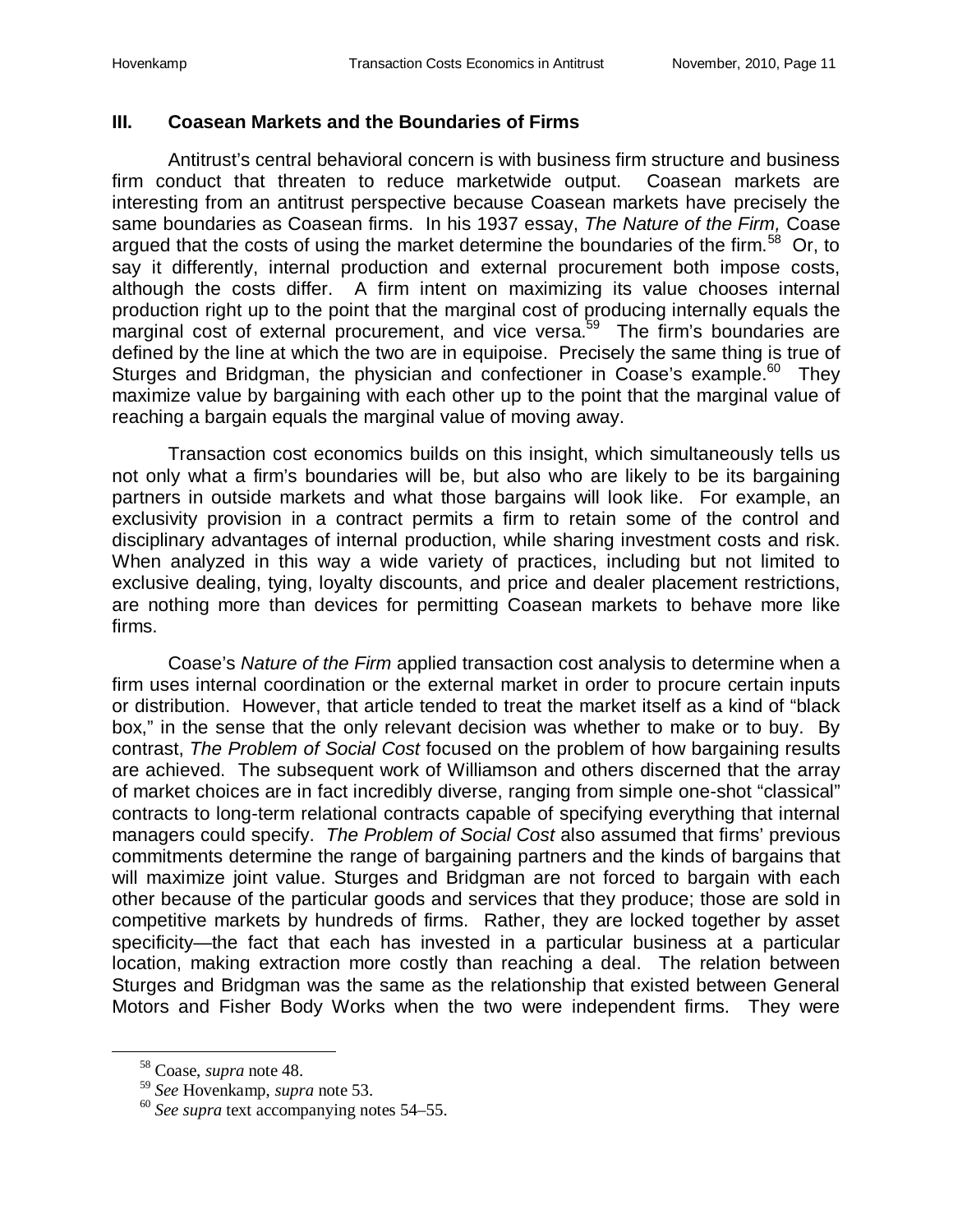specialists locked to each other by previous commitments.<sup>61</sup> Indeed, for Williamson asset specificity is the "most important and most distinctive" attribute of transaction cost economics.<sup>62</sup>

This analysis explains both firm structure and bargaining behavior without reference in the first instance to monopoly power. The firm maximizes its own value by deciding whether to produce inside or procure outside; the participants in a Coasean market maximize joint value by bargaining that takes their previous commitments and long term goals into account. Nothing need be said about output reduction or higher prices outside. At the same time, however, efficient bargaining sometimes breaks down, leading to lower output and higher prices. In those cases antitrust can have a role to play.

# **IV. The Many Faces of Bilateral Monopoly; Double Marginalization**

# *A. TCE and bilateral monopoly*

Coase's *The Problem of Social Cost<sup>63</sup>* is an extension of the bilateral monopoly problem. By virtue of previous commitments (asset specificity), pairs of firms are thrust into a position where the potential net payoff of reaching a further bargain is greater than the payoff of abandoning this position and starting over. What makes these situations interesting is that firms seek them out because there are gains to be had from joint specialization. I have used the term "Coasean market" rather than "bilateral monopoly" because these markets are not necessarily bilateral at all. Often they involve many participants, such as the smokestack and the 100 downwind business- and homeowners, or the national franchisor with 1000 franchisees. Further, the term monopoly suggests something that these relationships are not. In most cases, as in *Sturges v. Bridgman*, the bargainers have little or no market power in the various markets in which they sell their products or services. They are monopolists only in the unique and very limited sense that efficient bargaining forces them to make deals with each other and no one else. At the same time they are "markets" in the sense that the persons in them have a profit-based incentive to bargain with each other rather than moving outside. Coase implicitly assumed the existence of such markets in his writing, as has the extensive literature on transaction cost economics and the business firm.<sup>64</sup>

Bargaining in Coasean markets typically yields arrangements and practices that seem inconsistent with perfect competition—transfer prices that are above cost, price discrimination and nonlinear pricing, exclusivity provisions, tying and bundling, and contractual impositions on the prices, locations, and practices of trading partners. In

<sup>61</sup> *See* Ronald H. Coase, *The Acquisition of Fisher Body by General Motors*, 43 J.L. & ECON. 15 (2000); se*e also* Benjamin Klein, *Vertical Integration as Organizational Ownership: The Fisher Body-General Motors Relationship Revisited*, 4 J.L. ECON. & ORG*.* 199 (1988).

<sup>62</sup> WILLIAMSON, *supra* note 49, at 45.

<sup>63</sup> Coase, *supra* note 53.

<sup>64</sup> *E.g.*, WILLIAMSON, *supra* note 49, at 59–70; Benjamin Klein, Robert G. Crawford & Armen A. Alchian, *Vertical Integration, Appropriable Rents, and the Competitive Contracting Process*, 21 J.L. & ECON. 297 (1978).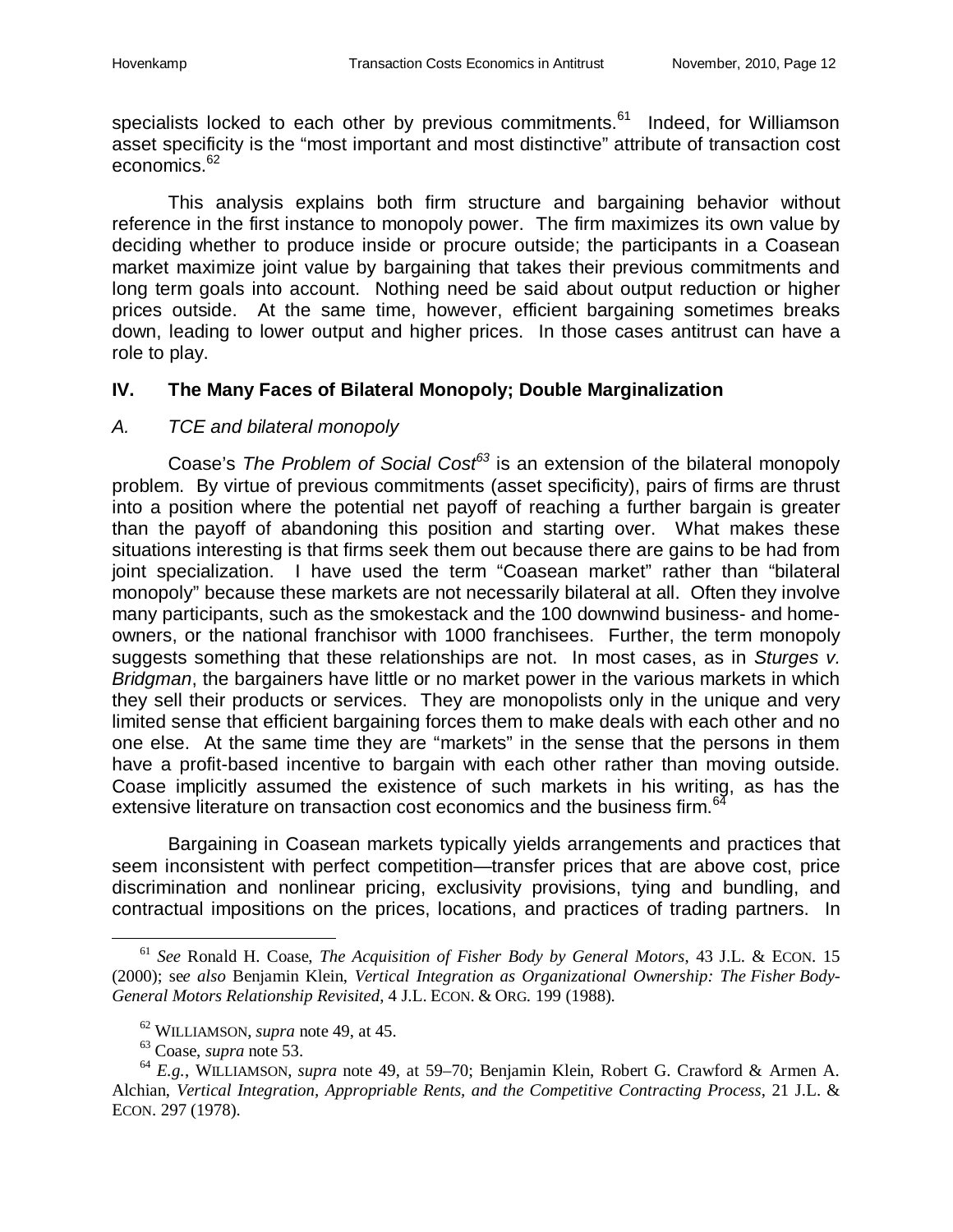classical political economy goods were generic and distribution was unspecialized. As a result, everyone traded with everyone else. Building on this premise, the leverage theory was inclined to be suspicious of situations where specific buyers and sellers in the distribution process were locked in to one another by long term contractual requirements. This suspicion accounts for many of the harsh rules that antitrust applied to vertical contractual practices as well as vertical ownership integration through the  $1970s.<sup>65</sup>$ 

By contrast, the Chicago school understood that these practices are perfectly consistent with general competitive conditions, but its focus on the impossibility of leveraging inclined it not to see any opportunities for harm whatsoever. That is, they tended to believe that no contract a monopolist or dominant firm made, other than collusion with rivals, would enable it to reduce output profitably more than it was already doing.

For example, as noted above, free-riding—a transaction cost explanation—plays a very minor role in Bork's analysis of RPM.<sup>66</sup> The free rider explanation is a "defense" or at least an "explanation," in the sense that it gives a benign accounting of a practice that is prima facie suspicious. But Bork never got to that second point. Rather, he tried to show that, however much power a firm had to begin with, it could not get more by RPM. By contrast, the economics of transaction costs has produced a significant literature on the manifold nonmonopolistic rationales for RPM.<sup>67</sup> Nevertheless, certain instances of RPM, particularly when instigated by dealers, represent opportunities for either monopoly or double marginalization, and both of those can cause real consumer losses. As a result, as developed briefly below, antitrust intervention is sometimes appropriate.

Coasean markets behave like bilateral monopolies in the sense that within them price is indeterminate. As in any orthodox Coase theorem story, even if the firms are able to agree on the joint maximizing output, the price has to be bargained and there is no structurally "correct" single answer. For example, if a manufacturer with market power has costs of \$4, distribution costs of \$3, and the profit-maximizing price is \$10, there are \$3 in economic profits to be made. If the manufacturer can sell efficiently through a competitive dealer network it will retain the markup for itself, permitting the dealers only a competitive return. However, if the dealership market is limited, the dealers themselves may have market power and may be in a position to bargain with the manufacturer over how the overcharge is distributed among them. In an unstructured setting this lack of a determinate price can lead to cycling and instability

l

<sup>65</sup> On this point, see Herbert Hovenkamp, *The Law of Vertical Integration and the Business Firm*, 95 Iowa L. Rev. 863 (2010).

<sup>66</sup> *See supra* text accompanying notes 45–46.

<sup>67</sup> *See, e.g.*, Williamson,*supra* note 44; Alan J. Meese, *Exclusive Dealing, The Theory of the Firm, and Raising Rivals' Costs: Toward a New Synthesis*, 50 ANTITRUST BULL. 371 (2005); Alan J. Meese, *Intrabrand Restraints and the Theory of the Firm*, 83 N.C. L. REV. 5 (2004); Alan J. Meese, *Tying Meets the New Institutional Economics: Farewell to the Chimera of Forcing*, 146 U. PA. L. REV. 1 (1997).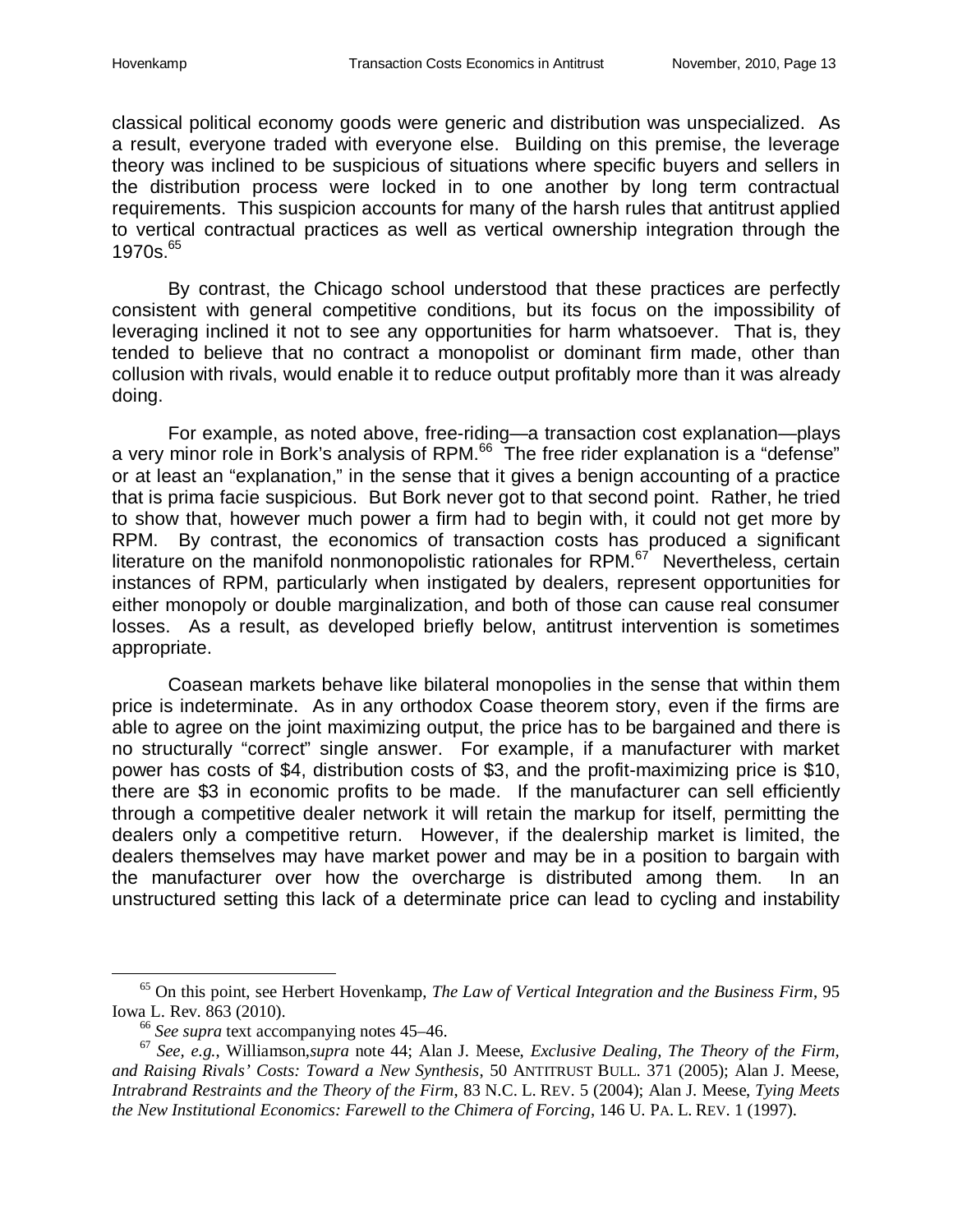problems.<sup>68</sup> In most vertical business contracting settings, however, the contractual form establishes a "hierarchy" that imposes stability. For example, in the typical franchise setting the franchisor establishes a contract form and bargains with each franchisee individually. The franchisees may have little opportunity to collaborate with each other or cycle through counteroffers. In this respect the structure of the franchise arrangement resembles a business firm more than a market.

Fisher Body and General Motors represent an extreme case of cospecialization, where each firm's previous commitments locked it into doing business with the other. However such situations are hardly rare. Franchising is another, where often the franchisee firm lacks any identity apart from the name, business format and products of the franchisor. For example, consider the vast number of independently owned McDonald's franchises across the country, whose business methods, outward appearance and menus are virtually identical. But even in less extreme situations dealers make investments that are specific to a particular manufacturer's product, and manufacturers for their part make investments in these dealers. This is how bilateral monopoly relationships get started, but both manufacturers and dealers embrace such opportunities in any event. Indeed, the entire principle behind the development of modern contractual distribution systems is that the gains more than offset any transaction problems that arise from this form of co-investment.<sup>69</sup>

Simple bilateral monopoly is not an antitrust problem because bilateral monopoly has no consequences for market prices and output. For example, the relationship between physician Sturges and confectioner Bridgman is a bilateral monopoly even though physicians' services, confectionary, and the buildings suitable to these professions are all sold in perfectly competitive markets. In that case the parties might engage in costly bargaining or one of them might take advantage of the other in ways that implicate contract or perhaps tort law. But no arrangement that they make has antitrust significance because the market output and price of medical services, confectionary, or commercial real estate will not be affected. This was the error that the Supreme Court majority made in the 1992 *Kodak* case. The customers' purchase of durable Kodak photocopiers placed them into a bilateral monopoly relationship with Kodak to the extent that the customers needed aftermarket parts that only Kodak could supply. In his dissent Justice Scalia likened the situation to one in which a swimming pool contractor discovers a five-ton boulder buried in the customer's yard after excavation is well under way. Unless this contingency has been specified in the contract the parties are now locked into a bilateral monopoly situation.<sup>70</sup> However, residential back yards and swimming pool contractors are both competitive, and the resolution of this dispute will have no impact on the market price or output of homes, homes with swimming pools, contracting services, or any other antitrust market that might be relevant to the dispute. It might, however, affect how wealth is distributed as between the contractor and the homeowner, and if bargaining breaks down it might

<sup>68</sup> *See* Hovenkamp, *supra* note 53. On the economics of bilateral monopoly, see ROGER D. BLAIR AND JEFFREY L. HARRISON, MONOPSONY IN LAW AND ECONOMICS 123-145 (2d ed. 2010) (in press).

<sup>69</sup>*See* Klein, Crawford, & Alchian, *supra* note 64.

<sup>70</sup> Eastman Kodak Co. v. Image Tech. Servs., Inc., 504 U.S. 451, 497 (1992) (Scalia, J., dissenting).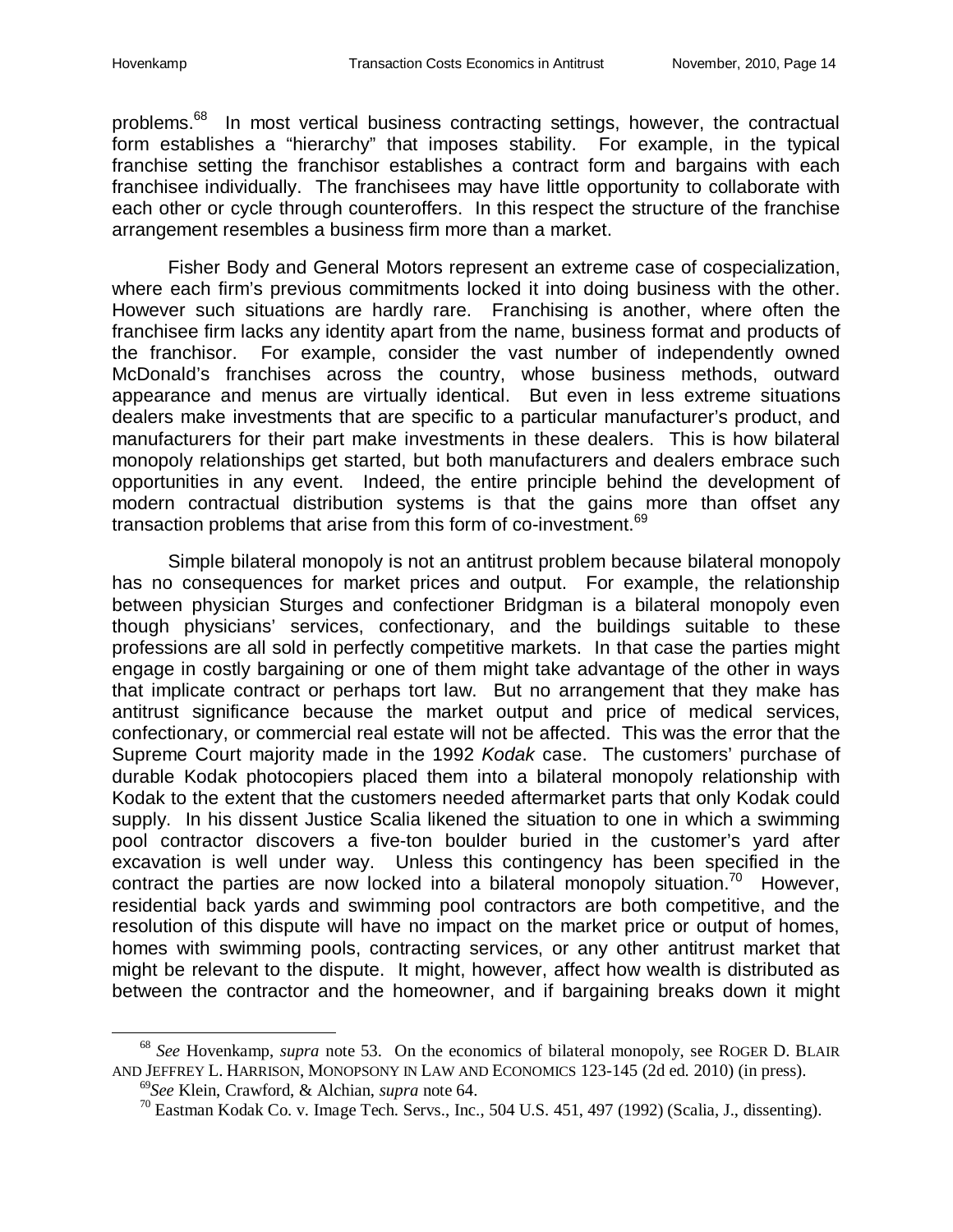mean a suboptimal resolution. For example, the homeowner might refuse to pay any more causing the contractor to abandon the work and lose her investment. Even if Kodak lacked market power in its photocopy machines, it still might have been able to extract high aftermarket prices from customers who needed repair parts and may have been able to deceive them initially about lifetime ownership costs. But this is a matter for contract law or the tort law of misrepresentation, not of antitrust.

When at least one firm in a distribution market has a serious amount of market power, however, the welfare of consumers depends on how well functioning the market is. At that point, if bargaining breaks down, antitrust may have a role to play. For example, suppose that *A* is a monopoly manufacturer of a product and *B* is its monopoly dealer, or *B* represents a cartel of all of *A*'s dealers in a particular retail market. In a well functioning market *A* and *B* should be able to negotiate themselves to the profitmaximizing output. The division of the profits is indeterminate, but consumers would be indifferent to that outcome as well because the final price would be the same. The extent of monopoly will not be greater because the firm in question uses restrictive contracts to distribute its product, provided that the dominant firm and its dealers reach the joint maximizing agreement.

Nevertheless, this outcome is much less favorable than one alternative possibility, which occurs when *B* represents a group of dealers who are competitive visà-vis one another. To be sure, the "optimal" markup remains the same. However, the indeterminacies of bilateral monopoly are such that a great amount of haggling and monitoring may be necessary to achieve it, and given that transaction costs are positive there is no good reason to think that it will be achieved. So both monopolist *A* and consumers are better off if the *dealership* market operates competitively.

Finally, if both the manufacturer and the dealer(s) have market power in their respective output markets the bilateral monopoly situation threatens double marginalization, which does injure consumers. Double marginalization is fundamentally a transaction cost problem.<sup>71</sup> That is, with zero transactions costs vertically related firms with market power would agree on the joint maximizing output, but in fact they frequently do not. As far as antitrust policy is concerned, the best solution in markets where market power is capable of being exercised is to prevent bilateral monopoly situations from occurring in the first place. The second best, where bilateral monopoly already exists, is to distinguish those practices reasonably calculated to permit the firms to reach the joint maximizing result from those which are likely to cause suboptimal bargaining and thus consumer harm.

# *B. Double marginalization*

One situation in which bilateral monopoly raises competitive concerns is when it leads to double marginalization.<sup>72</sup> This is a special case of bilateral monopoly that arises when the two firms also have market power in the greater markets in which they

<sup>71</sup> *See* part IV.A.

 $^{72}$  On the basic economics, see W. KIP VISCUSI, JOSEPH E. HARRINGTON, JR., & JOHN M. VERNON, ECONOMICS OF REGULATION AND ANTITRUST 238–41 (4th ed. 2005).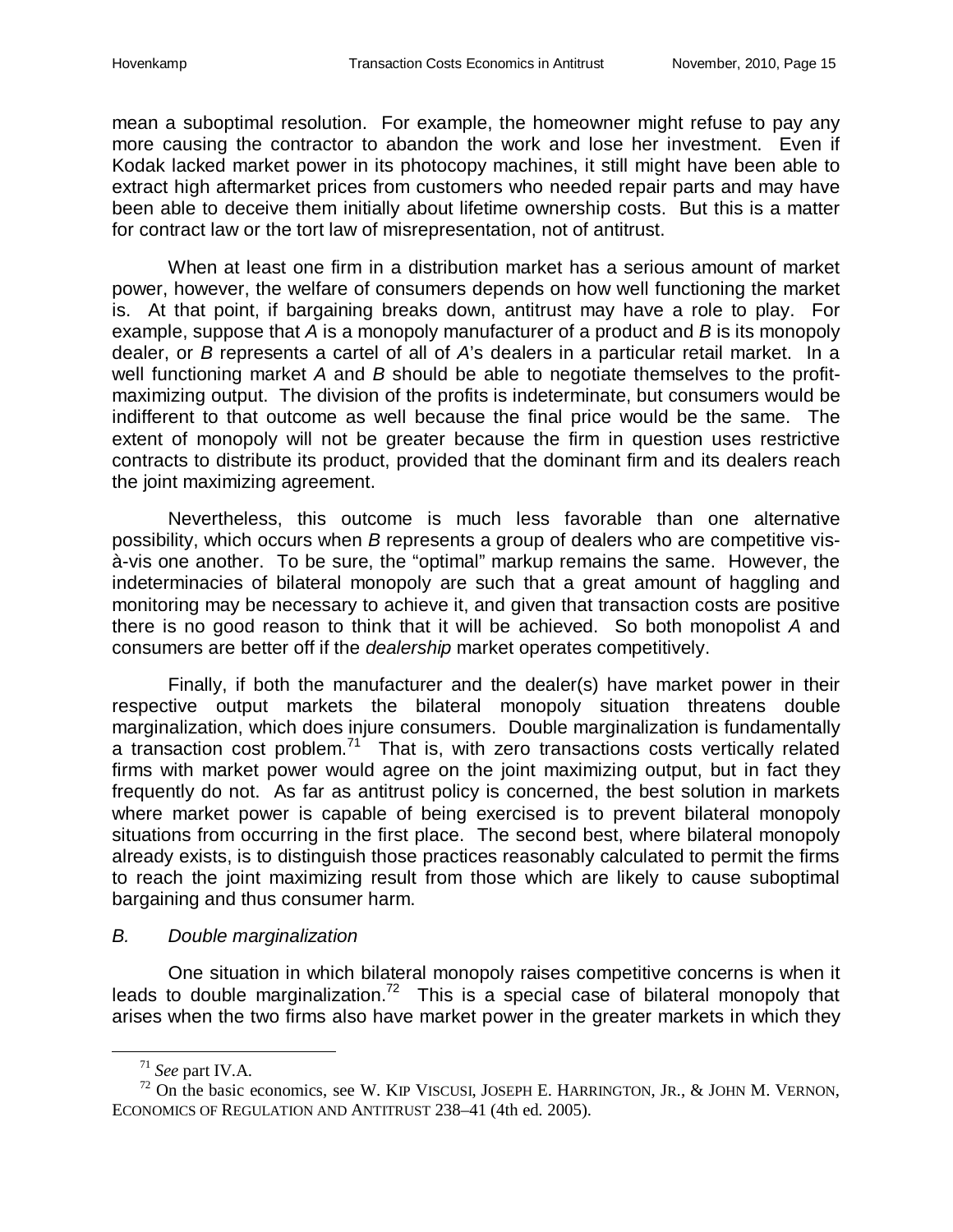sell. In that case the rest of the economy also has an interest in whether the two participants are able to reach a joint maximizing result.

Double marginalization problems occur in both vertically related markets and markets for complements. The latter the situation is sometimes referred to as the "Cournot complements" problem, but the fundamental analysis is the same. $^{73}$  The relationships among the producers of complementary products are akin to bilateral monopoly problems because one assumption is that the two firms involved cannot simply avoid the problem by dealing with someone else. For instance, a gasoline refiner with market power might face a double-marginalization problem if a gasoline retailer downstream had market power in its own retail market as well, but the problem would not exist if the refiner could costlessly switch to a competitive retailer. Importantly, however, firms in a relationship where double marginalization is threatened may be in a position to bargain to the joint maximizing position, which is the single monopoly markup level. That level not only maximizes the two firms' aggregate profits, but it is also better for consumers because it leads to higher output and lower prices. Transaction cost analysis can play a major role in the assessment of Coasean markets (bilateral monopolies) where double marginalization is threatened.

Consider the figure, which illustrates a simple double marginalization problem. The demand curve, *D*, represents final demand for a good that has one manufacturer and one dealer. The monopoly manufacturer has marginal costs of *MC<sup>1</sup>* and maximizes its profits by equating marginal cost and marginal revenue, charging a price of *P<sup>1</sup>* and reducing output to *Q<sup>1</sup>*. The dealer, who is also a monopolist in its downstream market purchases at price *P<sup>1</sup>* and maximizes its own profits. For simplicity we assume that the dealer has no costs other than the cost of the good being sold. As a result price *P<sup>1</sup>* also represents the dealer's marginal costs. The dealer then sets a price determined by the intersection of its marginal cost curve with marginal revenue, that is, by engaging in "marginalization" a second time. Now output drops to level  $Q_1$  and price rises to level *P2*. If there were a third firm in the distribution chain, output would go down even further and price would rise even more. In sum, the more monopolists in the distribution chain, the more output declines and prices go up. In the figure, the demand curve is linear. As a result each successive monopolist cuts output in half. However, the output reduction could be greater than or less than half depending on the shape of the demand curve. The amount of the price increase with each successive monopolist depends on the price elasticity of demand at the output point.

<sup>73</sup> *See, e.g.*, Giuseppe Dari-Mattiacci & Francesco Parisi, *Substituting Complements*, 2 J. COMPETITION L. & ECON. 333 (2006).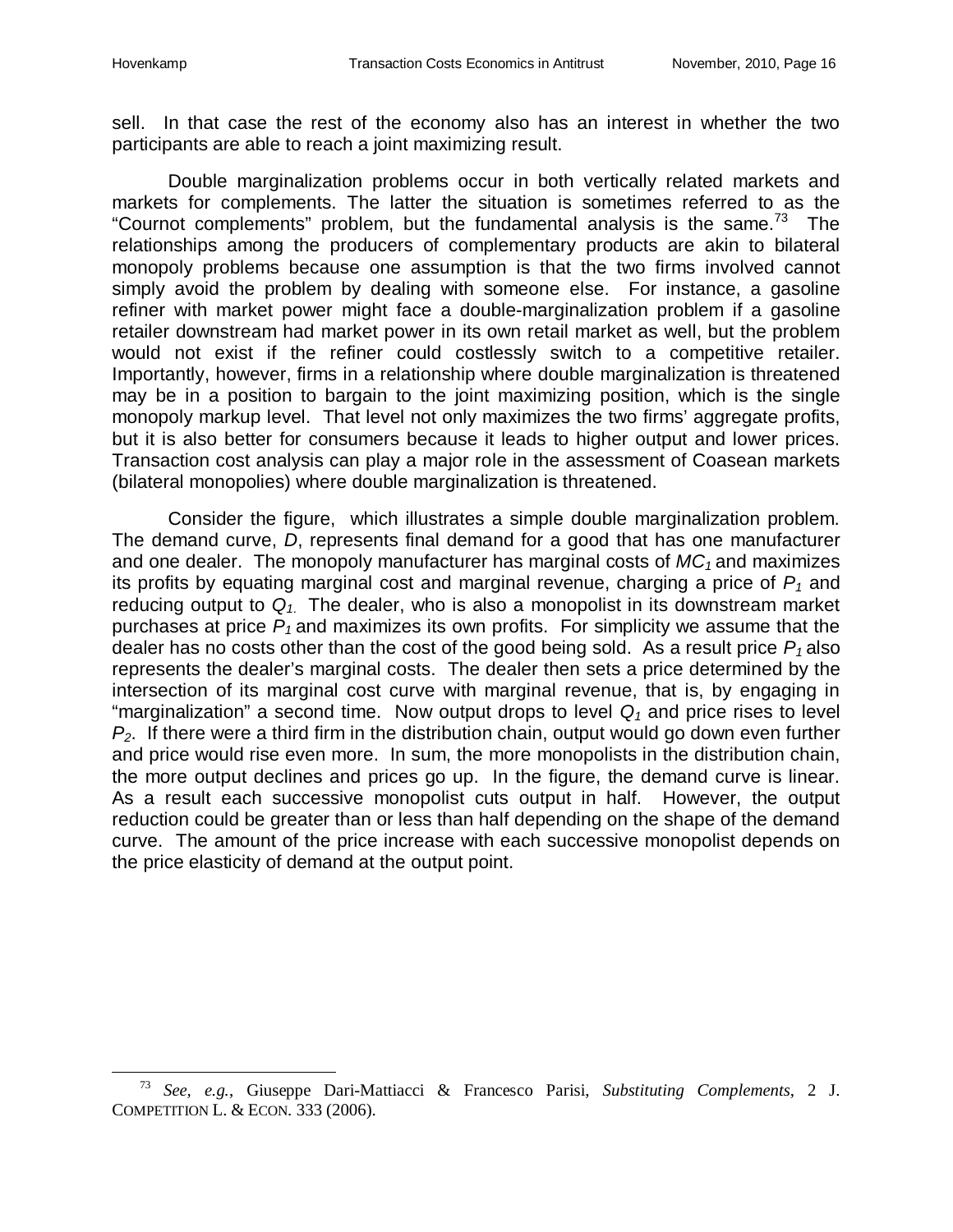

Clearly double marginalization harms consumers. Importantly, however, it is also suboptimal for the two sellers in the figure. Under single monopoly, profits are equal to the rectangle *fbce*. Under double marginalization, however, the manufacturer's profits drop to rectangle *fade* and the retailer's profits are *ghaf.* Further, triangle *hab* represents a second "deadweight loss triangle"—that is, increased consumer harm that is not offset by increased producer profits. Double marginalization both reduces aggregate supplier (manufacturer + dealer) profits and increases the monopoly deadweight loss.

Consumers would be better off if the double marginalization was eliminated. For example, the manufacturer might be able to find a competitively behaving dealer.<sup>74</sup> Alternatively, double marginalization could be eliminated if the manufacturer and dealer could agree with each other to divide up the profits available from rectangle *fbce*, thus restoring output and reducing price back to the single monopoly level. This presents a classic problem in bilateral monopoly bargaining, no different from the one faced by Sturges and Bridgman. The two firms are in a position to maximize value if they can agree about how to divide up the surplus.<sup>75</sup>

However, while the joint maximizing *output* in the figure is clearly identified as quantity  $Q_1$  and price  $P_1$ , the question of how the surplus that is available will be divided does not have a determinate answer. As a result the parties may not be able to reach the joint maximizing result on their own.

As noted previously, double marginalization can apply either to vertically related products or else to complements. A precondition is that both firms have some market power and that one firm is not in a position to avoid the power of the other at low cost by dealing with someone else. That is, double marginalization is a special case of bilateral monopoly. In cases of oligopoly there might be more than one firm at each level, but

 $74$  Or alternatively, the dealer could find a competitively behaving manufacturer.

<sup>75</sup> The manufacturer's starting point is its possession of surplus *fade*. The dealer's starting point is *ghfa*. Presumably neither will settle for a payoff that is less than those amounts. The surplus to be divided is rectangle *abcd*, less *ghfa*.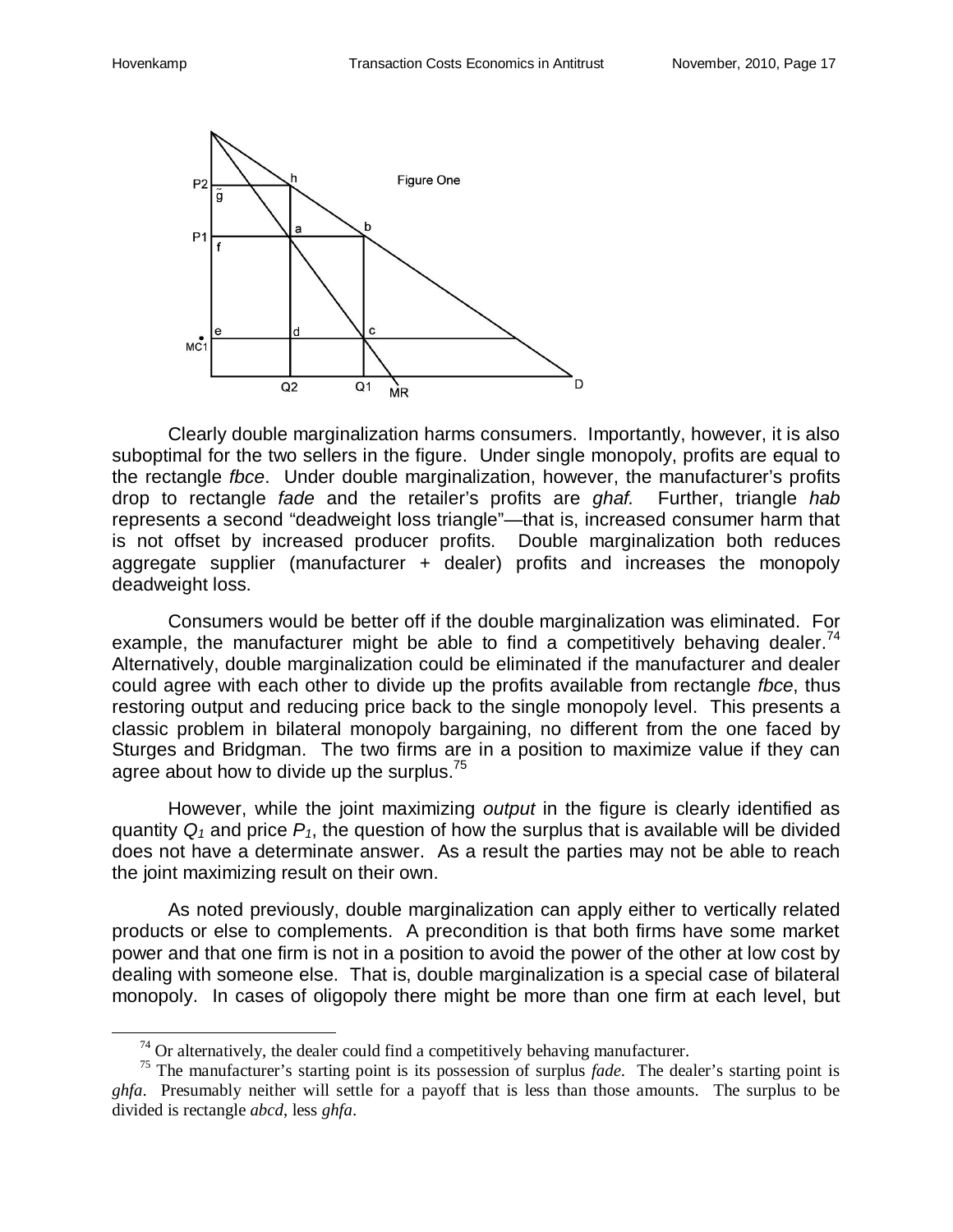each of the firms has some market power.<sup>76</sup> Pricing in excess of marginal cost is common in product-differentiated markets. $77$  To that extent, the market power of vertically related firms is simply a cost of using the market as opposed to internal production.

As originally developed in the industrial organization and antitrust literature, the double marginalization problem was treated as one of static monopoly and the principal means of avoiding it was vertical merger or new entry.<sup>78</sup> One very prominent industrial organization economist, Joe Bain, downplayed the problem. He treated all forms of bilateral monopoly, including pairs of firms with power in their sales markets, as examples of countervailing power that would produce more competitive prices than single-level monopoly.<sup>79</sup> Today we are more likely to view double marginalization as a transacting problem in which ownership vertical integration is only one of the alternatives for addressing it. Basically, firms faced with double marginalization have three choices:

- (1) accept the consequences of double marginalization, which might be the best alternative if internal production is costly and alternative (3) is unavailable; for example, a manufacturer selling to a market-dominating local dealer may have no choice but to accept that dealer's high markups as a cost of doing business;
- (2) the neoclassical solution, which is integrate by ownership into the other production level, whether by merger or new entry; or
- (3) the "bargaining" solution, which is to enter into one of many types of contractual arrangements under which the two vertically related firms increase output and cut price to the joint maximizing level.

Recognizing that both options (2) and (3) can result in lower prices and higher output, antitrust would respond with a more benign attitude toward vertical new entry, vertical acquisitions, and vertical contracting, although not necessarily with per se legality. This of course requires examination of the economics of various types of distribution contracts. Perversely, antitrust policy has been counterproductive to the

 $76$  For theory and evidence about how many firms must exist in each product grouping in order to avoid double marginalization problems, see Dari-Mattiacci & Parisi, *supra* note 73.

<sup>77</sup>*See, e.g.*, Robert E. Hall, *The Relation between Price and Marginal Cost in U.S. Industry*, 96 J. POL. ECON. 921 (1988).

<sup>78</sup> *See, e.g.*, Spengler, *supra* note 16; Fritz Machlup & Martha Taber, *Bilateral Monopoly, Successive Monopoly, and Vertical Integration*, 27 ECONOMICA (n.s.) 101 (May, 1960); Gerhard Tintner, *The Problem of Bilateral Monopoly: A Note*, 47 J. POL. ECON. 263 (1939). An important departure from that tradition is Roger D. Blair & David L. Kaserman, *A Note on Bilateral Monopoly and Formula Price Contracts*, 77 AM. ECON. REV. 460 (1987). *See also* FREDERIC M. SCHERER & DAVID ROSS, INDUSTRIAL MARKET STRUCTURE AND ECONOMIC PERFORMANCE 537–40 (3d ed. 1990), who compute output in situations where the two firms act independently, where the buyer acts as a Cournot price leader, where the seller does the same, and under ownership integration, but not under bargaining to the profitmaximizing result.

<sup>79</sup> JOE S. BAIN, INDUSTRIAL ORGANIZATION, *supra* note 7, at 140–42, 334–37.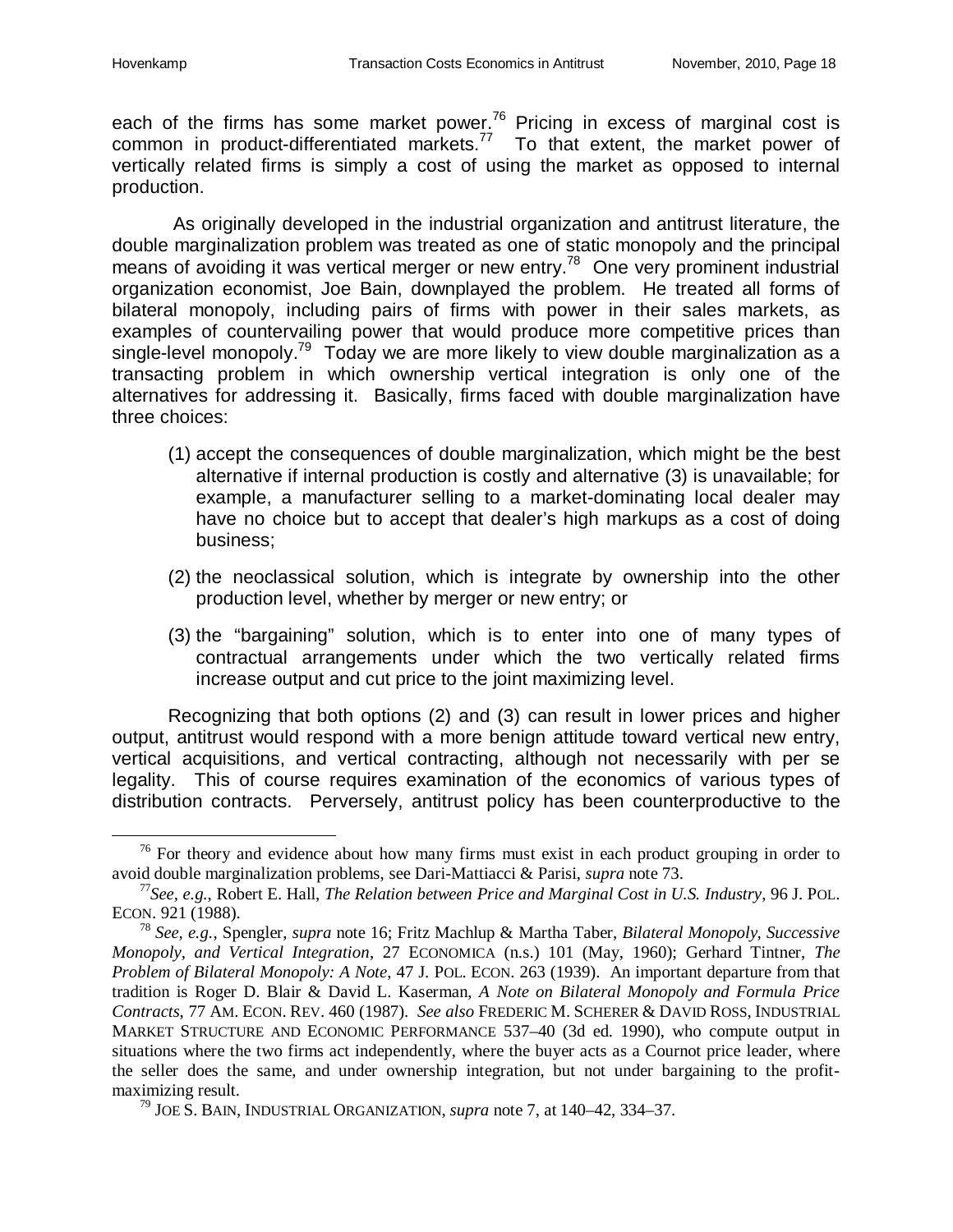extent that it has prohibited the parties from reaching a bargain that will maximize their joint profits. For example, until *Albrecht* was overruled in 1997,<sup>80</sup> maximum RPM was per se unlawful. The most likely use of maximum RPM is to prohibit dealers from taking greater-than-competitive markups. As a result, antitrust policy made this route toward elimination of double marginalization unavailable. As developed below, a harsh rule against tying and discounting practices can have similar effects.<sup>81</sup>

#### *C. Eliminating or reducing double marginalization as an antitrust defense*

Antitrust is relevant to problems of double marginalization in two ways. First, private contracting practices, both vertical and complementary as well as horizontal,<sup>82</sup> can be devices for eliminating or reducing it, thus benefitting consumers. Second, double marginalization serves to explain why some vertical practices are harmful, and transaction costs may serve to explain why private contracting is inadequate for addressing them. Indeed, in some cases contracts can create or exacerbate doublemarginalization problems. In these, antitrust intervention may be appropriate.<sup>83</sup>

1. MAXIMUM RPM As noted previously,<sup>84</sup> maximum RPM is readily explained as a bargaining device for eliminating double marginalization. In this case the upstream manufacturer or franchisor simply specifies a price level that will hold the dealer's markup to costs. Assuming that the dealer cannot enlarge its markup in other ways, such as by reducing valuable services, the manufacturer can get back to the single monopoly price level. If the manufacturer is a monopolist that price will reflect no more than the amount of power that it has. If the manufacturer is a competitor, then the output price should be competitive as well. For example, in the *State Oil* case, which overruled previous doctrine and adopted a rule of reason for maximum RPM, the individual dealer may have had power in its local retail market but there is no reason for

 $\overline{a}$ <sup>80</sup>Albrecht v. Herald Co., 390 U.S. 145 (1968) (maximum RPM unlawful per se), *overruled by* State Oil Co. v. Khan, 522 U.S. 3 (1997) (maximum RPM brought under rule of reason); *see* 8 AREEDA & HOVENKAMP, *supra* note 38, ch. 16C.

<sup>81</sup> *See infra* text accompanying notes 93–100.

 $82$ Various horizontal or quasi-horizontal practices, particularly in intellectual property licensing, can also be used to address double marginalization, or Cournot complement, issues. For example, joint ventures of producers of complements can yield joint maximizing outcomes, as can patent pools. *See, e.g.*, Alan Devlin, *Standard-Setting and the Failure of Price Competition*, 65 N.Y.U. ANN. SURV. AM. L. 217 (2009) (holdup problems in the context of standard setting can lead to double marginalization, which can be addressed through advance disclosure requirements); Mark Lemley, *Intellectual Property Rights and Standard Setting Organizations*, 90 CAL. L. REV. 1889 (2002) (similar); Mark A. Lemley & Carl Shapiro, *Patent Holdup and Royalty Stacking*, 86 TEX. L. REV. 1991 (1996) (double marginalization from royalty "stacking," which occurs when product development requires licenses from two or more independent licensors; in this case the required patents are presumably complements); Josh Lerner & Jean Tirole, *Efficient Patent Pools*, 94 AM. ECON. REV. 691 (2004) (double marginalization problems can be eliminated by means of patent pooling), Carl Shapiro, *Navigating the Patent Thicket: Cross Licenses, Patent Pools, and Standard Setting*, *in* 1 INNOVATION POLICY AND THE ECONOMY (Adam B. Jaffe, Josh Lerner & Scott Stern eds., 2001).

<sup>83</sup> *Cf.* Coase, *supra* note 53; Oliver E. Williamson, *Hierarchical Control and Optimum Firm Size*, 75 J. POL. ECON. 123 (1967).

<sup>84</sup> *See supra* text accompanying notes 80–81.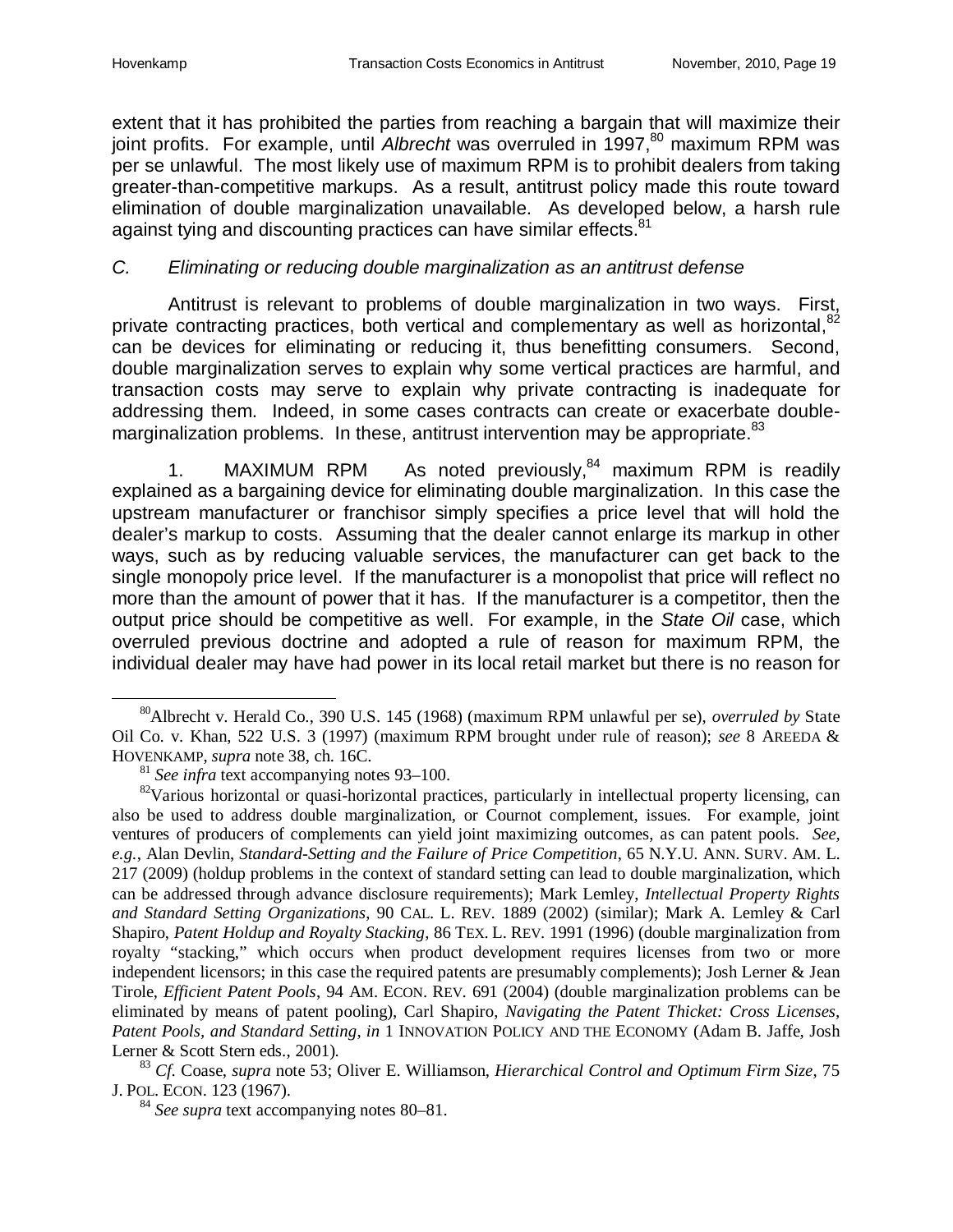thinking that State Oil, a relatively small player in the much larger supply market, had significant market power.<sup>85</sup>

2. DUAL DISTRIBUTION Dual distribution occurs when a firm uses independent dealers and owned dealerships simultaneously. Some earlier decisions held that dual distribution was an exacerbating factor that served to make a restraint horizontal,<sup>86</sup> because the independent dealers competed with the manufacturer's owned dealer. More recently, however, the courts have uniformly recognized that dual distribution should be regarded as a vertical practice and assessed under the rule of reason.<sup>87</sup>

As the literature on TCE has developed at great length, a firm can specify virtually everything in a contract that it can specify within an employment relationship or hierarchy. So why the trouble and expense of maintaining two distribution modes? One explanation is that dual distribution operates in the same way as maximum RPM does. It imposes maximum prices on dealers, not by contract, but rather by giving them a manufacturer-owned competitor. <sup>88</sup> For example, suppose that a reasonable distribution markup is from a wholesale price of \$8 to a retail price of \$10, but that an independent dealer or dealers in an area persistently charges prices in the \$12–\$14 range. The manufacturer could eliminate this double marginalization either by imposing maximum RPM to a retail price of \$10, or else it could place its company-owned dealership in the area and charge a retail price of \$10, thus forcing independent dealers to compete with it. For thirty years prior to 1997, maximum RPM was unlawful per se, $^{89}$  and this very likely made dual distribution an attractive alternative. Today a firm would be likely to select contractual as opposed to self-distribution in a particular area by making the same calculation that the business firm always makes—that is, by comparing net marginal costs and gains from the two forms of distribution. The exercise of market power by dealers is a cost of using the market. Clearly, elimination of double marginalization could be one source of gain to both manufacturers and consumers.

3. QUANTITY AND LOYALTY DISCOUNTS Another easy example of elimination of double marginalization is the quantity discount, which can be a device for the manufacturer and dealer to share the gains that result from reaching the joint-

<sup>85</sup> State Oil Co. v. Khan, 522 U.S. 3 (1997); *see* 8 AREEDA & HOVENKAMP, *supra* note 38, ch. 16C.

<sup>86</sup> *See, e.g.*, United States v. McKesson & Robbins, 351 U.S. 305, 313 (1956) (dicta that wholly owned dealers are "in competition with" independent dealers); Hobart Bros. Co. v. Malcolm T. Gilliland, Inc., 471 F.2d 894 (5th Cir. 1973); Pitchford v. PEPI, Inc*.*, 531 F.2d 92, 103–04 (3d Cir. 1976); Interphoto Corp. v. Minolta Corp., 295 F. Supp. 711, 721–23 (S.D.N.Y.), *aff'd*, 417 F.2d 621 (2d Cir. 1969).

<sup>87</sup> Elecs. Commc'ns Corp. v. Toshiba Am. Consumer Prods., Inc*.*, 129 F.3d 240 (2d Cir. 1997); Mesirow v. Pepperidge Farm, Inc*.*, 703 F.2d 339 (9th Cir. 1983); Graphic Products Distribs., Inc. v. ITEK Corp*.*, 717 F.2d 1560 (11th Cir. 1983); Davis Watkins v. Serv. Merch., 686 F.2d 1190 (6th Cir. 1982); Copy-Data Sys., Inc. v. Toshiba Am., Inc*.*, 663 F.2d 405 (2d Cir. 1981); H & B Equip. Co. v. Int'l Harvester Co*.*, 577 F.2d 239 (5th Cir. 1978); *see* 8 AREEDA & HOVENKAMP, *supra* note 38.

<sup>88</sup> *See* HERBERT HOVENKAMP, FEDERAL ANTITRUST POLICY: THE LAW OF COMPETITION AND ITS PRACTICE §11.6e (3d ed. 2005).

<sup>89</sup> Albrecht v. Herald Co., 390 U.S. 145 (1968), *overruled by* State Oil Co. v. Khan, 522 U.S. 3 (1997).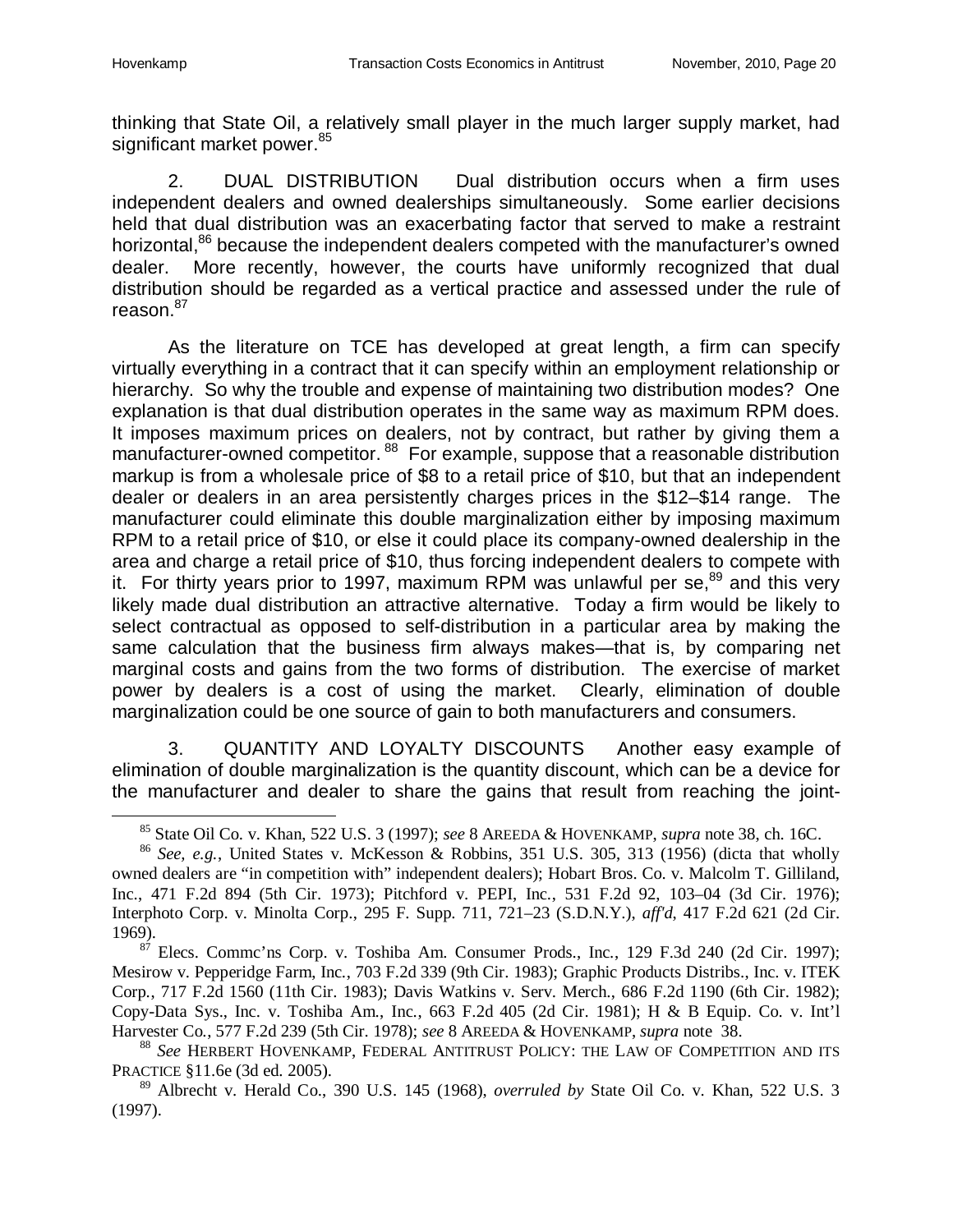maximizing output level. Looking at the figure above, suppose that without a discount a dealer would sell *Q<sup>2</sup>* units at price *P2*. Now the manufacturer offers a progressive quantity discount that reaches its maximum point at output level *Q1*. This rewards the dealer with a lower price for purchasing (and selling) more and in effect operates as a mechanism for sharing the monopoly markup.<sup>90</sup> In order to succeed the discount would have to be sufficiently large so that the dealer can come out ahead by reducing its own price to level *P1*. As the figure also illustrates, joint maximization produces enough surplus to permit this to occur.

A loyalty, or market share, discount differs from a quantity discount in that the discount is fixed to a percentage of the reseller's purchases rather than an absolute quantity or dollar amount.<sup>91</sup> Loyalty discounts are better from the manufacturer's viewpoint and more competitive than quantity discounts when the downstream market is concentrated and the firms are of various sizes. Quantity discounts discriminate against smaller firms that are unable to purchase in the same volume as larger firms. As a result, quantity discounts can give larger firms a price umbrella or in extreme cases even drive smaller firms out of the market altogether. Once again, the concern is essentially of double marginalization: the manufacturer wants to keep the downstream market as competitive as possible, and keeping smaller firms in the market facilitates this goal. For example, if the downstream market contains three large dealers and seven small ones, a quantity discount that the seven smaller dealers cannot obtain will give the three larger dealers a cost advantage over the others. In an extreme case it could even drive the smaller dealers out of business. In any event, the three larger dealers will be able to collude and reduce output below the manufacturer's profitmaximizing level.

Aside from these effects on the robustness of downstream competition, loyalty discounts do not have as direct an impact on reseller output as quantity discounts do. Nevertheless, they are very important in certain markets where high output is key to cost minimization. This is true of any market subject to economies of scale, but particularly those with strong IP rights components.

The Intel microprocessor situation may provide an example. A large part of the cost of developing a microprocessor chip is R&D, design, and the manufacturing of dies.<sup>92</sup> These costs are fixed over the production run of a particular chip, which is

<sup>90</sup> *See* Bruce H. Kobayashi, *The Economics of Loyalty Discounts and Antitrust Law in the United States*, 1 COMPETITION POL'Y INT'L 115 (2005).

 $91$  For other double marginalization issues that might be addressed by market share discounts akin to exclusive dealing, see Gianluca Faella, *The Antitrust Assessment of Loyalty Discounts and Rebates*, 4 J. COMPETITION L. & ECON. 375 (2008); Sreya Kolay, Greg Shaffer & Janusz Ordover, *All-Units Discounts in Retail Contracts*, 13 J. ECON. & MGMT. STRATEGY 429 (2004).

<sup>92</sup> *See* Herbert Hovenkamp, *The FTC's Anticompetitive Pricing Case Against Intel*, CPI ANTITRUST CHRON., Feb. 28, 2010, *available at* http://papers.ssrn.com/sol3/papers.cfm?abstract\_id=1546054; Herbert Hovenkamp, *The FTC and the Sherman Act*, 62 FLA. L. REV. (forthcoming 2010), *available at* http://papers.ssrn.com/sol3/papers.cfm?abstract\_id=1531136.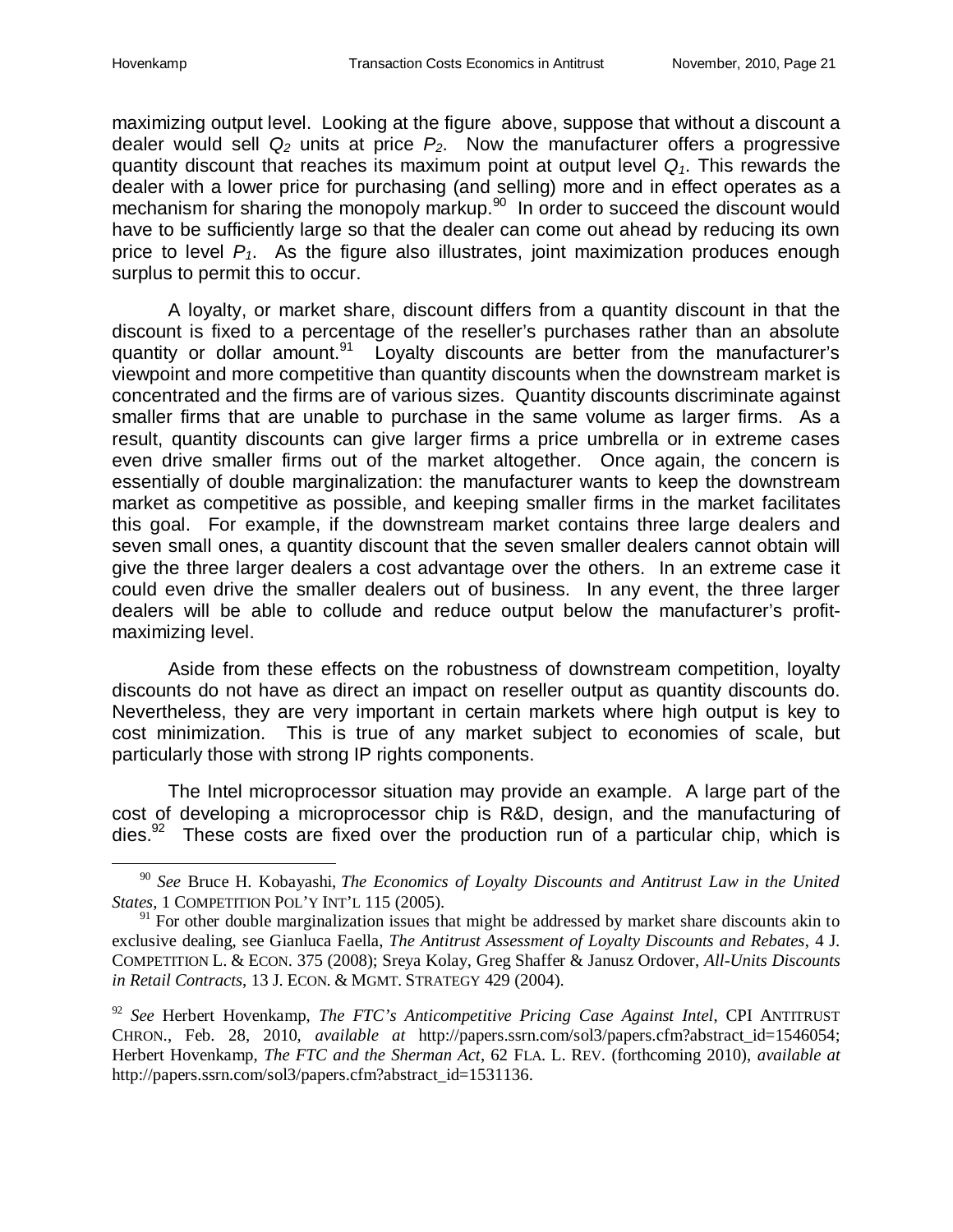typically quite short. As a result, per chip production costs are very sensitive to output. For example, if fixed development costs are \$1 million and variable production costs are \$100 per chip, then production of 1000 chips would incur costs of \$1100 each (\$1000 in amortized fixed costs plus \$100 in production costs). But a production run of 100,000 chips would cut per chip costs to \$110. If Intel built computers itself it would produce all the chips it could consistent with computer demand. But when it sells chips to computer manufacturers it is in a different situation. For example, if it must bid a price in advance of the product cycle, the amount it can bid depends on the number of chips it can produce. As reasonably anticipated output increases, the bid price can go down.

For any given chip, future demand is subject to two kinds of risks. One is a general market risk that the demand for computers of a certain type will fall. The other is the risk that a computer manufacturer will switch significant purchases to a different manufacturer, thus reducing Intel's output and raising per chip costs.

In such a situation the optimal strategy may very well be for Intel to assume the market risk with respect to the chips. After all, the computer manufacturers will be assuming it with respect to other parts of the computer. Further, to the extent that the computer market is more competitive there may be less room for the manufacturers to assume such risks.

The risk of individual manufacturer defection is a different problem, however, because it is within the control of the computer manufacturers themselves. A market share discount effectively shares that risk with the computer manufacturer by making the lower price contingent on greater sales. It basically tells the computer maker that a particular price is contingent on the computer maker's use of a minimum number of chips in relation to market demand. For example, setting market risks aside, if Intel can predict that manufacturers will use 800,000 chips next year for computers with a particular set of specifications it can bid a significantly lower price if it can have some confidence that it will claim, say, 70% of those sales than if it cannot.

4. TYING AND BUNDLED DISCOUNTS Many famous old tying cases involved tied products that were commodities sold in highly competitive markets, such as the dry ice in the *Carbice<sup>93</sup>* case or the salt in *International Salt*. 94 In those cases controlling double marginalization very likely does not explain the tie, although price discrimination might.<sup>95</sup> The typical tied products today, however, are not commodities. They are usually manufactured products sold in product-differentiated markets, sometimes protected by IP rights,<sup>96</sup> or else they are specialized services such as the

 $^{93}$ Carbice Corp. v. Am. Patents Dev. Corp., 283 U.S. 27, 31–32 (1931).

<sup>&</sup>lt;sup>94</sup>Int'l Salt Co. v. United States, 332 U.S. 392 (1947).

<sup>95</sup> *See infra* text accompanying notes 115–37. Price discrimination may not have explained the tie in *International Salt*, however, because the tying agreement required the lessee of the machine to use the defendant's salt only if was sold at the competitive price. If the lessee was able to find a lower price elsewhere that the lessor would not match then the lesee was free to purchase the salt elsewhere. *See Int'l Salt*, 332 U.S. at 394–95 n.5. The most likely explanation of this particular tie was quality control.

<sup>96</sup> *E.g.*, Static Control Components, Inc. v. Lexmark Int'l, Inc., 487 F. Supp. 2d 861 (E.D. Ky. 2007) (denying summary judgment on claim that printer/cartridge technological tie was unlawful); Tucker v.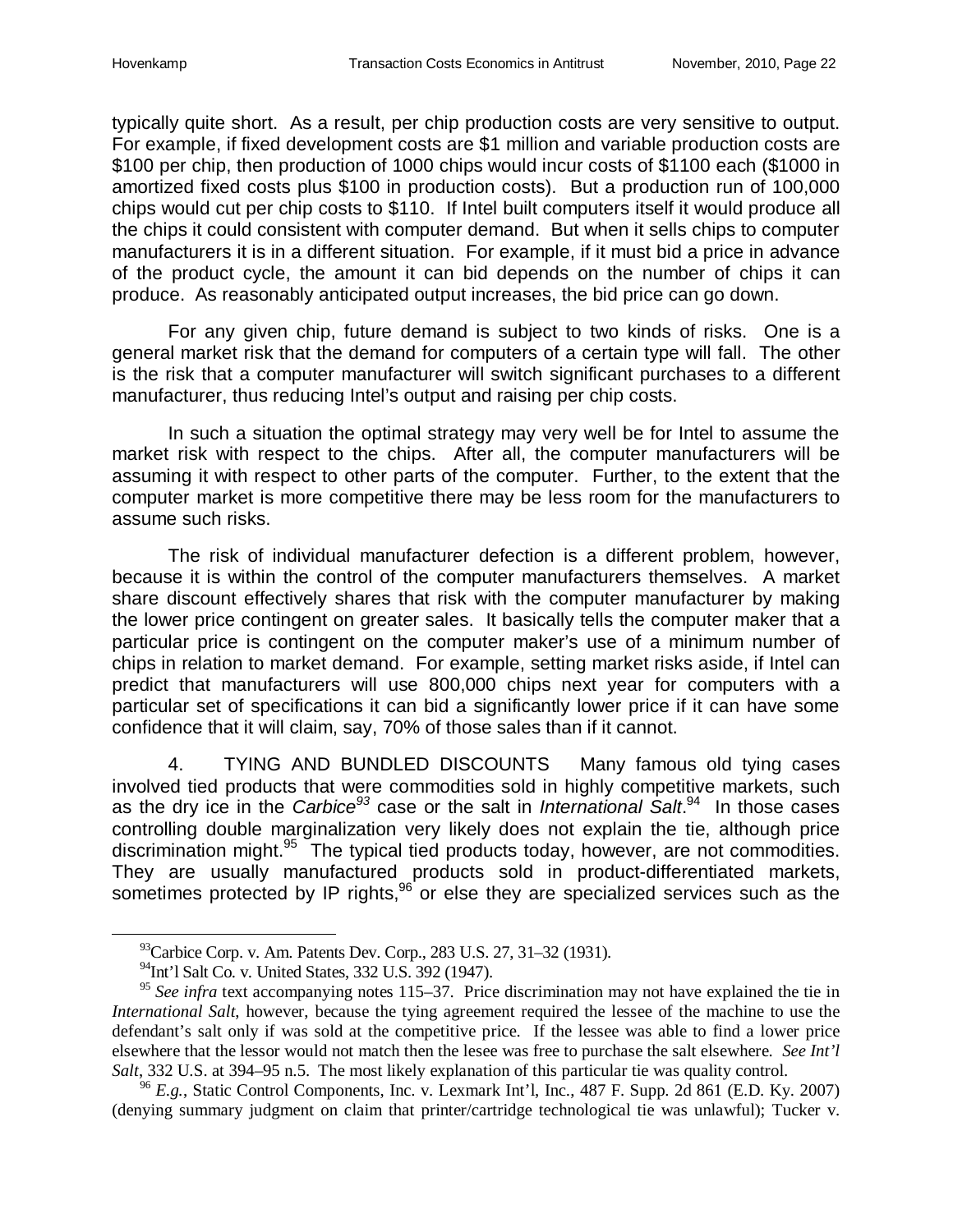anesthesiology in the *Jefferson Parish* case.<sup>97</sup> The relatively few exceptions occur mainly in franchising.<sup>98</sup>

Tying almost always involves complementary products—that is, products that are more valuable if they are used together. As noted previously, the doublemarginalization problem for complements, often called the "Cournot complements" problem, is similar to the one for vertical distribution.<sup>99</sup> Indeed, the problem may be more severe because the producers of complementary products are not always in a position to deal with each other, while vertically related firms are. As a result, opportunities for using bargaining to reach joint maximizing output levels may be scarcer or may look more suspicious to antitrust enforcers.

The complementary goods problem might involve something like a computer and a printer, an MP3 digital music player and downloaded music,<sup>100</sup> or a computer operating system and software applications.<sup>101</sup> The products need not be monopolized, but they do need to be in a sufficiently differentiated or concentrated market that prices are above marginal cost. They can be sold in either fixed or variable proportions.<sup>102</sup> In such cases the printer manufacturer will charge its profit-maximizing price for the printer, and the cartridge manufacturer will do the same for its cartridge. The two separate markups can be significantly higher than the combined markup that would be

 $\overline{a}$ Apple Computer, Inc., 493 F. Supp. 2d 1090 (N.D. Cal. 2006) (refusing to dismiss complaint that iPod/iTunes tie was per se unlawful); United States v. Microsoft Corp., 253 F.3d 34 (D.C. Cir. 2001) (refusing to dismiss Sherman Act section1 claim that tying of Microsoft Windows OS and Internet Explorer Browser was unlawful; condemning under Sherman Act section 2 Microsoft's "commingling" of Windows and Internet Explorer code).

 $^{97}$  *E.g.*, Jefferson Parish Hosp. Dist. v. Hyde, 466 U.S. 2 (1984) (dicta reaffirming per se tying rule).

<sup>98</sup> *E.g.*, Queen City Pizza, Inc. v. Domino's Pizza, Inc*.*, 124 F.3d 430, 447 n.6 (3d Cir. 1998) (pizza dough); Roy B. Taylor Sales, Inc. v. Hollymatic Corp., 28 F.3d 1379 (5th Cir. 1994) (1995) (wax paper for wrapping raw hamburger patties); Siegel v. Chicken Delight, Inc., 448 F.2d 43 (9th Cir. 1971)) (paper plates, napkins, spices).

<sup>99</sup> *See, e.g.*, VISCUSI,. HARRINGTON & VERNON,*supra* note 72; JEAN TIROLE, THE THEORY OF INDUSTRIAL ORGANIZATION 175–76 (1988).

<sup>100</sup>*Tucker v. Apple Computer,* 493 F. Supp. 2d 1090.

 $101$  Note the protests that arose during the Microsoft litigation when a proposed breakup would have placed the Windows operating system and the Microsoft applications in the hands of different firms. The complaint was that it would lead to double marginalization. Kenneth G. Elzinga, David S. Evans & Albert L. Nichols, United States v. Microsoft: *Remedy or Malady*, 9 GEO. MASON L. REV. 633, 680 (2001); Richard J. Gilbert & Michael L. Katz, *An Economist's Guide to U.S. v. Microsoft*, 15 J. ECON. PERSP. 25 (2001) ("[T]he sum of the operating system and application prices set by an integrated monopolist will be lower than the sum of those prices when set separately by two independent firms each with significant market power."); Stan J. Liebowitz, *An Expensive Pig in a Poke: Estimating the Cost of the District Court's Proposed Breakup of Microsoft*, 9 GEO. MASON L. REV. 727 (2001); Dari-Mattiacci & Parisi, *supra* note 73.

<sup>102</sup>James L. Hamilton & Ibrahim Mqasqas, *Double Marginalization and Vertical Integration: New Lessons from Extensions of the Classic Case*, 62 S. ECON. J. 567, 581–84 (1996). The outcome can be more harmful if one party is a monopolist, the other is an oligopolist, and after the union the monopolist cuts off the non-partnering oligopolists. *See* Michael Waterson, *Vertical Integration, Variable Proportions and Oligopoly*, 92 ECON. J. 129 (1982).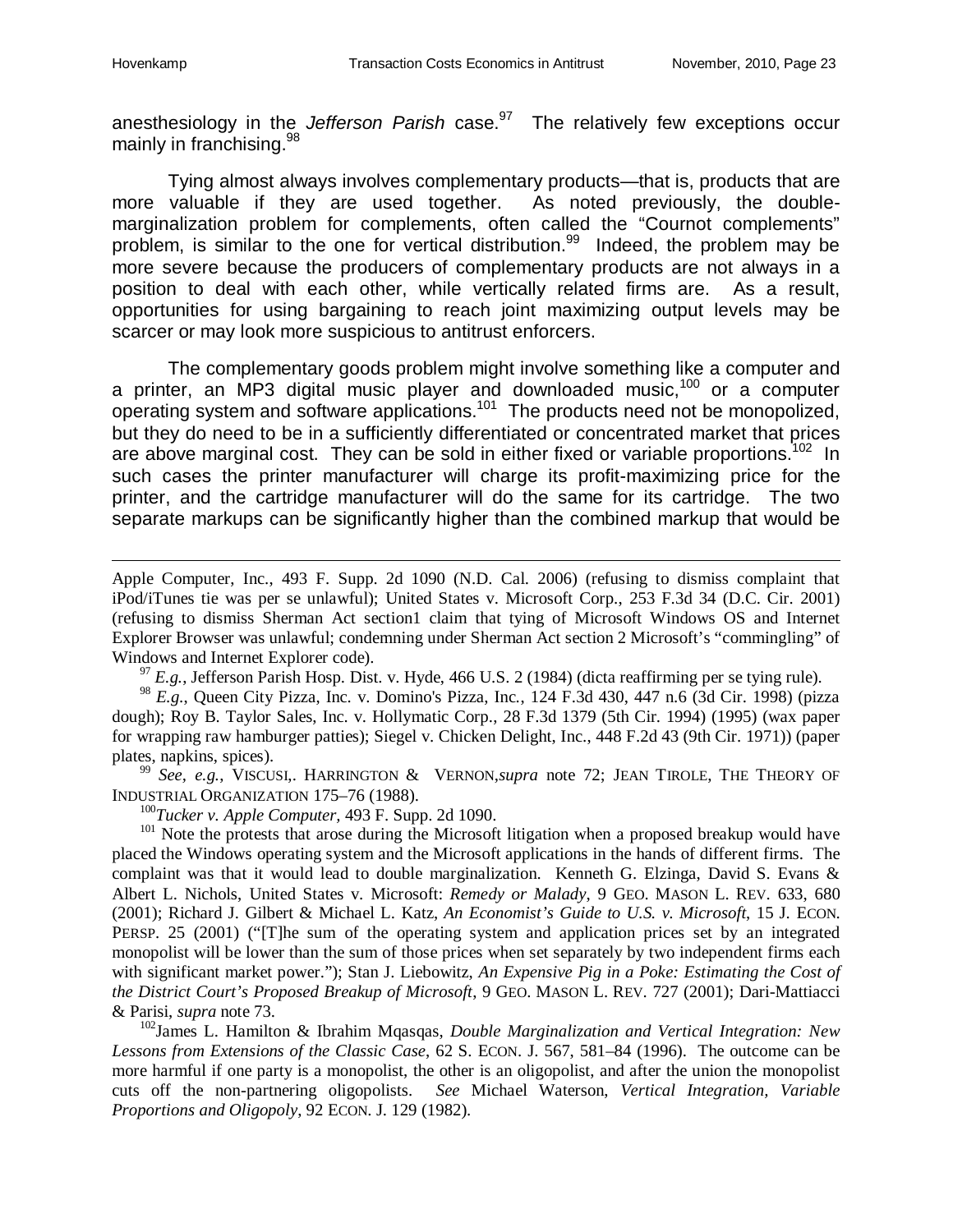l

taken by a firm that sold both products together. Further, profits would be higher for the single firm than for the two firms separately, and consumers would be better off because output would be higher and prices lower. In short, the story for complementary products is identical to the story for vertical integration, illustrated in the figure, and has been known in the economics literature for at least as long.<sup>103</sup> Complementary rights in intellectual property sold by separate firms can lead to the same result, such as the "royalty stacking" that occurs when different firms own patents that are essential to the production of some good or process.<sup>104</sup> In such cases welfare would be increased if a single firm sold the complementary goods.

Assume that firm *A* makes a computer while firm *B* makes a compatible printer. Both goods are sold in oligopoly markets at prices above cost. Given that these prices maximize profits, neither firm wishes to cut the price of its own product. At this point firm *A* would have an incentive to acquire firm *B*, or vice versa, or perhaps it would enter the printer market on its own. Firm *A*'s profit-maximizing price for a computer/printer combination would be lower than the sum of the prices charged by the separate firms. Firm *A* would also earn more, output would be higher, and consumers would benefit as well.

Firm *A* could accomplish this in two ways. It could simply tie computers and printers, refusing to sell the two separately. That would benefit consumers who wanted one of each, as most presumably would. However, it would cut out of the market those who needed only one of the two products, perhaps as a replacement. Alternatively, it could charge the single product profit-maximizing price for each product separately but a lower price for the combination—that is, it would use a bundled discount to eliminate double marginalization for those buyers who regarded the goods as complements at the time of purchase. $105$ 

But why shouldn't we force the firm simply to offer the computer and the printer separately at the lower prices that it would charge if they were in the bundle? This would also eliminate the double marginalization and it might satisfy those who find the tie unacceptable on some other ground. For example, suppose that the individual profit-

 $103$  The theory of double marginalization of complementary products was developed even before Cournot, in CHARLES ELLET, JR., AN ESSAY ON THE LAWS OF TRADE, IN REFERENCE TO THE WORKS OF INTERNAL IMPROVEMENT IN THE UNITED STATES (1839); *see also* R.G.D. ALLEN, MATHEMATICAL ANALYSIS FOR ECONOMISTS (1938). Both are discussed in Dari-Mattiacci & Parisi, *supra* note 73.

<sup>104</sup>*See* Lemley & Shapiro, *supra* note 82.

<sup>&</sup>lt;sup>105</sup> See Erik N. Hovenkamp & Herbert Hovenkamp, *Tying Arrangements and Antitrust Harm*, 52 ARIZ. L. REV. (forthcoming 2010), *available at* http://papers.ssrn.com/sol3/papers.cfm?abstract\_id=1443284; 9 AREEDA & HOVENKAMP, , *supra* note 38, ¶1712b; Daniel A. Crane, *Mixed Bundling, Profit Sacrifice, and Consumer Welfare*, 55 EMORY L.J. 423, 434–36 (2006). On the theory, see Michael L. Katz, *Vertical Contractual Relations, in* 1 HANDBOOK OF INDUSTRIAL ORGANIZATION 655, 673 (Richard Schmalensee & Robert D. Willig eds., 1989); TIROLE, *supra* note 99, at 174–77. The same theory has been applied to the bundling of telecommunications services. *See* Daniel F. Spulber & Christopher S. Yoo, *Mandating Access to Telecom and the Internet: The Hidden Side of* Trinko, 107 COLUM. L REV. 1822, 1846–47 (2007); Jerry A. Hausman, Gregory K. Leonard & J. Gregory Sidak, *Does Bell Company Entry into Long-Distance Telecommunications Benefit Consumers?*, 70 ANTITRUST L.J. 463, 483–84 (2002).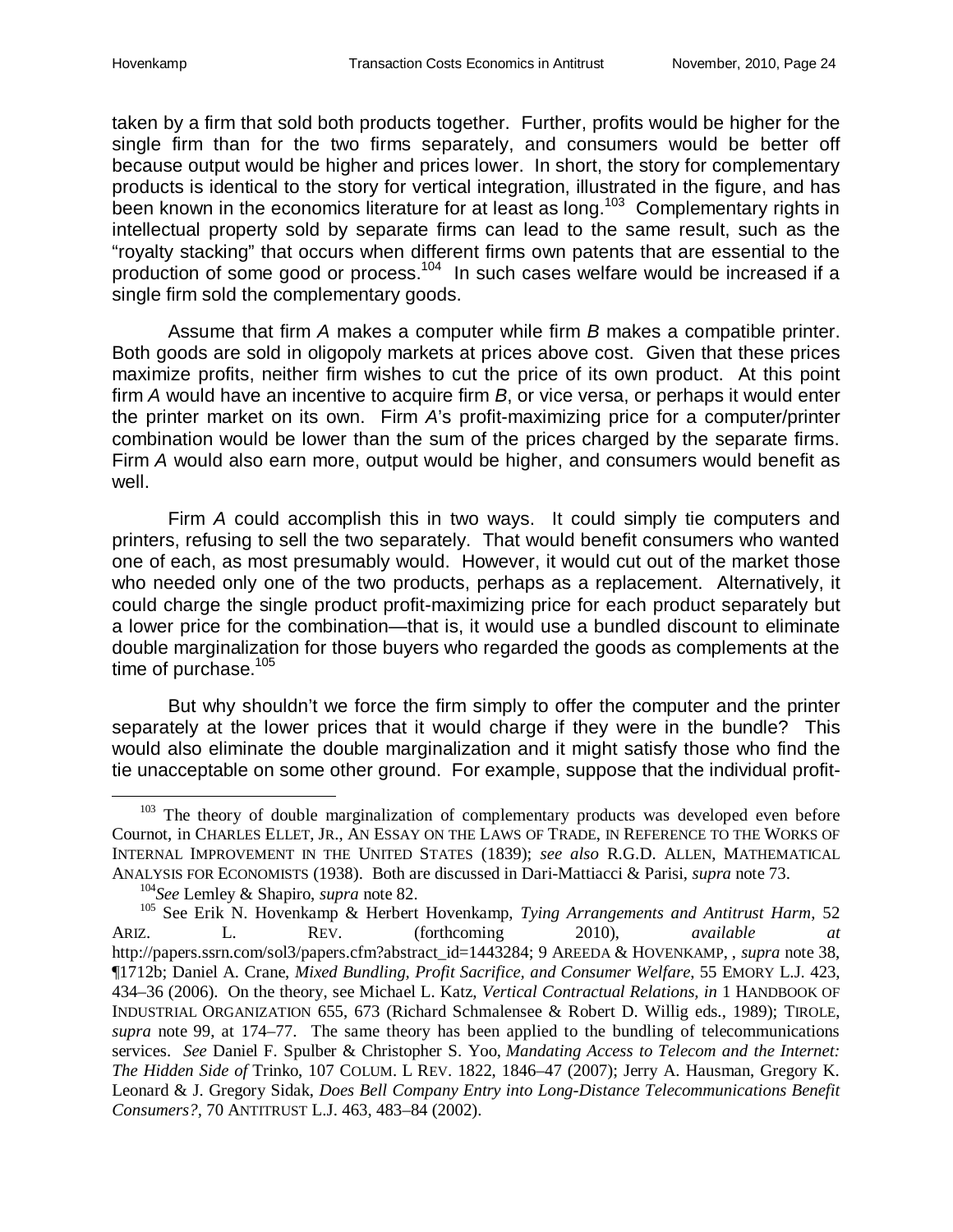maximizing prices of the computer and printer are \$1000 and \$400, respectively, while the profit-maximizing price for the package when sold by a single firm is \$1200. Would it not be preferable on policy grounds to require the manufacturer to sell the two products separately at, say, \$900 and \$300?

First of all, if none of the rival printer companies cut their price to match then the result would be the same as tying in any event. That is, the buyer would take both from firm *A*. Second, however, if one or more of the other printer companies *did* cut the printer price to \$300, then firm *A* would not capture all of the printer sales. A premise of the double-marginalization story is that the price cut on the printer is profitable because the manufacturer will obtain the higher output that accrues to both the computer and the printer. If it cannot tie and be assured of getting all of the printer sales, then it will not cut its price.

The double-marginalization explanation of practices such as tying is robust and has broad application in markets characterized by single firm dominance or product differentiation.<sup>106</sup> Tying and bundled discounts can operate as a kind of "reverse leverage" in cases where both the bundled products are sold in less than perfectly competitive markets. Indeed, the only time that double-marginalization concerns are not relevant is when one of the goods is a fungible commodity sold under highly competitive conditions, such as the salt or dry ice in well known tying decisions.<sup>107</sup> As a result arguments for reviving a version of the leverage theory, such as Einer Elhauge's provocative 2009 article,<sup>108</sup> are limited in their scope to the tying of commodities, where double-marginalization problems are not likely to arise. In many cases involving bundled discounts, the bundled goods are product-differentiated and specialized and the inference of significant price/marginal cost margins is great.<sup>109</sup>

#### *D. Antitrust as a Corrective: Dealer-Induced RPM and the Rule of Reason*

The other side of the double-marginalization problem is that high transaction costs may interfere with manufacturers' efforts to control it by contract. At that point the legal system becomes relevant and antitrust can be brought to bear in appropriate circumstances. The precondition is reduced output and higher consumer prices.

<sup>106</sup> *See* TIROLE, *supra* note 99, at 175.

<sup>&</sup>lt;sup>107</sup> Int'l Salt Co. v. United States, 332 U.S. 392 (1947); Carbice Corp. v. Am. Patents Dev. Corp., 283 U.S. 27, 31–32 (1931). As one recent decision observed, at least in the printer market manufacturers commonly cut the price of the printer (tying product) to cost or even lower and place the markup in the cartridge (tied product). See Xerox Corp. v. Media Sciences, Inc., 660 F.Supp.2d 535, 539 (S.D.N.Y. 2009) ("As is true of other printer manufacturers, Xerox generally sells its printers at a low margin or a loss, hoping to earn a profit through later sales of high margin ink").

<sup>108</sup> Elhauge,*supra* note 11.

<sup>&</sup>lt;sup>109</sup> See, e.g., Masimo Corp. v. Tyco Health Care Group, L.P., No. CV 02-4770 MRP, 2004 U.S. Dist. LEXIS 26916, at \*27 (C.D. Cal. June 9, 2004) (plaintiff challenging defendant's discount practices, which included bundled discounts, had profit margins of between 45% and 83% during the period of claimed exclusion). The Ninth Circuit eventually entered an order finding liability on some claims but not others. Masimo Corp. v. Tyco Health Care Group, L.P., 2009 WL 3451725 (9th Cir. Oct. 28, 2009).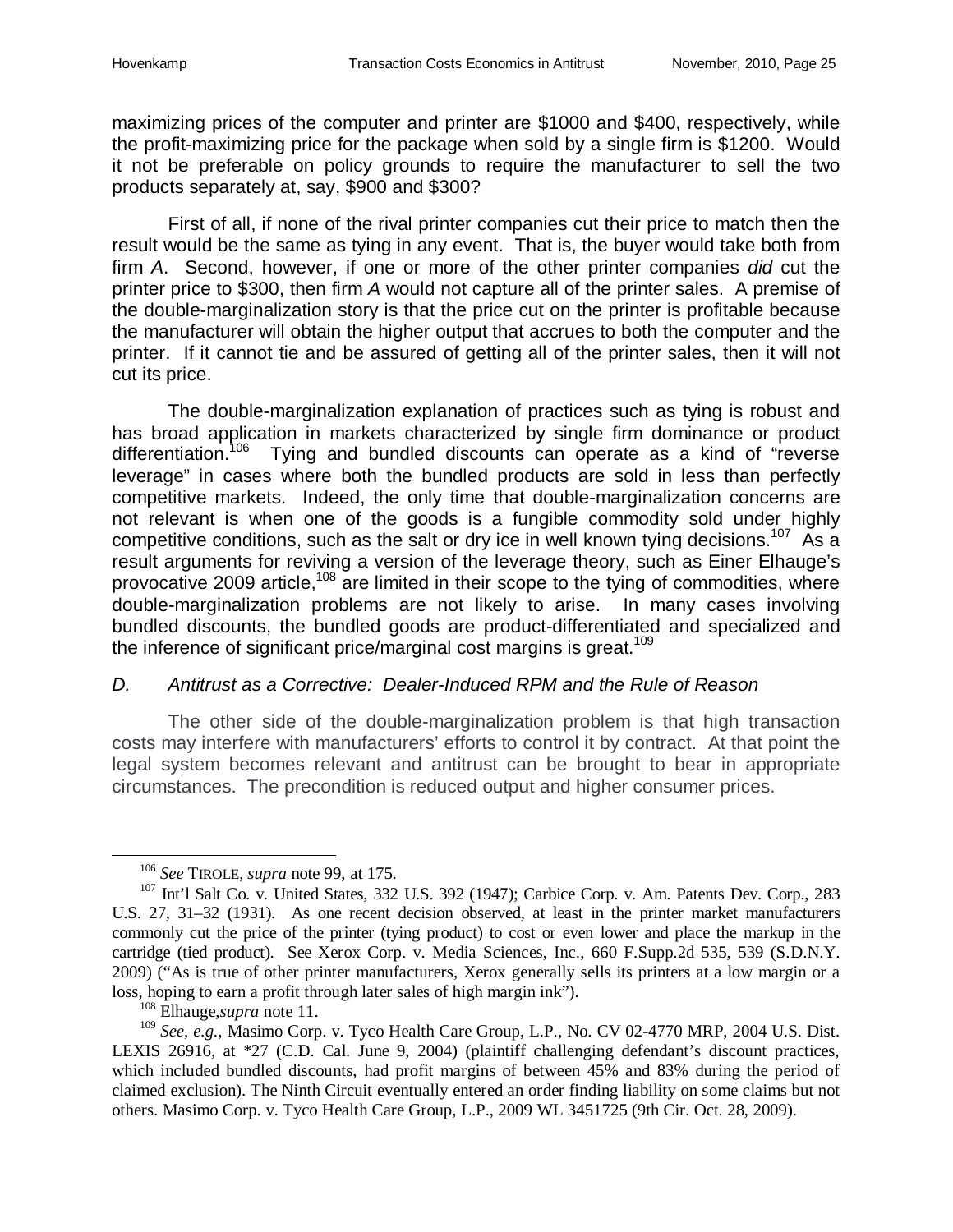A good example is vertical price and nonprice restraints, an area where the TCE literature has made important contributions. The free rider explanation for these restrictions, which dates to the 1960s, is but one example. Manufacturers use resale price maintenance and nonprice restraints in order to achieve some of the efficiencies of intrafirm distribution while preserving the risk sharing and incentive features of contractual distribution mechanisms. For example, a firm distributing its own product would ordinarily provide the optimal level of distribution services. The free rider explanation for RPM shows how it can emulate that level when using independent dealers and alternative contractual mechanisms are too costly or ineffectual. By the same token the self-distributing manufacturer would sell its full product line through each store. In a contractual distribution network it may have to offer inducements to dealers to carry the full line, often by using RPM in order to guarantee margins on the more popular goods so as to prevent "cream skimming" by other retailers.<sup>110</sup> Alternatively, a single firm engaged in self-distribution would place the optimal number of stores in a community, and a firm engaged in contractual distribution would try to replicate that allocation by using territorial restrictions or other limits on dealer location.

As noted previously, vertical restraints can often be used to limit double marginalization. However, there may also be situations in which vertical restraints are used for the opposite purpose, which is to facilitate or exacerbate double marginalization. These are situations in which bargaining has failed to reach the joint maximizing result, and thus the legal system has a role to play. For example, antitrust legitimately has an interest in the problem of dealer cartels or powerful individual dealers.<sup>111</sup> Well-placed local dealers may be in a position to exercise market power in their individual retail markets. Depending on their power vis-à-vis the manufacturer, they may be able to extract RPM on competing dealers for their own benefit, but to the detriment of an efficient distribution system. The cost of moving resources being what it is, it may be less costly for the manufacturer to comply than to set up alternative equally satisfactory dealerships. The result will be higher local prices.<sup>112</sup>

If the manufacturer has some market power, then the risk of dealership cartels and powerful dealers is double marginalization. The manufacturer sets its profitmaximizing price, determined by consumer demand less distribution costs. In that case both the manufacturer and consumers are best off if distribution is competitive. However, a cartel of locally powerful dealers that is able to impose RPM on the reluctant manufacturer can also impose higher prices on consumers. Once again, whether the manufacturer can combat this effectively depends on the circumstances.

<sup>110</sup>*See* 8 AREEDA & HOVENKAMP, *supra* note 38, ¶¶ 1614f, 1615d; Raymond Deneckere, Howard P. Marvel & James Peck, *Demand Uncertainty, Inventories, and Resale Price Maintenance*, 111 Q.J. ECON. 885 (1996); *see also* David A. Butz, *Vertical Price Controls with Uncertain Demand*, 40 J.L. & ECON. 433 (1997); Benjamin Klein & Kevin M. Murphy, *Vertical Restraints as Contract Enforcement Mechanisms*, 31 J.L. & ECON. 265 (1988).

<sup>111</sup> *See* 8 AREEDA & HOVENKAMP, *supra* note 38, ¶ 1604.

<sup>112</sup> *See, e.g.*, Toledo Mack Sales & Serv., Inc. v. Mack Trucks, Inc., 530 F.3d 204 (3d Cir. 2008) (dealer cartel); Babyage.com, Inc. v. Toys "R" Us, Inc., 558 F. Supp. 2d 575 (E.D. Pa. 2008) (powerful dealer).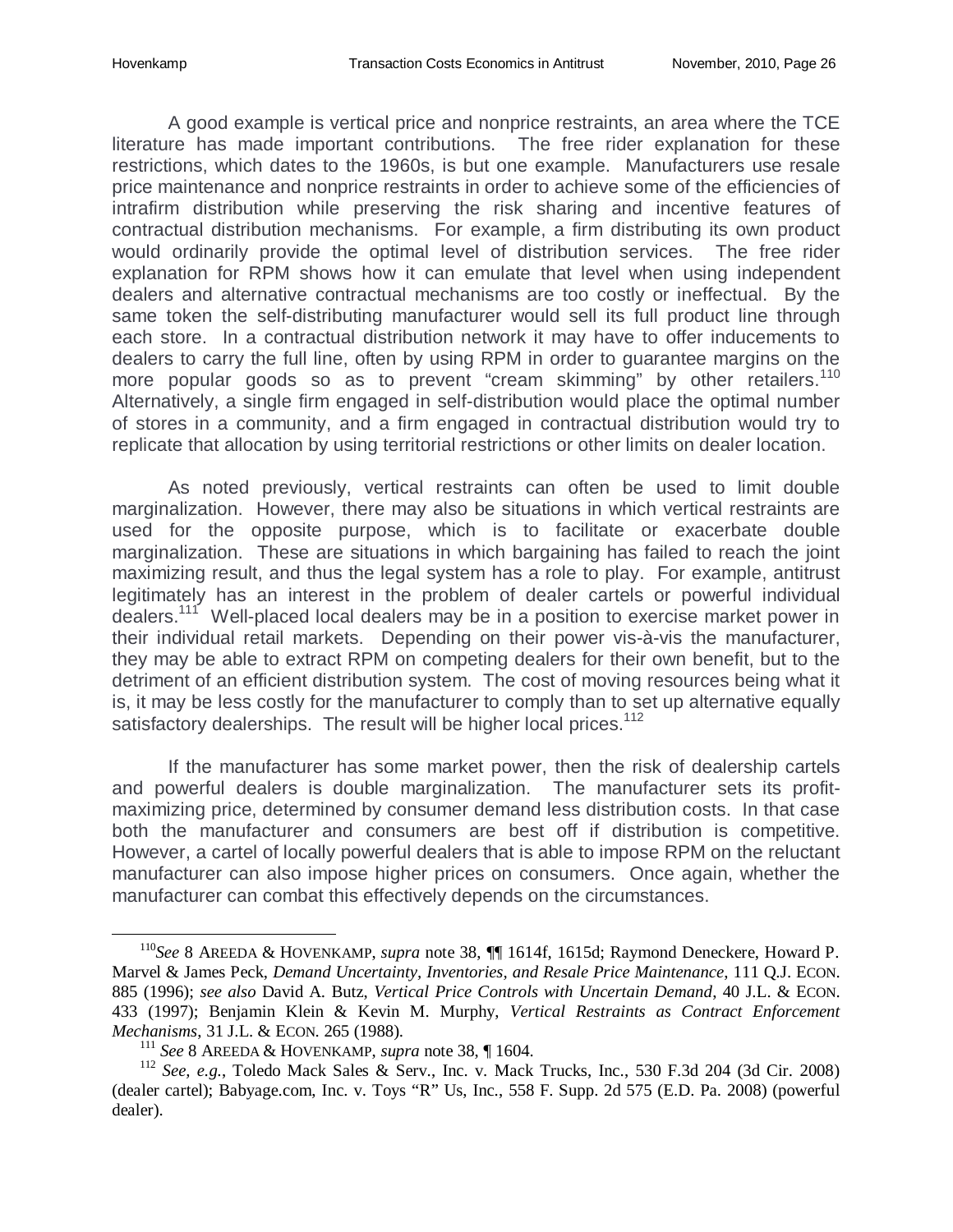l

It is no answer to say that the manufacturer and the powerful dealer might be able to agree on the profit-maximizing output, in which case the manufacturer will earn less, the dealer will earn more, but overall output will be the same. The competitive distribution network is still preferable to the bilateral monopoly that results from dealer assertions of power that it need not have.

This is fundamentally a problem of transaction costs. If bargaining worked perfectly, a manufacturer and its dealers would agree on the joint maximizing output level and negotiate over the division of profits. But when a powerful established dealer can frustrate this by insisting on higher local markups a manufacturer may be powerless to resist, particular if vertical integration into retailing is not possible on account of the need for distribution by multiproduct retailers. Famously, *Dr. Miles* itself was such a case, involving RPM instigated by a cartel of retail druggists.<sup>113</sup>

What such an antitrust case requires is proof that the RPM is dealer-initiated. This itself is problematic because dealers might "initiate" RPM simply by reporting free riding, and using RPM to control that is clearly in the best interest of the manufacturer as well. However, in a case such as *Toys "R" Us*, <sup>114</sup> free riding does not seem to be a robust explanation. Further, given that toy retailers sell numerous brands, vertical integration into retailing does not seem to be a viable alternative. The defendant may simply have been interfering in manufacturers' efforts to establish a competitive distribution system.

# **V. Transaction Costs and Price Discrimination**

Price discrimination occurs when a firm obtains higher ratios of price to marginal cost from some buyers than from others. Systematic price discrimination does not occur under perfect competition because, by definition, some prices are not at marginal cost.<sup>115</sup> So price discrimination presupposes at least some power to set a price above marginal cost to particular customers. The amount of power is not substantial, however, and nearly everyone agrees that sufficient market power to have antitrust consequences cannot be inferred from the existence of price discrimination alone.<sup>116</sup> Indeed, the world is filled with arrangements, such as fast food franchises, where the firms are clearly in highly competitive markets but price discrimination is used to set

<sup>113</sup>*See* HERBERT HOVENKAMP, ENTERPRISE AND AMERICAN LAW, 1836–1937, at 331–48 (1991) (discussing cartel of retail druggists that used RPM to limit price cutting).

<sup>114</sup> *Babyage.com, Inc. v. Toys "R" Us, Inc.*, 558 F. Supp. 2d 575.

<sup>&</sup>lt;sup>115</sup> In some cases of nonsustainable predation a firm might charge a pocket of customers a price below marginal cost in order to eliminate rivals. But this is not likely to be a profitable strategy in a perfectly competitive market.

<sup>116</sup> *See* 3A AREEDA & HOVENKAMP, *supra* note 38, ¶ 721; Paul L. Joskow, *Transaction Cost Economics, Antitrust Rules, and Remedies*, 18 J.L. ECON. & ORG. 95, 101 (2002); Benjamin Klein, *Market Power in Aftermarkets*, 17 MANAGERIAL & DECISION ECON. 143 (1996); Benjamin Klein, *Market Power in Franchise Cases in the Wake of* Kodak, 67 ANTITRUST L.J. 283 (1999); Benjamin Klein & John Shepard Wiley, Jr., *Competitive Price Discrimination as an Antitrust Justification for Intellectual Property*, 70 ANTITRUST L.J. 599 (2003).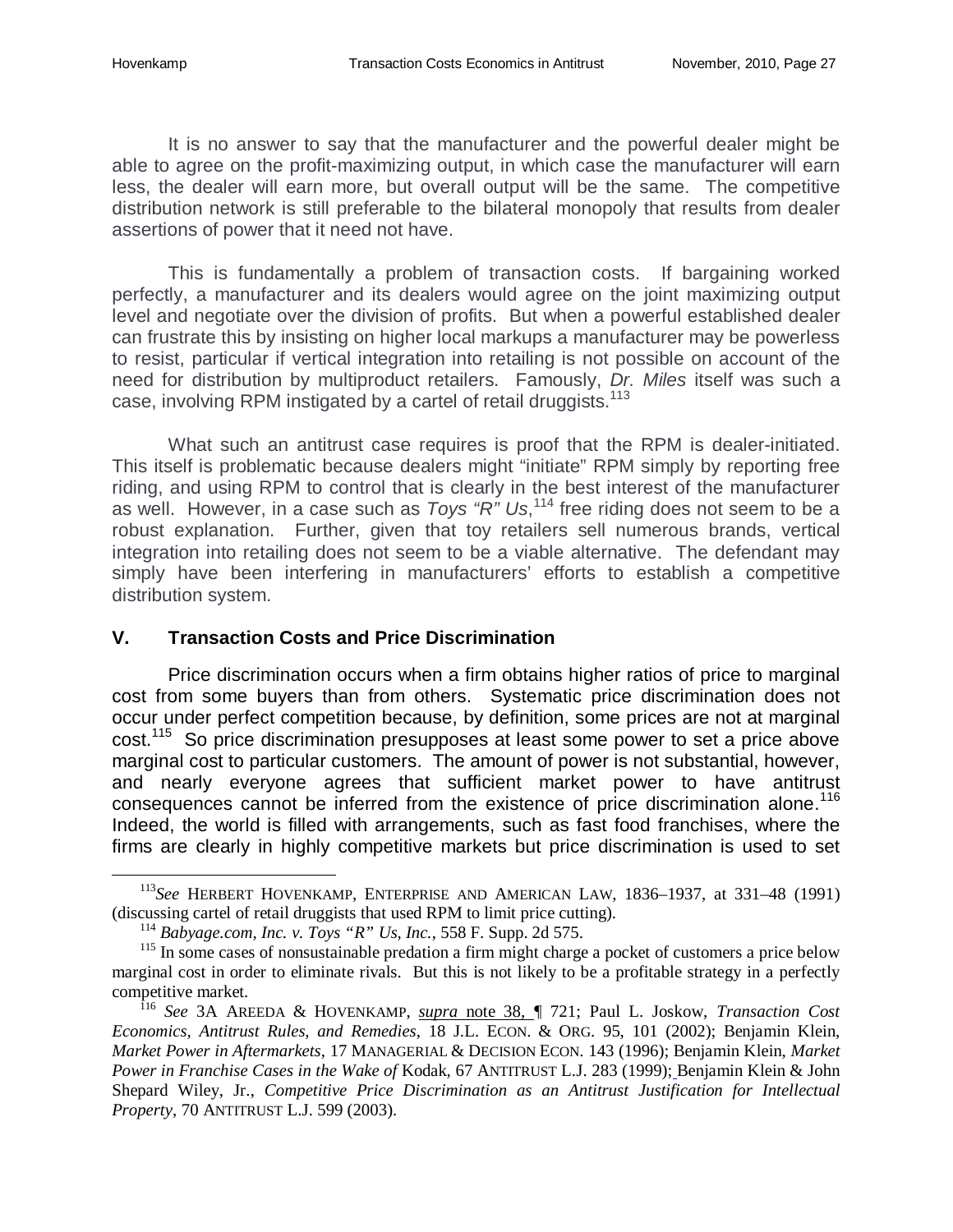franchise fees proportioned to the amount of franchisee business rather than franchisor costs.<sup>117</sup>

The ability to price discriminate need not be a function of monopoly at all and often relates to some version of the bilateral monopoly problem. As noted previously, the existence of Coasean markets is quite consistent with robust competition in the broader market. But participants in a Coasean market are locked in to ongoing relationships that make price discrimination possible and even desirable, just as the firms in a traditional market are. $118$  For example, in the typical franchise case the franchisor and franchisees are joined together by a contract plus a set of previous commitments that makes exit undesirable. This is simply a corollary of the proposition that the boundaries of a Coasean market are the same as the boundaries of a firm.<sup>119</sup> In a price discrimination scheme in a traditional market, disfavored purchasers (i.e., those charged the higher price) might prefer to escape to alternative arrangements but market boundaries prevent them from doing so. The same thing is true of a Coasean market. Opportunism, bounded rationality, and transaction costs fully explain the arrangements.

For example, a firm about to enter the fast food industry as a supplier can profit by sharing risk, and self-employed franchisees may have stronger incentives to do well than far-flung employees would. If the firm built its own restaurants it would expect to earn from them in proportion to their relative success, and franchising is an attractive alternative to the extent that it replicates this opportunity while permitting franchisee to share the risk. For its part, the nascent franchisee receives a method of doing business, a recognized name and product, and the promise of high returns proportional to its level of success. So it willingly puts up its share of the capital (the franchisee fee), opens an outlet, and pays either a recurring fee proportional to sales<sup>120</sup> or an overcharge on various tied consumable products used in the franchised business.<sup>121</sup> Ex ante, the franchisee knows that its payments are proportional to sales and one certainly cannot say that the prospect of high sales and accompanying high franchise fee is a deterrent.<sup>122</sup> Once entered, these arrangements are profitable and also durable, even in competitive markets, because the value of a successful franchise is high and extraction is too costly in relation to the available alternatives. For example, a high volume McDonald's franchise is highly profitable and desirable to its owner,

<sup>120</sup> *E.g.*, *Principe*, 631 F.2d at 308.

l <sup>117</sup> *E.g.*, Principe v. McDonald's Corp*.*, 631 F.2d 303, 308 (4th Cir. 1980); Ungar v. Dunkin Donuts, 531 F.2d 1211, 1222 (3d Cir. 1976) (restaurant property, signs, and supplies); Siegel v. Chicken Delight, Inc., 448 F.2d 43 (9th Cir. 1971) (packaging; herbs); *see* Benjamin Klein & Lester Saft, *The Law and Economics of Franchise Tying Contracts*, 28 J.L. & ECON. 345, 347–48 (1985); 9 AREEDA & HOVENKAMP, *supra* ¶ 1711.

<sup>118</sup> *See supra* text accompanying notes 53–58.

<sup>119</sup> *See supra* text accompanying notes 53–58; Hovenkamp, *supra* note 53.

<sup>121</sup> *E.g.*, *Siegel*, 448 F.2d 43.

<sup>&</sup>lt;sup>122</sup> The issue has arisen in some franchise tie cases. *See, e.g.*, Little Caesar's Enter., Inc. v. Smith, 34 F. Supp. 2d 459, 506 (E.D. Mich. 1998) (franchisees knew of tying-plus-overcharge requirement at time of signing franchise agreement).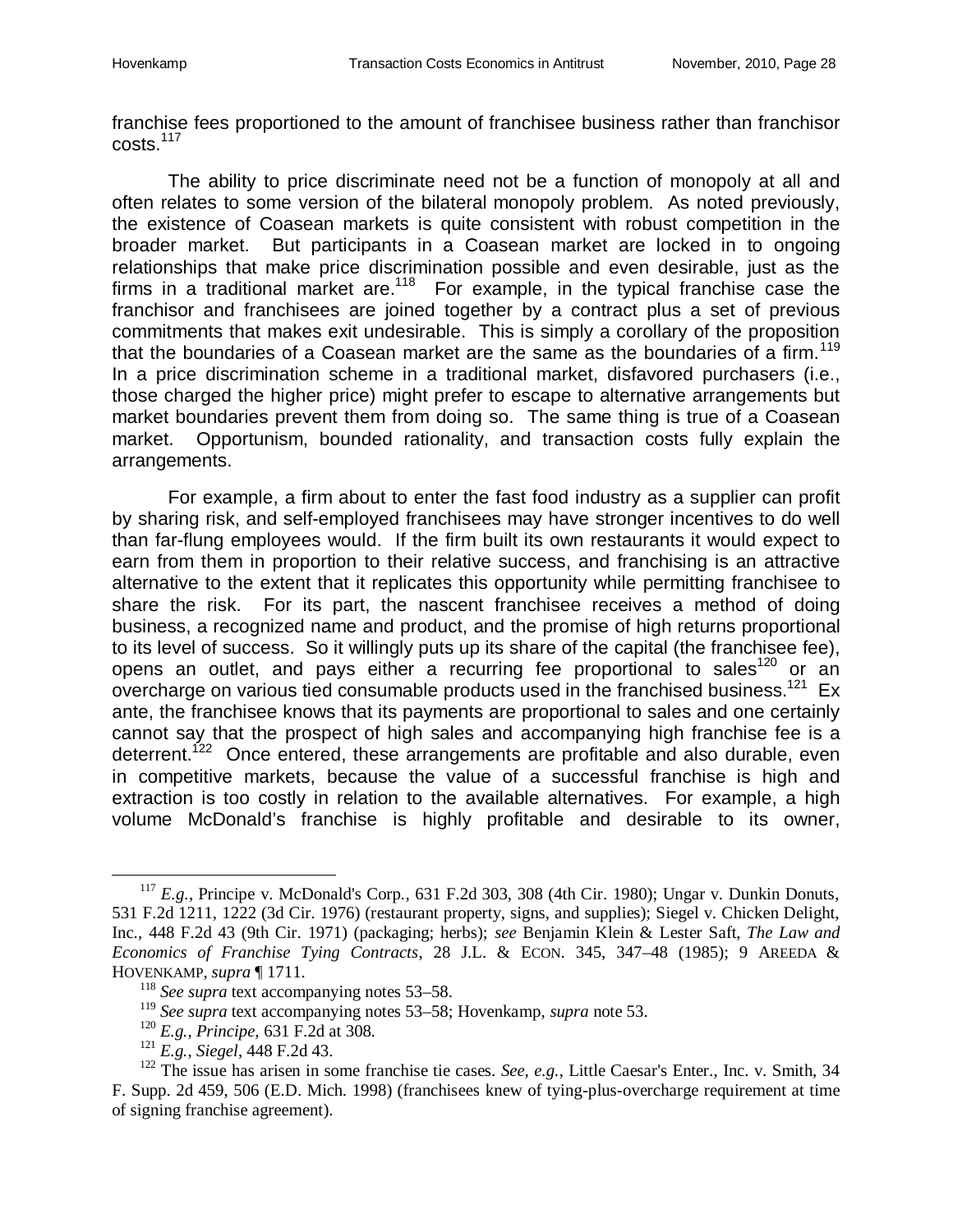notwithstanding that it is also highly profitable to the franchisor and probably at no more expense than it incurs with the less successful franchisee.

In sum, the phenomenon that makes price discrimination possible in such cases is not market power but rather the fact that assets are specialized and that transferring to attractive alternative arrangements is not costless. Down the road a highly successful franchisee may become resentful that its franchisor is earning high returns on this particular franchisee's business with no greater effort than it puts into the business of less successful franchisees. But that outcome is a feature of joint risk taking. And indeed, the resentment in this case is odd because one would guess that the prospect that a particular franchisee would become highly successful would have acted ex ante as an inducement rather than a deterrent to entry.

The case of price discrimination in aftermarket products is similar. Many price discrimination ties involve arrangements in which the seller charges a low price (sometimes less than marginal cost and sometimes even zero)<sup>123</sup> for a tying product, but overcharges on a tied product whose use varies with the intensity of use of the tying product. A printer plus the stream of replaceable ink cartridges that a consumer purchases is one example. The Supreme Court's *Kodak* decision, which involved the tying of aftermarket parts and service for customers who had previously purchased a Kodak copier, is another.<sup>124</sup>

The aftermarket price discrimination tie is simply a bilateral monopoly problem in which a contract specified in advance determines the terms. Going in, if the underlying market is competitive a customer may be able to choose between a more expensive printer with less costly cartridges, or vice versa. In *Kodak* the Supreme Court was aware of this and made something of the fact that Kodak may have changed its policy late in the copy machine's lifecycle. As a result customers may have gotten a different and less attractive bilateral monopoly deal than the one they had bargained for at the beginning. But that change in policy is clearly not an antitrust problem, although it may involve contract law or tortious misrepresentation<<probably both!>>. Most importantly, the story in and of itself does not implicate double marginalization or other opportunity for higher output prices. Indeed, price discrimination in both franchise situations and those involving aftermarket parts or service seems to be ubiquitous even when the firms lack significant market power.<sup>125</sup>

Price discrimination ties can implicate both traditional monopoly concerns and the concerns of transaction cost economics. Already in the 1950s, Chicago school writing on variable-proportion tying arrangements saw them as price discrimination devices,<sup>126</sup> and the case law had seen them as such far earlier.<sup>127</sup> This Chicago school

<sup>123</sup> *See* Hovenkamp & Hovenkamp, *supra* note 105.

<sup>&</sup>lt;sup>124</sup> Eastman Kodak Co. v. Image Tech. Servs., Inc., 504 U.S. 451 (1992).

<sup>125</sup> Hovenkamp & Hovenkamp, *supra* note 105.

<sup>126</sup> Bowman, *supra* note 13.

<sup>127</sup>*See* Heaton-Peninsular Button-Fastener Co. v. Eureka Specialty Co., 77 F. 288 (6th Cir. 1896) ("These machines have been placed in the hands of shoe dealers . . . at the actual cost of the machines to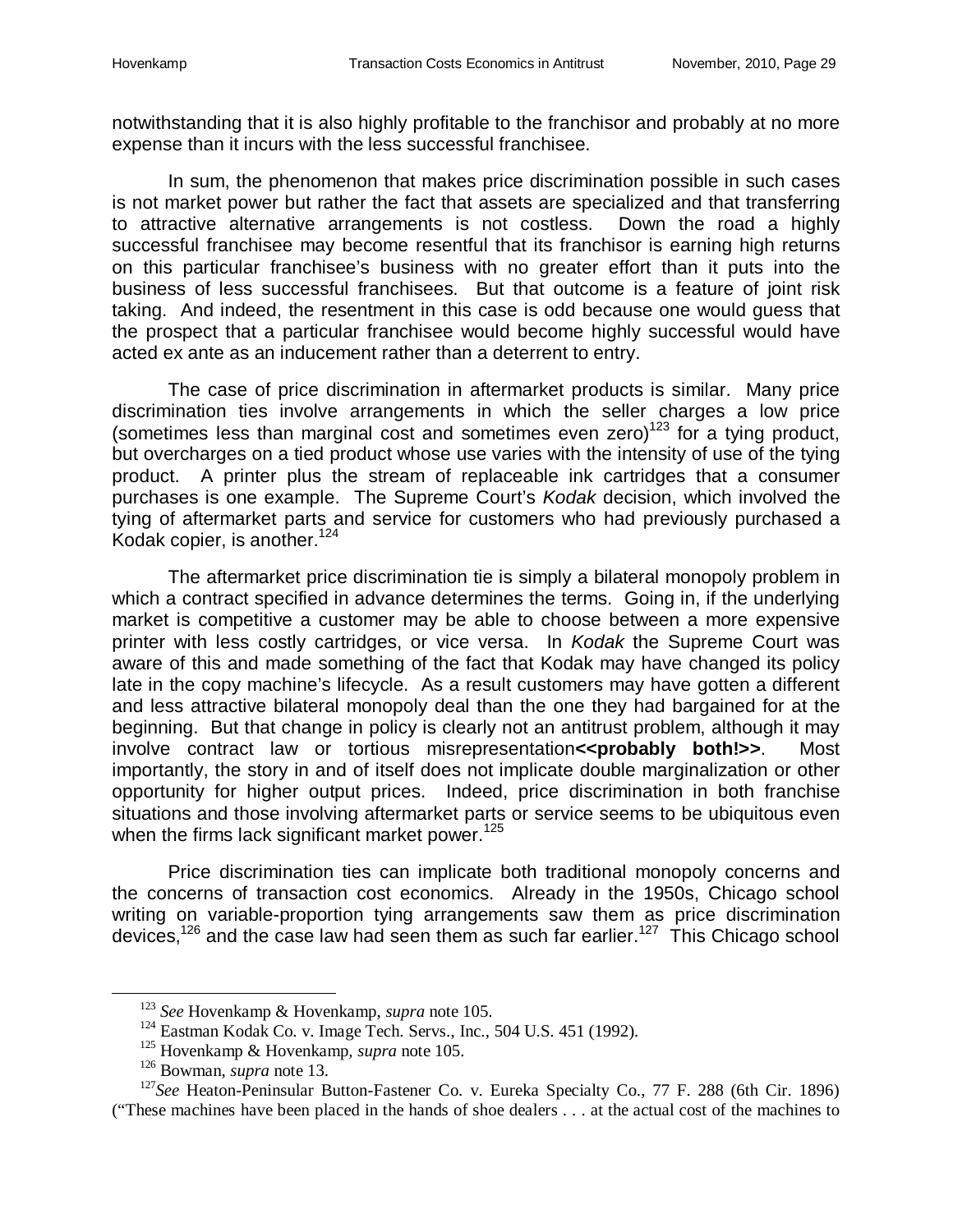story was not about transaction costs, however, but rather about the profitable ways in which a monopolist might extract its overcharge. Indeed, Bowman assumed that the seller was a monopolist and saw the variable-proportion tie as an alternative to the monopolist's selling of its primary good at different prices to different consumers—a result he thought would be undermined by the monopolist's inability to distinguish high and low value customers or to segregate them sufficiently so as to prevent customer arbitrage.<sup>128</sup> This analysis tended to see gains from price discrimination ties by assuming that the seller was a monopolist and comparing output under the tie with output under simple linear pricing. As a result, for example, Bowman saw tying as a "use of existing [market] power," but not as creating the "addition of new power" by leveraging.<sup>129</sup> In this account the reduction in the price of the tying product typically means that many more customers will purchase it, and this in turn tends to produce greater sales of the tied product even though its costs are higher.<sup>130</sup>

The TCE story is, if anything even more benign because it starts out with a seller who is not necessarily a monopolist. As a result, the welfare gains from the output increases that attend price discrimination still apply and competition in the underlying market offers even further protection for consumers. For example, within the *Chicken Delight* franchise tying arrangement, the tie very likely produces an increased number of franchises, increased product sales, and increased welfare by both the general welfare and the consumer welfare measure.<sup>131</sup> But if for some reason it does not, customers can always go across the street to Kentucky Fried Chicken or McDonald's. Transaction cost analysis has improved on Bowman by extending his analysis to the ubiquitous situations in which price discrimination ties are imposed by nonmonopolists.

Price discrimination ties, even by a monopolist, are rarely candidates for condemnation on that ground because in the great majority of cases they improve consumer as well as general welfare.<sup>132</sup> In general, such ties involve second-degree price discrimination, which is typically more benign than third-degree price discrimination.

In a third-degree price discrimination scheme a seller is able to identify ex ante customers who exhibit differential willingness to pay for some good and charge them different prices. For example, a seller might charge commercial users of its stereo equipment \$100 and residential users \$60.<sup>133</sup> This type of discrimination creates a

l

the makers, they expecting a profit on their monopoly alone from the sale of fasteners or staples to those having the machine."); Hovenkamp & Hovenkamp, *supra* note 105, at n.71.

<sup>128</sup> Bowman, *supra* note 13, at 23.

<sup>129</sup> *Id.* at 19.

<sup>130</sup> See Hovenkamp & Hovenkamp, *supra* note 105.

<sup>131</sup> *Id.*

<sup>132</sup> *Id.*

<sup>&</sup>lt;sup>133</sup> *E.g.*, Gen. Talking Pictures Corp. v. W. Elec. Co., 304 U.S. 175 (1938) (field of use restriction distinguishing commercial and residential users); ProCD, Inc. v. Zeidenberg, 86 F.3d 1447 (7th Cir. 1996) (software licensing agreement distinguishing commercial and noncommercial users). *See* Christina Bohannan, *IP Misuse as Foreclosure*, 96 Iowa L. Rev. (forthcoming 2010), *available at* http://papers.ssrn.com/sol3/papers.cfm?abstract\_id=1474407.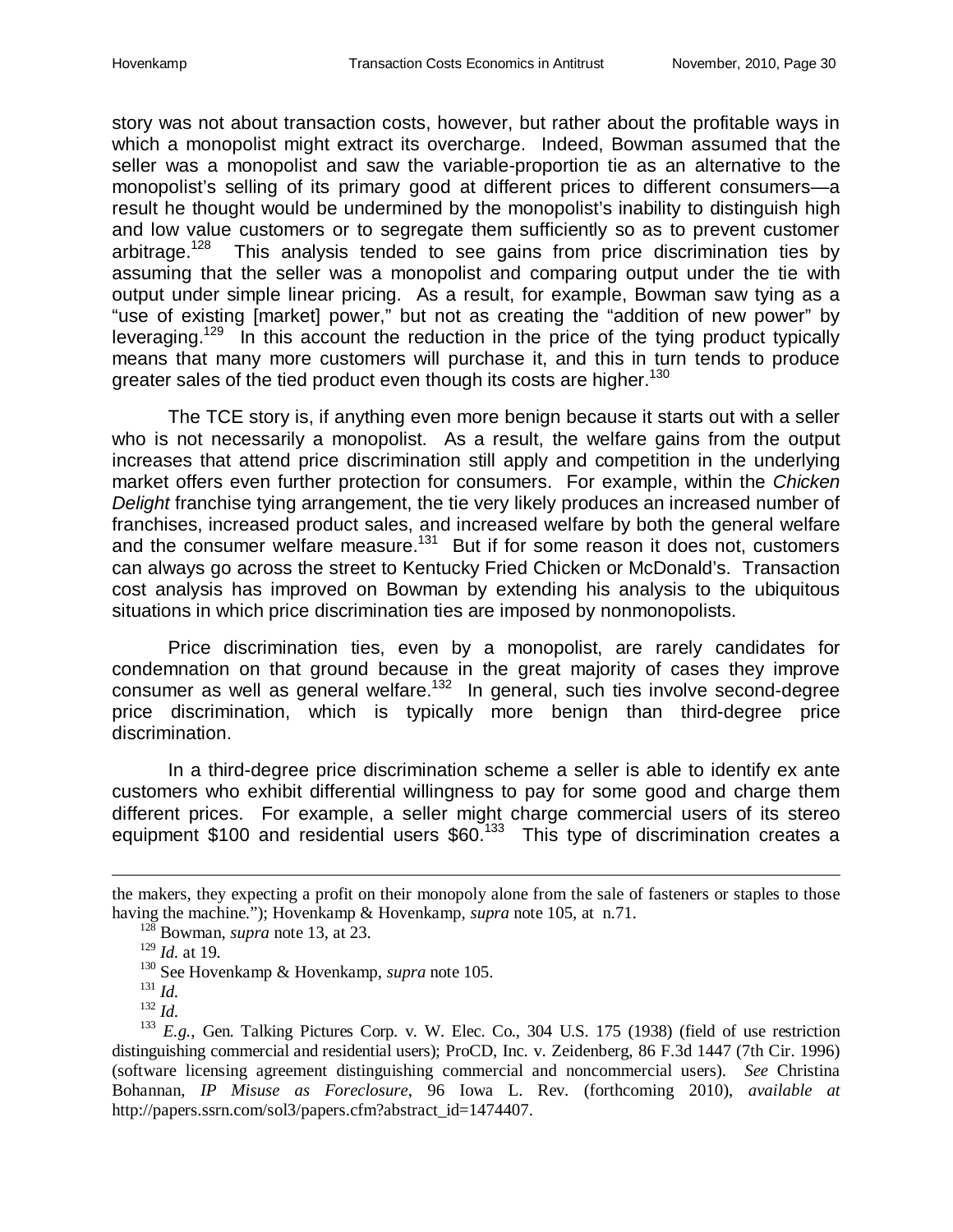discontinuity in marginal valuation that transfers some sales from high-value to lowvalue customers. As a result consumer welfare can be reduced even if output remains constant. In this illustration, for example, a commercial user who valued the stereo at \$90 would be denied the sale. Rather, that unit would be sold to someone for \$60 even though she valued it at far less than \$90. As a result economists have known for nearly a century that third-degree price discrimination reduces welfare unless it results in an output increase.

By contrast, in the typical variable proportion tying case the seller reduces the price of the tying good and increases the price of the tied good; however, the latter price is the same for all. For example, a manufacturer might cut the price of its printer from the stand-alone amount of \$400 and instead charge \$200, but it would raise the price of tied cartridges from \$25 to \$40. In that case the seller would earn more from buyers who used the printer more intensely, because they would consumer more ink cartridges. The distortions come from the reduced price for the printer, which favors consumers and brings more of them into the market, but also from the increased price of the cartridge, which raises per use variable costs.<sup>134</sup> Significantly, however, the higher cartridge price is the same for everyone. Such ties can benefit consumers in a wider variety of circumstances, even in the rare case where output falls as a result of the tie.<sup>135</sup> Further, such arrangements are common even in competitive markets. As a result, as they become less favorable to consumers; switching out becomes more attractive.

This analysis also suggests that vertical restraints that segregate buyers can be more harmful price discrimination devices than ties are. While variable ties represent instances of second-degree price discrimination, segregation restraints discriminate in the third degree. For example, the manufacturer who uses vertically imposed customer restrictions to segregate customers by class,<sup>136</sup> or the patentee who uses field-of-use restrictions for the same end, $137$  is engaged in third degree price discrimination.<sup>138</sup> Welfare harm is more likely, although even here it should not be presumed.

# **VI. A Brief Note on Foreclosure**

This article has examined situations in which transaction cost economics can be applied to vertical arrangements that threaten undue monopoly output limitations and price markups. Historically, the term "leverage" very largely defined this debate, with the structuralists believing that anticompetitive leverage was common, even when the

<sup>134</sup> Hovenkamp & Hovenkamp, *supra* note 105. See also See Xerox Corp. v. Media Sciences, Inc., 660 F.Supp.2d 535, 539 (S.D.N.Y. 2009) (printer/cartridge tying case observing from summary judgment record that virtually all printer manufacturers tie by selling the printer at a price of cost or less, and place the overcharge in the expendable cartridges).

<sup>135</sup> *Id.*

<sup>136</sup> *See* 8 AREEDA & HOVENKAMP, *supra* note 38.at ¶ 1641c (3d ed. 2010) (in press).

<sup>137</sup> *Gen. Talking Pictures Corp.*, 304 U.S. 175.

<sup>&</sup>lt;sup>138</sup> 8 AREEDA & HOVENKAMP,  $\P\P$  1616e, 1647c5 (customer restrictions).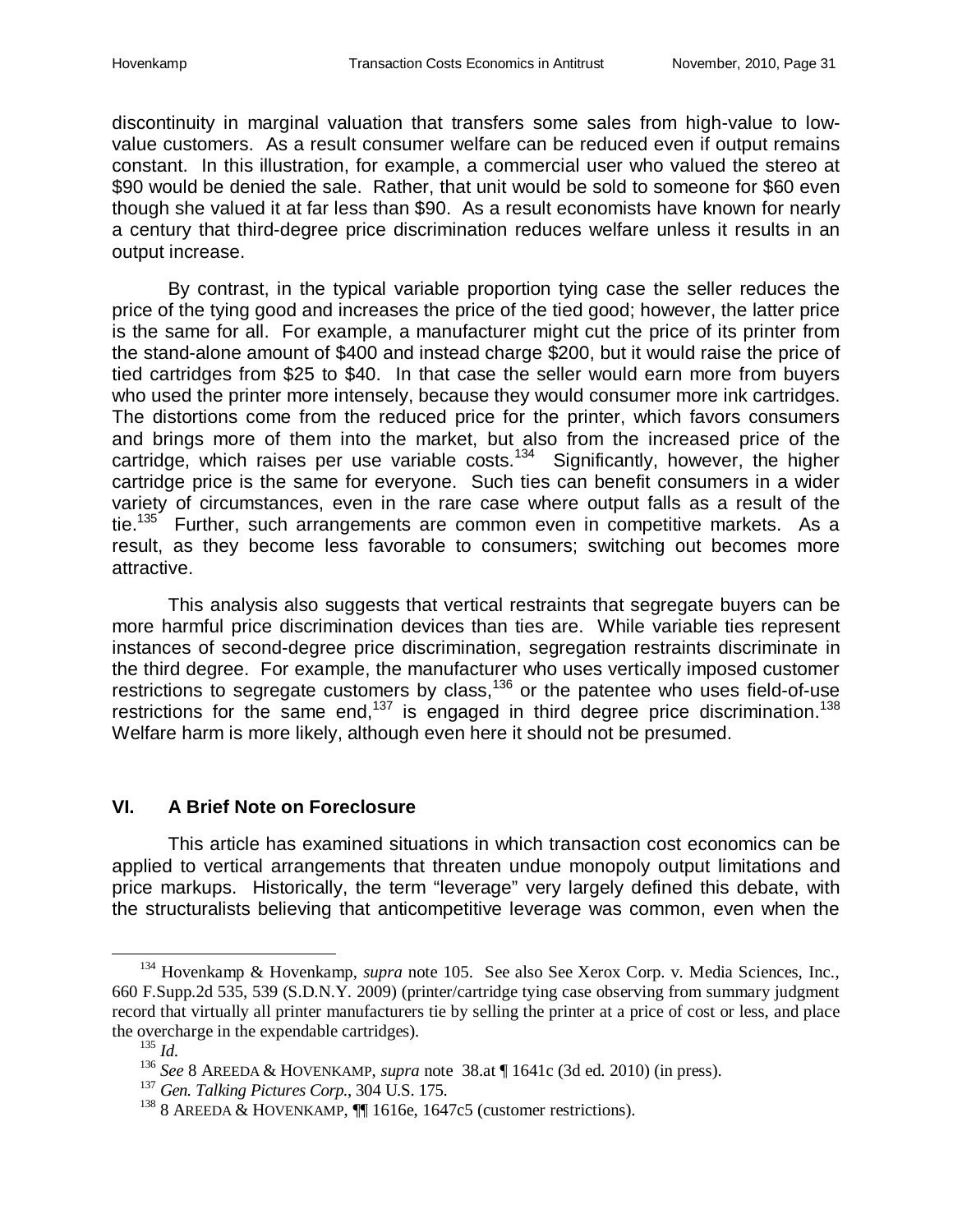affected markets were competitive,<sup>139</sup> and the Chicago school largely denying the existence of leverage in any form.

An equally important concern, which I largely leave for another day, is exclusion or "foreclosure" of rivals. Once again the structuralists and the Chicago school enthusiastically disagreed with one another. Led by Harvard-trained economists such as Edward S. Mason and Joe S. Bain, the structuralists tended to see entry barriers as a prominent feature of the economy, as a natural consequence of large-scale manufacturing and product differentiation, and as a principal reason for poor performance in concentrated and even not-so-concentrated industries.<sup>140</sup> Bain, undoubtedly the most prominent industrial organization economist of the structuralist school, adopted a consequentialist definition that an entry barrier is any factor in a market that permits incumbent firms to "persistently raise their prices above a competitive level without attracting new firms to enter the industry."<sup>141</sup>

In sharp contrast, the Chicago school adopted a much stricter neoclassical approach that tended to see resources moving freely anytime an imbalance existed between profits earned in one place and another. University of Chicago economist George J. Stigler, who was much more concerned that firms not be punished for being first movers, adopted a definition of entry barriers as a cost that "must be borne by a firm which seeks to enter an industry but is not borne by firms already in the industry."<sup>142</sup> Stigler's definition was driven by extreme doubts that conduct itself could deter entry. Rather, he tended to see entry barriers as a consequence of scale economies or government intervention, neither of which should or could be addressed by antitrust law.

The *Antitrust Law* treatise has always preferred the Bainian definition, finding it more consistent with the policy goals of antitrust law, which is not to attack structure for its own sake but rather to identify instances of anticompetitive, entry-deterring conduct.<sup>143</sup> Most of the case law has followed. $144$  In defense of this position it is

<sup>139</sup> *E.g.*, Carbice Corp. v. Am. Patents Dev. Corp., 283 U.S. 27, 31–32 (1931), which concluded that the patentee of an ice box could increase its monopoly profits by acquiring a second monopoly on tied dry ice, a common commodity. For critiques, see Bohannan, *supra* note 133; and Hovenkamp & Hovenkamp, *supra* note 105.

<sup>&</sup>lt;sup>140</sup>EDWARD S. MASON, ECONOMIC CONCENTRATION AND THE MONOPOLY PROBLEM (1957); BAIN, BARRIERS, *supra* note 7. Mason obtained his Ph.D. at Harvard and remained there his entire career; Bain obtained his Ph.D. at Harvard under Mason, but spent virtually his entire career at the University of California, Berkeley. See also KAYSEN & TURNER, *supra* note 7 at 70–80, 101–33. See, e.g., p. 8**:**

All sorts of barriers to entry, from large capital requirements to high advertising costs and closely held patented technology, are widely characteristic of the economy, though in varying measure in different industries. Frictions, and the influence of uncertainty and risk aversion on business decisions, mean that entry and exit often take place with substantial lags after the changes in profitability which occasion them.

<sup>&</sup>lt;sup>141</sup>BAIN, BARRIERS, *supra* note 7, at 5.

<sup>&</sup>lt;sup>142</sup> GEORGE J. STIGLER, THE ORGANIZATION OF INDUSTRY 67 (1968).

<sup>&</sup>lt;sup>143</sup> See 2 AREEDA & TURNER, *supra* note 18, ¶ 409 at 298-306. [PLEASE LEAVE DATE IN] For my views, see 2B AREEDA & HOVENKAMP, ¶ 420c, at 76-79 (making case for Bainian definition in antitrust analysis). *See also* Richard Schmalensee, *Sunk Costs and Antitrust Barriers to Entry* (MIT Sloan School of Management, Working Paper No. 4457-04. Jan. 2004) (agreeing with *Antitrust Law* on Bainian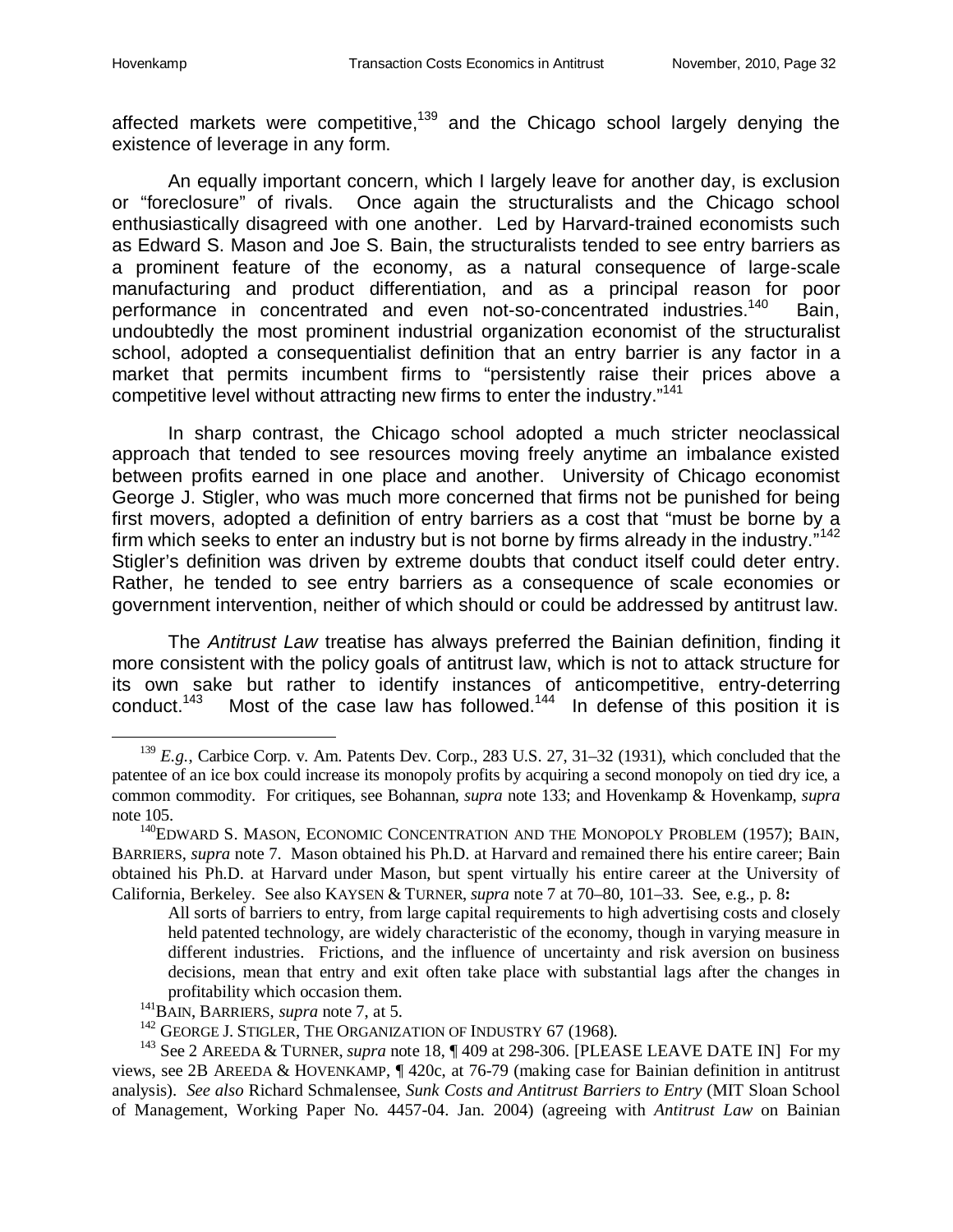important to note that antitrust law in this post-structuralist era does not punish structure as such, but only conduct that is likely to be unreasonably exclusionary under the circumstances. The Bainian definition seems more appropriate to the question being asked. The relevant question is not whether more entry should be affirmatively encouraged, but rather whether clearly anticompetitive conduct should be deterred. Problematically, however, in one of the last embraces of structuralism, Areeda's and Turner's original edition of *Antitrust Law* not only adopted the Bainian definition of entry barriers but also proposed creation of a purely structural offense of "no-fault" monopoly, a position that the present author disputes and both Congress and the courts have avoided.<sup>145</sup>

TCE has reinvigorated the link between conduct and exclusion. One example is the well-known debate between Areeda and Turner on one side and Oliver Williamson on the other over the proper test for predatory pricing. Williamson believed that the Areeda-Turner predatory pricing test was too lenient and did not adequately address the threats imposed by longer run strategic behavior.<sup>146</sup> Briefly, Williamson believed that Areeda's and Turner's average variable cost test for actionable predation was much too severe on plaintiffs and ignored significant possibilities of exclusionary pricing behavior even at above-cost prices. Another area in which TCE has reinvigorated the analysis of exclusionary practices is raising rivals' costs (RRC), which begins with the premise that many exclusionary practices are more easily rationalized as devices for increasing rivals' costs than as mechanisms for excluding them. In general, the RRC literature has attempted to restore a meaningful conception of anticompetitive exclusion without a return to the more severe apprehensions of the structuralist school, which tended to view rivals and smaller firms as anesthetized patients rather than as vigorous competitors with the general ability to respond in kind.<sup>147</sup> At least some Chicago school

definition); Richard Gilbert, *Mobility Barriers and the Value of Incumbency*, *in* **2** HANDBOOK OF INDUSTRIAL ORGANIZATION, *supra* note 105, at 475, 478 ("a barrier to entry is a rent that is derived from incumbency.").

<sup>144</sup> *See* 2B AREEDA & HOVENKAMP, *supra* note **38,** ch. 4C (discussing decisions).

<sup>145</sup>For Areeda's and Turner's original proposal, see 3 AREEDA & TURNER, *supra* note 18, at  $\P$  614– 24 at 35-70 [LEAVE DATE IN]; for my critique, see 3 AREEDA & HOVENKAMP, *supra* note **38**, ¶ 630a, at 67.

<sup>146</sup> *See* Phillip E. Areeda & Donald F. Turner, *Predatory Pricing and Related Practices Under Section 2 of the Sherman Act*, 88 HARV. L. REV. 697, 698 (1975); Williamson's principal response, Oliver E. Williamson, *Predatory Pricing: A Strategic and Welfare Analysis*, 87 YALE L.J. 284 (1977); and the reply, Phillip E. Areeda & Donald F. Turner, *Williamson on Predatory Pricing*, 87 YALE L.J. 1337 (1977). The debate and the current position of *Antitrust Law* are developed in 3A AREEDA & HOVENKAMP, *supra* note **38**, ¶¶ 729, 736 at 106-121, 135-156.

<sup>147</sup> Good contributions to the RRC literature include Thomas G. Krattenmaker & Steven C. Salop, *Anticompetitive Exclusion: Raising Rivals' Costs to Achieve Power over Price*, 96 YALE L.J. 209 (1986); Steven C. Salop & David T. Scheffman, *Raising Rivals' Costs*, 73 AM. ECON. REV. 267 (1983). Good, less technical discussions of TCE and strategic behavior include Alan J. Meese, *Monopolization, Exclusion, and the Theory of the Firm*, 89 MINN.L.REV. 743 (2005); Meese,*supra* note 67; Joshua D. Wright, *The Chicago School, Transaction Cost Economics and the Roberts Court's Antitrust Jurisprudence, in* ELGAR COMPANION TO TRANSACTION COST ECONOMICS (Peter G. Klein & Michael E. Sykuta, eds., forthcoming), *available at* http://papers.ssrn.com/sol3/papers.cfm?abstract\_id=1144883).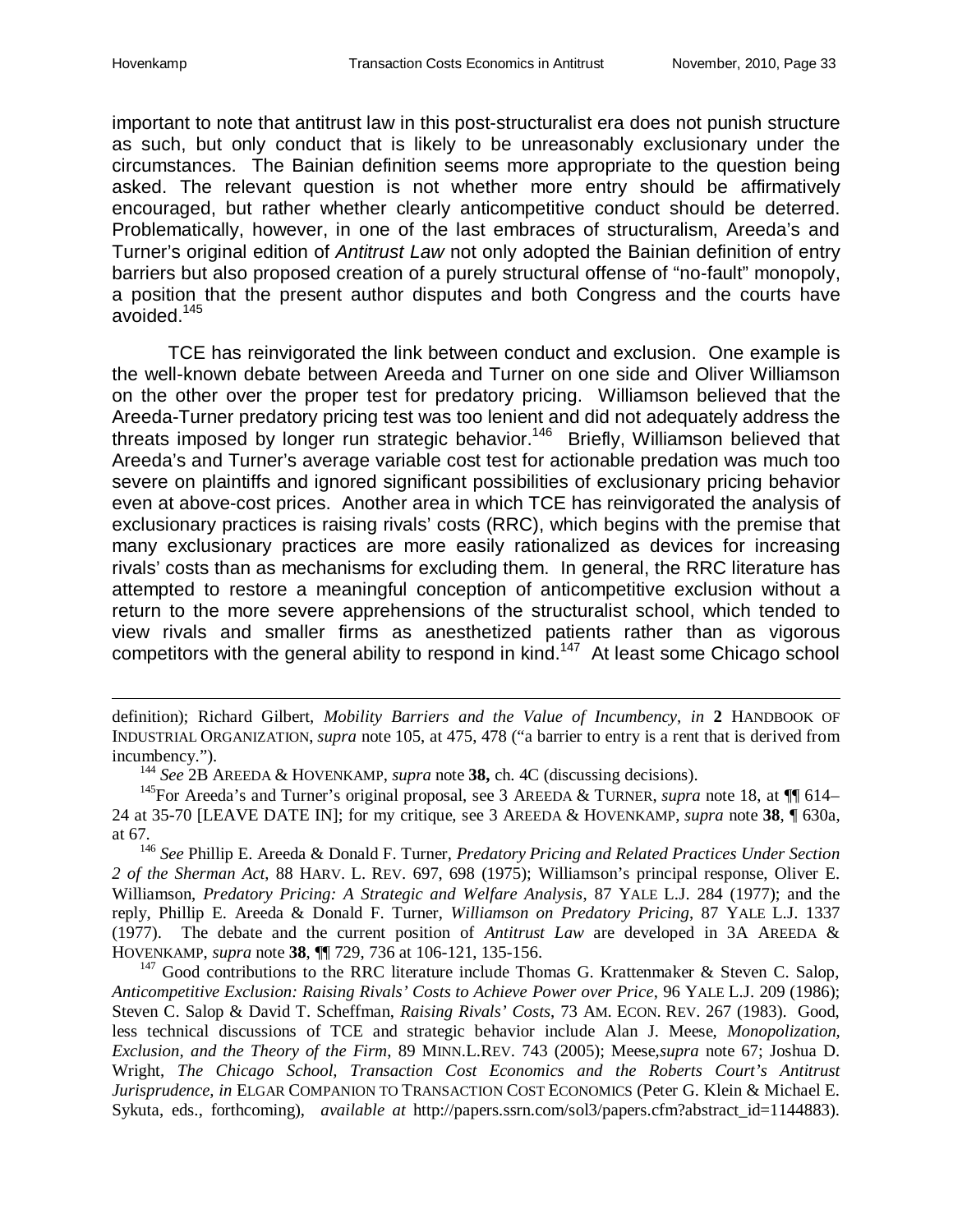writers have been very critical.<sup>148</sup> Resources are in fact quite mobile, but transaction costs and the other attendant costs of resource movement must be taken into account as well.

"Exclusionary" distribution agreements can present analogous problems in transaction cost analysis. For example, interbrand free riding can be a particular problem for manufacturers dealing through multibrand retailers.<sup>149</sup> Ordinarily a manufacturer engaged in self-distribution would not have an incentive to retail the products of rivals in addition to its own. Exclusivity arrangements imposed on dealers can make the manufacturer/dealer relationship behave more like a firm behaves.<sup>150</sup> Nevertheless, exclusive dealing and foreclosing ties can also impair competition.<sup>151</sup> Other things equal, a dealer and its customers are best off when supply markets are competitive, and unreasonably exclusionary arrangements can prevent such competition from occurring.

#### **VII. Conclusion**

 $\overline{a}$ 

This brief discussion of antitrust issues belies the complexity of analysis in individual cases. For example, market power must be established and the line between efficient and harmful bargaining will typically not be as clear as the illustrations suggest. One advantage that both the structuralist school and the Chicago school had over TCE antitrust analysis was their simplicity. Within the structuralist paradigm, industrial concentration explained everything and most inferences were drawn in favor of condemnation. Within Chicago school analysis, the impossibility of leveraging and the mobility of resources explained everything and most inferences were drawn in favor of exculpation. Transaction cost analysis is different, however; typically more specific to the situation and requiring particularly close scrutiny in cases where significant market

For a critique, see John E. Lopatka & Paul E. Godek, *Another Look at Alcoa: Raising Rivals' Costs Does not Improve the View*, 35 J.L. & ECON. 311 (1992).

<sup>148</sup> *See, e.g.*, POSNER, *supra* note 37, at 196 (describing RRC as "not a happy formula"); Frank H. Easterbrook, *Contract and Copyright*, 42 HOUS. L .REV. 953, 959 (2005) (deeply critical of exclusionary practices theories, including RRC); Frank H. Easterbrook, *When is it Worthwhile to Use Courts to Search for Exclusionary Conduct*, 2003 COL. BUS. L. REV. 345, 346–47 (2003) (similar). However, one prominent Chicago school economist sees much more promise in the theory of RRC, but also difficulties in administration. *See* Dennis W. Carlton, *The Relevance for Antitrust Policy of Theoretical and Empirical Advances in Industrial Organization*, 12 GEO. MASON L. REV. 47, 50–54 (2003). On the Chicago school and RRC, see Herbert Hovenkamp, *Exclusion and the Sherman Act*, 72 U. CHI. L. REV. 147, 159–60 (2005).

<sup>149</sup> *See, e.g.*, 11 HERBERT HOVENKAMP, ANTITRUST LAW ¶ 1812 (2d ed. 2005) (use of exclusive dealing to control interbrand free riding, which can occur when a dealer that sells multiple brands can apply dealer investments made by one supplier for the benefit of a different supplier).

<sup>150</sup> *See, e.g.*, 9 AREEDA & HOVENKAMP, *supra* note **<<38 ok?>>**, ¶ 1717 (discussing great variety of transaction cost savings from tying); 10 id., with Einer Elhauge at ¶ 1745 (relevance of transaction costs to "separate products" test); 11 HOVENKAMP, *supra* note 149 at ¶ 1811 (transaction cost savings justifying exclusive dealing).

<sup>151</sup> *See, e.g.*, 9 AREEDA & HOVENKAMP, *supra* note **38,** ¶¶ 1704, 1709 (foreclosure); 11 HOVENKAMP, *supra* note 149, ¶ 1802 (foreclosure effects from exclusive dealing) and ¶ 1803 (foreclosure effects from output contracts).